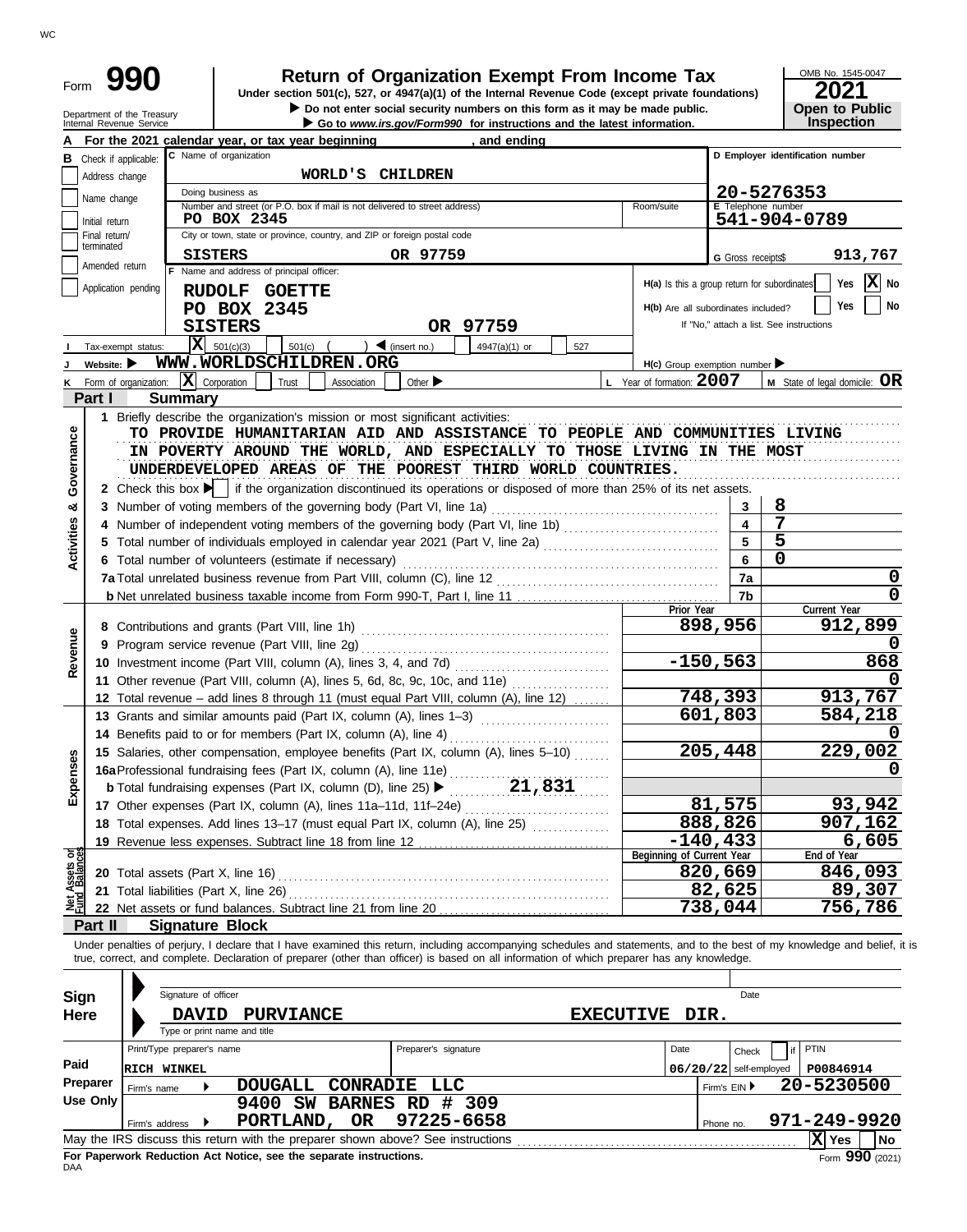| Form 990 (2021) WORLD'S CHILDREN                     |                                                                                                                                                                                                                                                                                                                                             | 20-5276353  | Page 2                                                                      |
|------------------------------------------------------|---------------------------------------------------------------------------------------------------------------------------------------------------------------------------------------------------------------------------------------------------------------------------------------------------------------------------------------------|-------------|-----------------------------------------------------------------------------|
| Part III                                             | <b>Statement of Program Service Accomplishments</b>                                                                                                                                                                                                                                                                                         |             |                                                                             |
|                                                      |                                                                                                                                                                                                                                                                                                                                             |             | $ \mathbf{x} $                                                              |
| 1 Briefly describe the organization's mission:       | IN POVERTY AROUND THE WORLD, AND ESPECIALLY TO THOSE LIVING IN THE MOST<br>UNDERDEVELOPED AREAS OF THE POOREST THIRD WORLD COUNTRIES.                                                                                                                                                                                                       |             | TO PROVIDE HUMANITARIAN AID AND ASSISTANCE TO PEOPLE AND COMMUNITIES LIVING |
| If "Yes," describe these new services on Schedule O. | Did the organization undertake any significant program services during the year which were not listed on the                                                                                                                                                                                                                                |             | $\Box$ Yes $\overline{X}$ No                                                |
| 3                                                    | Did the organization cease conducting, or make significant changes in how it conducts, any program                                                                                                                                                                                                                                          |             | $\Box$ Yes $\overline{X}$ No                                                |
| If "Yes," describe these changes on Schedule O.      | Describe the organization's program service accomplishments for each of its three largest program services, as measured by<br>expenses. Section 501(c)(3) and 501(c)(4) organizations are required to report the amount of grants and allocations to others,<br>the total expenses, and revenue, if any, for each program service reported. |             |                                                                             |
|                                                      |                                                                                                                                                                                                                                                                                                                                             |             |                                                                             |
| SEE SCHEDULE O                                       |                                                                                                                                                                                                                                                                                                                                             |             |                                                                             |
|                                                      |                                                                                                                                                                                                                                                                                                                                             |             |                                                                             |
|                                                      |                                                                                                                                                                                                                                                                                                                                             |             |                                                                             |
|                                                      |                                                                                                                                                                                                                                                                                                                                             |             |                                                                             |
|                                                      |                                                                                                                                                                                                                                                                                                                                             |             |                                                                             |
|                                                      |                                                                                                                                                                                                                                                                                                                                             |             |                                                                             |
|                                                      |                                                                                                                                                                                                                                                                                                                                             |             |                                                                             |
|                                                      |                                                                                                                                                                                                                                                                                                                                             |             |                                                                             |
|                                                      |                                                                                                                                                                                                                                                                                                                                             |             |                                                                             |
| N/A                                                  |                                                                                                                                                                                                                                                                                                                                             |             |                                                                             |
|                                                      |                                                                                                                                                                                                                                                                                                                                             |             |                                                                             |
|                                                      |                                                                                                                                                                                                                                                                                                                                             |             |                                                                             |
|                                                      |                                                                                                                                                                                                                                                                                                                                             |             |                                                                             |
|                                                      |                                                                                                                                                                                                                                                                                                                                             |             |                                                                             |
|                                                      |                                                                                                                                                                                                                                                                                                                                             |             |                                                                             |
|                                                      |                                                                                                                                                                                                                                                                                                                                             |             |                                                                             |
|                                                      |                                                                                                                                                                                                                                                                                                                                             |             |                                                                             |
|                                                      |                                                                                                                                                                                                                                                                                                                                             |             |                                                                             |
|                                                      |                                                                                                                                                                                                                                                                                                                                             |             | $($ Revenue \$                                                              |
| N/A                                                  |                                                                                                                                                                                                                                                                                                                                             |             |                                                                             |
|                                                      |                                                                                                                                                                                                                                                                                                                                             |             |                                                                             |
|                                                      |                                                                                                                                                                                                                                                                                                                                             |             |                                                                             |
|                                                      |                                                                                                                                                                                                                                                                                                                                             |             |                                                                             |
|                                                      |                                                                                                                                                                                                                                                                                                                                             |             |                                                                             |
|                                                      |                                                                                                                                                                                                                                                                                                                                             |             |                                                                             |
|                                                      |                                                                                                                                                                                                                                                                                                                                             |             |                                                                             |
|                                                      |                                                                                                                                                                                                                                                                                                                                             |             |                                                                             |
|                                                      |                                                                                                                                                                                                                                                                                                                                             |             |                                                                             |
|                                                      |                                                                                                                                                                                                                                                                                                                                             |             |                                                                             |
| 4d Other program services (Describe on Schedule O.)  |                                                                                                                                                                                                                                                                                                                                             |             |                                                                             |
| (Expenses \$                                         | including grants of\$                                                                                                                                                                                                                                                                                                                       | (Revenue \$ |                                                                             |
| 4e Total program service expenses >                  | 836,806                                                                                                                                                                                                                                                                                                                                     |             |                                                                             |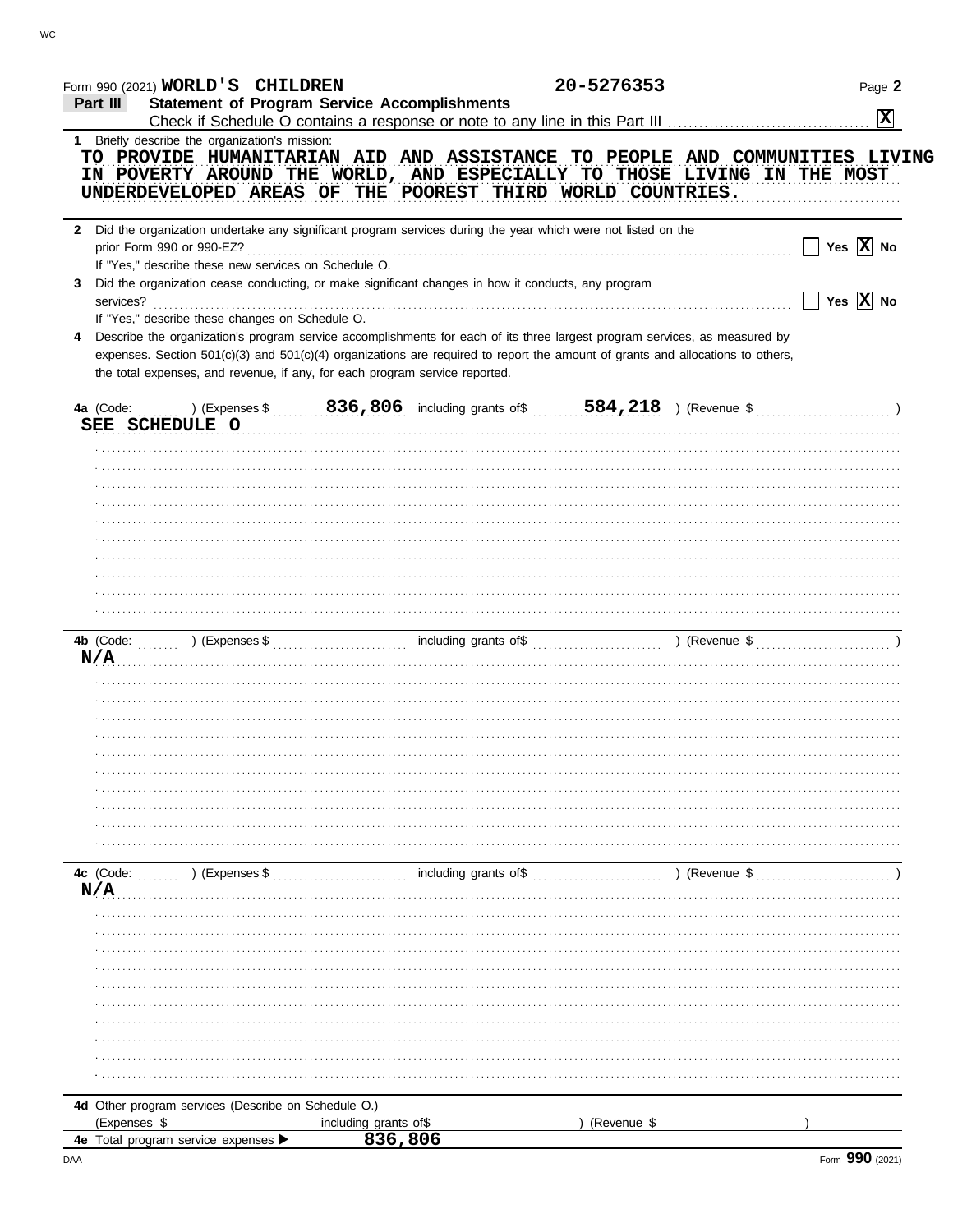|  | ۰<br>٠                |  |
|--|-----------------------|--|
|  |                       |  |
|  | I<br>ł<br>×<br>$\sim$ |  |

|     | Form 990 (2021) WORLD'S CHILDREN<br>20-5276353                                                                          |                         |             | Page 3                  |
|-----|-------------------------------------------------------------------------------------------------------------------------|-------------------------|-------------|-------------------------|
|     | <b>Checklist of Required Schedules</b><br><b>Part IV</b>                                                                |                         |             |                         |
|     |                                                                                                                         |                         | Yes         | No                      |
| 1   | Is the organization described in section $501(c)(3)$ or $4947(a)(1)$ (other than a private foundation)? If "Yes,"       |                         |             |                         |
|     | complete Schedule A                                                                                                     | $\mathbf{1}$            | X           |                         |
| 2   |                                                                                                                         | $\overline{\mathbf{2}}$ | $\mathbf x$ |                         |
| 3   | Did the organization engage in direct or indirect political campaign activities on behalf of or in opposition to        |                         |             |                         |
|     | candidates for public office? If "Yes," complete Schedule C, Part I                                                     | 3                       |             | X                       |
| 4   | Section 501(c)(3) organizations. Did the organization engage in lobbying activities, or have a section 501(h)           |                         |             |                         |
|     |                                                                                                                         | 4                       |             | X                       |
| 5   | Is the organization a section $501(c)(4)$ , $501(c)(5)$ , or $501(c)(6)$ organization that receives membership dues,    |                         |             |                         |
|     |                                                                                                                         | 5                       |             | X                       |
| 6   | Did the organization maintain any donor advised funds or any similar funds or accounts for which donors                 |                         |             |                         |
|     | have the right to provide advice on the distribution or investment of amounts in such funds or accounts? If             |                         |             |                         |
|     | "Yes," complete Schedule D, Part I                                                                                      | 6                       |             | X                       |
| 7   | Did the organization receive or hold a conservation easement, including easements to preserve open space,               |                         |             |                         |
|     | the environment, historic land areas, or historic structures? If "Yes," complete Schedule D, Part II                    | $\overline{7}$          |             | X                       |
| 8   | Did the organization maintain collections of works of art, historical treasures, or other similar assets? If "Yes,"     |                         |             |                         |
|     | complete Schedule D, Part III                                                                                           | 8                       |             | X                       |
| 9   | Did the organization report an amount in Part X, line 21, for escrow or custodial account liability, serve as a         |                         |             |                         |
|     | custodian for amounts not listed in Part X; or provide credit counseling, debt management, credit repair, or            |                         |             |                         |
|     |                                                                                                                         | 9                       |             | X                       |
| 10  | Did the organization, directly or through a related organization, hold assets in donor-restricted endowments            |                         |             |                         |
|     | or in quasi endowments? If "Yes," complete Schedule D, Part V                                                           | 10 <sup>1</sup>         | X           |                         |
| 11  | If the organization's answer to any of the following questions is "Yes," then complete Schedule D, Parts VI,            |                         |             |                         |
|     | VII, VIII, IX, or X, as applicable.                                                                                     |                         |             |                         |
|     | a Did the organization report an amount for land, buildings, and equipment in Part X, line 10? If "Yes,"                |                         |             |                         |
|     | complete Schedule D, Part VI                                                                                            | 11a $\overline{X}$      |             |                         |
|     | <b>b</b> Did the organization report an amount for investments—other securities in Part X, line 12, that is 5% or more  |                         |             |                         |
|     |                                                                                                                         | 11 <sub>b</sub>         |             | X                       |
| C   | Did the organization report an amount for investments—program related in Part X, line 13, that is 5% or more            |                         |             |                         |
|     |                                                                                                                         | 11c                     |             | X                       |
| d   | Did the organization report an amount for other assets in Part X, line 15, that is 5% or more of its total assets       |                         |             |                         |
|     |                                                                                                                         | 11d                     |             | <u>x</u>                |
| е   | Did the organization report an amount for other liabilities in Part X, line 25? If "Yes," complete Schedule D, Part X   | 11e                     |             | $\overline{\mathbf{x}}$ |
|     | Did the organization's separate or consolidated financial statements for the tax year include a footnote that addresses |                         |             |                         |
|     | the organization's liability for uncertain tax positions under FIN 48 (ASC 740)? If "Yes," complete Schedule D, Part X  | 11f                     |             | X                       |
|     | 12a Did the organization obtain separate, independent audited financial statements for the tax year? If "Yes," complete |                         |             |                         |
|     |                                                                                                                         | 12a                     |             | X                       |
| b   | Was the organization included in consolidated, independent audited financial statements for the tax year? If            |                         |             |                         |
|     | "Yes," and if the organization answered "No" to line 12a, then completing Schedule D, Parts XI and XII is optional      | 12 <sub>b</sub>         |             | <u>x</u>                |
| 13  |                                                                                                                         | 13                      |             | $\overline{\mathbf{x}}$ |
| 14a |                                                                                                                         | 14a                     | X           |                         |
| b   | Did the organization have aggregate revenues or expenses of more than \$10,000 from grantmaking,                        |                         |             |                         |
|     | fundraising, business, investment, and program service activities outside the United States, or aggregate               |                         |             |                         |
|     |                                                                                                                         | 14b                     | X           |                         |
| 15  | Did the organization report on Part IX, column (A), line 3, more than \$5,000 of grants or other assistance to or       |                         |             |                         |
|     | for any foreign organization? If "Yes," complete Schedule F, Parts II and IV                                            | 15                      | X           |                         |
| 16  | Did the organization report on Part IX, column (A), line 3, more than \$5,000 of aggregate grants or other              |                         |             |                         |
|     |                                                                                                                         | 16                      |             | X                       |
| 17  | Did the organization report a total of more than \$15,000 of expenses for professional fundraising services on          |                         |             |                         |
|     |                                                                                                                         | 17                      |             | X                       |
| 18  | Did the organization report more than \$15,000 total of fundraising event gross income and contributions on             |                         |             |                         |
|     | Part VIII, lines 1c and 8a? If "Yes," complete Schedule G, Part II                                                      | 18                      |             | $\mathbf x$             |
| 19  | Did the organization report more than \$15,000 of gross income from gaming activities on Part VIII, line 9a?            |                         |             |                         |
|     |                                                                                                                         | 19                      |             | <u>x</u>                |
| 20a | Did the organization operate one or more hospital facilities? If "Yes," complete Schedule H                             | 20a                     |             | $\overline{\mathbf{x}}$ |
| b   |                                                                                                                         | 20 <sub>b</sub>         |             |                         |
| 21  | Did the organization report more than \$5,000 of grants or other assistance to any domestic organization or             |                         |             |                         |

domestic government on Part IX, column (A), line 1? If "Yes," complete Schedule I, Parts I and II.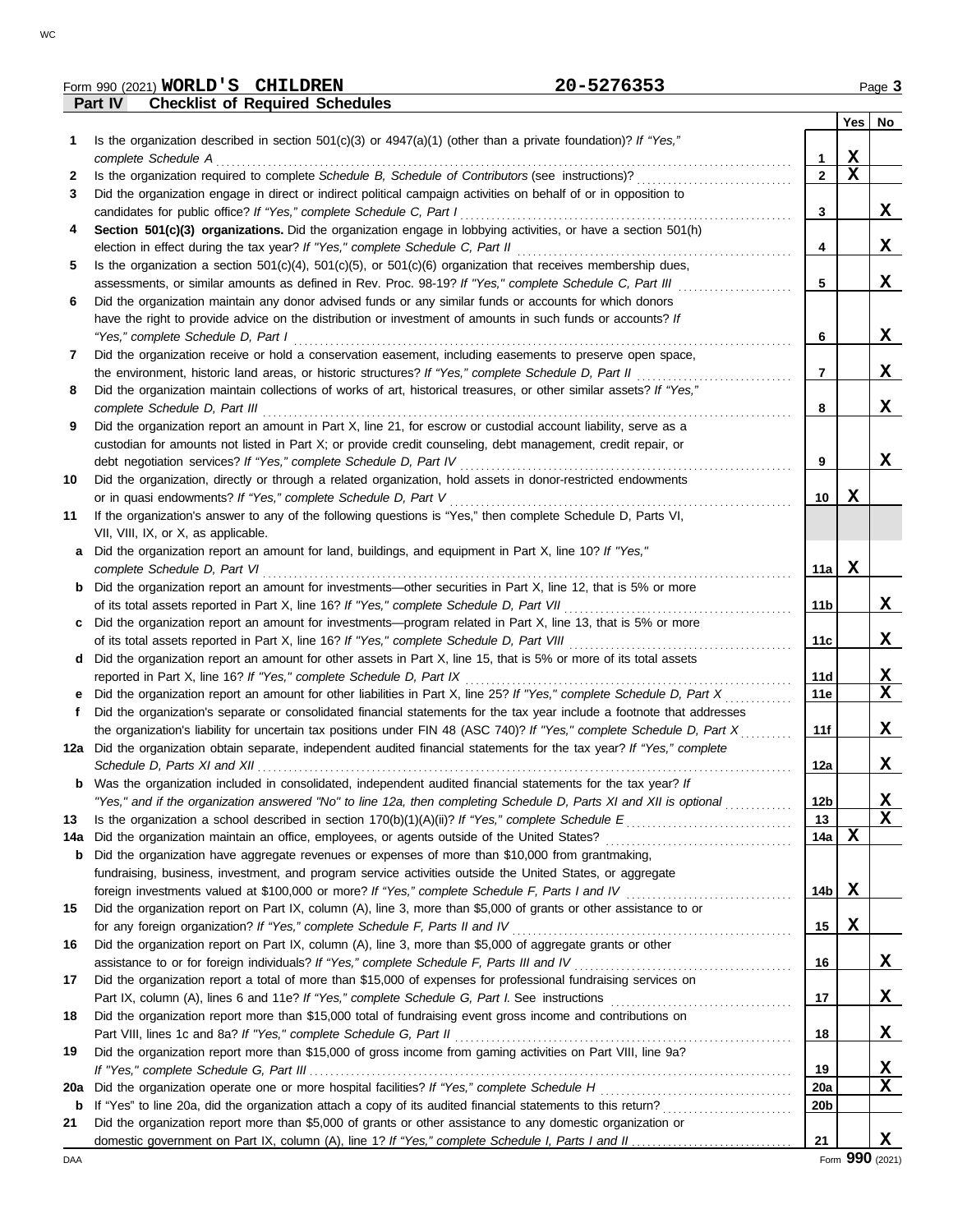|     | 20-5276353<br>Form 990 (2021) WORLD'S CHILDREN                                                                     |                 |                  | Page 4 |
|-----|--------------------------------------------------------------------------------------------------------------------|-----------------|------------------|--------|
|     | <b>Checklist of Required Schedules (continued)</b><br>Part IV                                                      |                 |                  |        |
|     |                                                                                                                    |                 | $Yes \mid No$    |        |
| 22  | Did the organization report more than \$5,000 of grants or other assistance to or for domestic individuals on      |                 |                  |        |
|     | Part IX, column (A), line 2? If "Yes," complete Schedule I, Parts I and III                                        | 22              |                  | X      |
| 23  | Did the organization answer "Yes" to Part VII, Section A, line 3, 4, or 5 about compensation of the                |                 |                  |        |
|     | organization's current and former officers, directors, trustees, key employees, and highest compensated            |                 |                  |        |
|     | employees? If "Yes," complete Schedule J                                                                           | 23              |                  | X      |
|     | 24a Did the organization have a tax-exempt bond issue with an outstanding principal amount of more than            |                 |                  |        |
|     | \$100,000 as of the last day of the year, that was issued after December 31, 2002? If "Yes," answer lines 24b      |                 |                  |        |
|     | through 24d and complete Schedule K. If "No," go to line 25a                                                       | 24a             |                  | X      |
| b   | Did the organization invest any proceeds of tax-exempt bonds beyond a temporary period exception?                  | 24b             |                  |        |
|     | c Did the organization maintain an escrow account other than a refunding escrow at any time during the year        |                 |                  |        |
|     | to defease any tax-exempt bonds?                                                                                   | 24c             |                  |        |
|     | d Did the organization act as an "on behalf of" issuer for bonds outstanding at any time during the year?          | 24d             |                  |        |
|     | 25a Section 501(c)(3), 501(c)(4), and 501(c)(29) organizations. Did the organization engage in an excess benefit   |                 |                  |        |
|     | transaction with a disqualified person during the year? If "Yes," complete Schedule L, Part I                      | 25a             |                  | X      |
| b   | Is the organization aware that it engaged in an excess benefit transaction with a disqualified person in a prior   |                 |                  |        |
|     | year, and that the transaction has not been reported on any of the organization's prior Forms 990 or 990-EZ?       |                 |                  |        |
|     | If "Yes," complete Schedule L, Part I                                                                              | 25 <sub>b</sub> |                  | X      |
| 26  | Did the organization report any amount on Part X, line 5 or 22, for receivables from or payables to any current    |                 |                  |        |
|     | or former officer, director, trustee, key employee, creator or founder, substantial contributor, or 35%            |                 |                  |        |
|     | controlled entity or family member of any of these persons? If "Yes," complete Schedule L, Part II                 | 26              |                  | X      |
| 27  | Did the organization provide a grant or other assistance to any current or former officer, director, trustee, key  |                 |                  |        |
|     | employee, creator or founder, substantial contributor or employee thereof, a grant selection committee             |                 |                  |        |
|     | member, or to a 35% controlled entity (including an employee thereof) or family member of any of these             |                 |                  |        |
|     | persons? If "Yes," complete Schedule L, Part III                                                                   | 27              |                  | X      |
| 28  | Was the organization a party to a business transaction with one of the following parties (see the Schedule L,      |                 |                  |        |
|     | Part IV, instructions for applicable filing thresholds, conditions, and exceptions):                               |                 |                  |        |
| a   | A current or former officer, director, trustee, key employee, creator or founder, or substantial contributor? If   |                 |                  |        |
|     | "Yes," complete Schedule L, Part IV                                                                                | 28a             |                  | X      |
| b   |                                                                                                                    | 28b             |                  | X      |
| c   | A 35% controlled entity of one or more individuals and/or organizations described in line 28a or 28b? If           |                 |                  |        |
|     | "Yes," complete Schedule L, Part IV                                                                                | 28c             |                  | X      |
| 29  | Did the organization receive more than \$25,000 in non-cash contributions? If "Yes," complete Schedule M           | 29              |                  | X      |
| 30  | Did the organization receive contributions of art, historical treasures, or other similar assets, or qualified     |                 |                  |        |
|     | conservation contributions? If "Yes," complete Schedule M                                                          | 30              |                  | X<br>X |
| 31  | Did the organization liquidate, terminate, or dissolve and cease operations? If "Yes," complete Schedule N, Part I | 31              |                  |        |
| 32  | Did the organization sell, exchange, dispose of, or transfer more than 25% of its net assets? If "Yes,"            |                 |                  |        |
|     | complete Schedule N, Part II                                                                                       | 32              |                  | X      |
| 33  | Did the organization own 100% of an entity disregarded as separate from the organization under Regulations         |                 |                  |        |
|     | sections 301.7701-2 and 301.7701-3? If "Yes," complete Schedule R, Part I                                          | 33              |                  | X      |
| 34  | Was the organization related to any tax-exempt or taxable entity? If "Yes," complete Schedule R, Part II, III,     |                 |                  |        |
|     | or IV, and Part V, line 1                                                                                          | 34              |                  | X      |
| 35a | Did the organization have a controlled entity within the meaning of section 512(b)(13)?                            | 35a             |                  | X      |
| b   | If "Yes" to line 35a, did the organization receive any payment from or engage in any transaction with a            |                 |                  |        |
|     | controlled entity within the meaning of section 512(b)(13)? If "Yes," complete Schedule R, Part V, line 2          | 35 <sub>b</sub> |                  |        |
| 36  | Section 501(c)(3) organizations. Did the organization make any transfers to an exempt non-charitable               |                 |                  |        |
|     | related organization? If "Yes," complete Schedule R, Part V, line 2                                                | 36              |                  | X      |
| 37  | Did the organization conduct more than 5% of its activities through an entity that is not a related organization   |                 |                  |        |
|     | and that is treated as a partnership for federal income tax purposes? If "Yes," complete Schedule R, Part VI       | 37              |                  | X      |
| 38  | Did the organization complete Schedule O and provide explanations on Schedule O for Part VI, lines 11b and         |                 |                  |        |
|     | 19? Note: All Form 990 filers are required to complete Schedule O.                                                 | 38              | $\mathbf x$      |        |
|     | Statements Regarding Other IRS Filings and Tax Compliance<br>Part V                                                |                 |                  |        |
|     |                                                                                                                    |                 |                  |        |
|     |                                                                                                                    |                 | Yes <sub>l</sub> | No     |
| 1а  | 1<br>Enter the number reported in box 3 of Form 1096. Enter -0- if not applicable<br>1a<br>$\mathbf 0$             |                 |                  |        |
| b   | 1 <sub>b</sub><br>Enter the number of Forms W-2G included on line 1a. Enter -0- if not applicable                  |                 |                  |        |
| c   | Did the organization comply with backup withholding rules for reportable payments to vendors and                   |                 |                  |        |
|     |                                                                                                                    | 1c              | X                |        |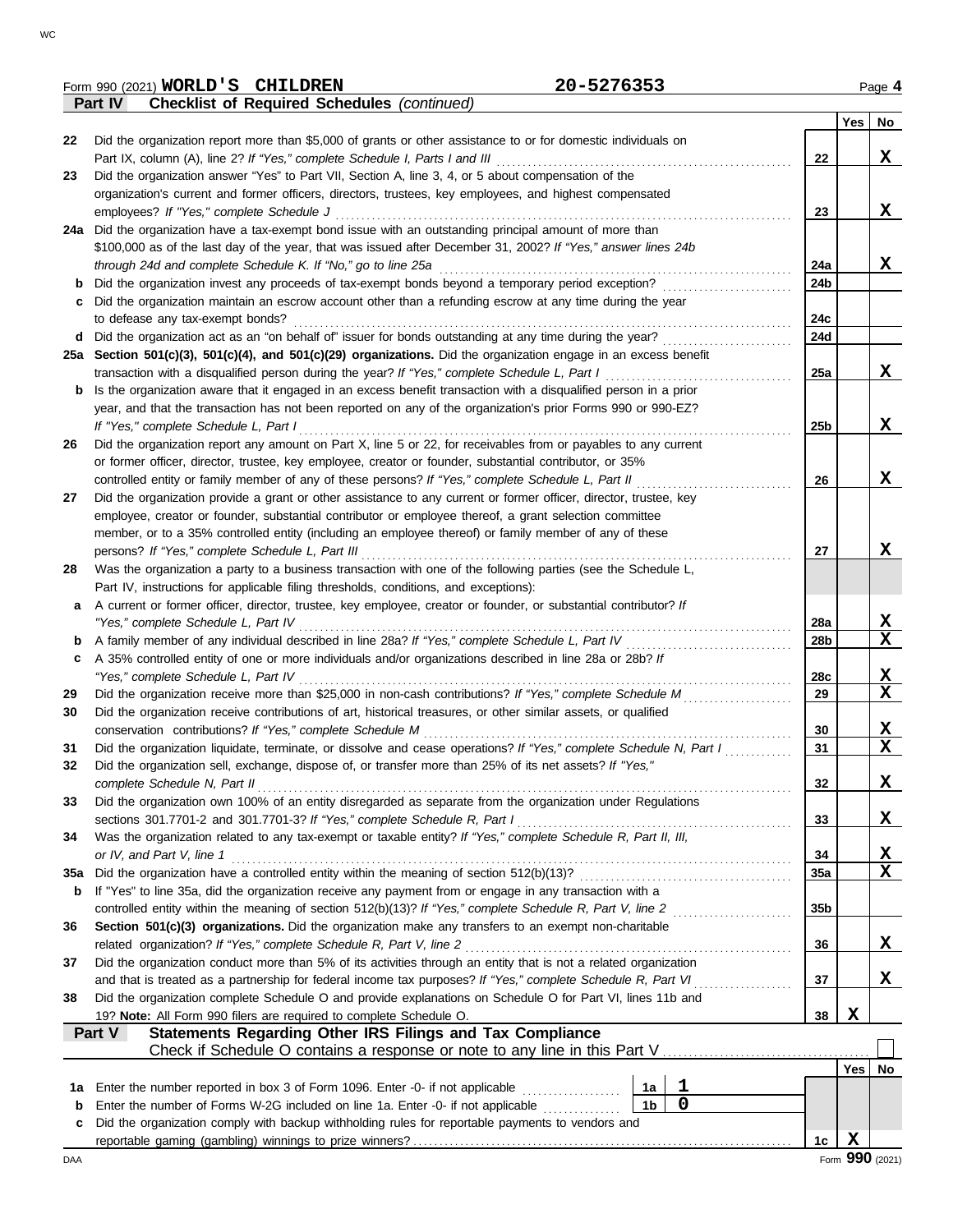|     | Form 990 (2021) WORLD'S CHILDREN                                                                                                                                                          | 20-5276353 |                 |   |                |             | Page 5          |  |  |  |  |
|-----|-------------------------------------------------------------------------------------------------------------------------------------------------------------------------------------------|------------|-----------------|---|----------------|-------------|-----------------|--|--|--|--|
|     | Statements Regarding Other IRS Filings and Tax Compliance (continued)<br>Part V                                                                                                           |            |                 |   |                |             | Yes No          |  |  |  |  |
|     | 2a Enter the number of employees reported on Form W-3, Transmittal of Wage and Tax                                                                                                        |            |                 |   |                |             |                 |  |  |  |  |
|     | Statements, filed for the calendar year ending with or within the year covered by this return                                                                                             |            | 2a              | 5 |                |             |                 |  |  |  |  |
| b   | If at least one is reported on line 2a, did the organization file all required federal employment tax returns?                                                                            |            |                 |   | 2 <sub>b</sub> | $\mathbf X$ |                 |  |  |  |  |
|     | Note: If the sum of lines 1a and 2a is greater than 250, you may be required to e-file. See instructions.                                                                                 |            |                 |   |                |             |                 |  |  |  |  |
| За  | Did the organization have unrelated business gross income of \$1,000 or more during the year?                                                                                             |            |                 |   | 3a             |             | X               |  |  |  |  |
| b   | If "Yes," has it filed a Form 990-T for this year? If "No" to line 3b, provide an explanation on Schedule O                                                                               |            |                 |   | 3b             |             |                 |  |  |  |  |
| 4a  | At any time during the calendar year, did the organization have an interest in, or a signature or other authority over,                                                                   |            |                 |   |                |             |                 |  |  |  |  |
|     | a financial account in a foreign country (such as a bank account, securities account, or other financial account)?                                                                        |            |                 |   | 4a             |             | X               |  |  |  |  |
| b   | If "Yes," enter the name of the foreign country ▶                                                                                                                                         |            |                 |   |                |             |                 |  |  |  |  |
|     | See instructions for filing requirements for FinCEN Form 114, Report of Foreign Bank and Financial Accounts (FBAR).                                                                       |            |                 |   |                |             |                 |  |  |  |  |
| 5а  | Was the organization a party to a prohibited tax shelter transaction at any time during the tax year?                                                                                     |            |                 |   | 5a             |             | $\mathbf x$     |  |  |  |  |
| b   | Did any taxable party notify the organization that it was or is a party to a prohibited tax shelter transaction?                                                                          |            |                 |   | 5 <sub>b</sub> |             | $\mathbf x$     |  |  |  |  |
|     | If "Yes" to line 5a or 5b, did the organization file Form 8886-T?<br>с                                                                                                                    |            |                 |   |                |             |                 |  |  |  |  |
| 6а  | Does the organization have annual gross receipts that are normally greater than \$100,000, and did the                                                                                    |            |                 |   | 5c             |             |                 |  |  |  |  |
|     | organization solicit any contributions that were not tax deductible as charitable contributions?                                                                                          |            |                 |   | 6a             |             | X               |  |  |  |  |
| b   | If "Yes," did the organization include with every solicitation an express statement that such contributions or                                                                            |            |                 |   |                |             |                 |  |  |  |  |
|     | gifts were not tax deductible?                                                                                                                                                            |            |                 |   | 6b             |             |                 |  |  |  |  |
| 7   | Organizations that may receive deductible contributions under section 170(c).                                                                                                             |            |                 |   |                |             |                 |  |  |  |  |
|     | Did the organization receive a payment in excess of \$75 made partly as a contribution and partly for goods                                                                               |            |                 |   |                |             |                 |  |  |  |  |
| a   | and services provided to the payor?                                                                                                                                                       |            |                 |   | 7a             |             |                 |  |  |  |  |
|     |                                                                                                                                                                                           |            |                 |   | 7b             |             |                 |  |  |  |  |
| b   | Did the organization sell, exchange, or otherwise dispose of tangible personal property for which it was                                                                                  |            |                 |   |                |             |                 |  |  |  |  |
| с   |                                                                                                                                                                                           |            |                 |   | 7c             |             |                 |  |  |  |  |
|     |                                                                                                                                                                                           |            | 7d              |   |                |             |                 |  |  |  |  |
| d   | If "Yes," indicate the number of Forms 8282 filed during the year                                                                                                                         |            |                 |   | 7e             |             |                 |  |  |  |  |
| е   |                                                                                                                                                                                           |            |                 |   | 7f             |             |                 |  |  |  |  |
| t   | Did the organization, during the year, pay premiums, directly or indirectly, on a personal benefit contract?                                                                              |            |                 |   |                |             |                 |  |  |  |  |
| g   | If the organization received a contribution of qualified intellectual property, did the organization file Form 8899 as required?                                                          |            |                 |   | 7g             |             |                 |  |  |  |  |
| h.  | If the organization received a contribution of cars, boats, airplanes, or other vehicles, did the organization file a Form 1098-C?                                                        |            |                 |   | 7h             |             |                 |  |  |  |  |
| 8   | Sponsoring organizations maintaining donor advised funds. Did a donor advised fund maintained by the                                                                                      |            |                 |   | 8              |             |                 |  |  |  |  |
|     |                                                                                                                                                                                           |            |                 |   |                |             |                 |  |  |  |  |
| 9   | Sponsoring organizations maintaining donor advised funds.                                                                                                                                 |            |                 |   |                |             |                 |  |  |  |  |
| a   | Did the sponsoring organization make any taxable distributions under section 4966?                                                                                                        |            |                 |   | 9a             |             |                 |  |  |  |  |
| b   | Did the sponsoring organization make a distribution to a donor, donor advisor, or related person?                                                                                         |            |                 |   | 9b             |             |                 |  |  |  |  |
| 10  | Section 501(c)(7) organizations. Enter:                                                                                                                                                   |            |                 |   |                |             |                 |  |  |  |  |
| а   |                                                                                                                                                                                           |            | 10a             |   |                |             |                 |  |  |  |  |
|     | Gross receipts, included on Form 990, Part VIII, line 12, for public use of club facilities                                                                                               |            | 10b             |   |                |             |                 |  |  |  |  |
| 11  | Section 501(c)(12) organizations. Enter:                                                                                                                                                  |            |                 |   |                |             |                 |  |  |  |  |
| a   | Gross income from members or shareholders                                                                                                                                                 |            | 11a             |   |                |             |                 |  |  |  |  |
| b   | Gross income from other sources. (Do not net amounts due or paid to other sources                                                                                                         |            |                 |   |                |             |                 |  |  |  |  |
|     |                                                                                                                                                                                           |            | 11 <sub>b</sub> |   |                |             |                 |  |  |  |  |
| 12a | Section 4947(a)(1) non-exempt charitable trusts. Is the organization filing Form 990 in lieu of Form 1041?                                                                                |            |                 |   | 12a            |             |                 |  |  |  |  |
| b   | If "Yes," enter the amount of tax-exempt interest received or accrued during the year                                                                                                     |            | 12 <sub>b</sub> |   |                |             |                 |  |  |  |  |
| 13  | Section 501(c)(29) qualified nonprofit health insurance issuers.                                                                                                                          |            |                 |   | 13а            |             |                 |  |  |  |  |
| а   | Is the organization licensed to issue qualified health plans in more than one state?<br>Note: See the instructions for additional information the organization must report on Schedule O. |            |                 |   |                |             |                 |  |  |  |  |
|     |                                                                                                                                                                                           |            |                 |   |                |             |                 |  |  |  |  |
| b   | Enter the amount of reserves the organization is required to maintain by the states in which                                                                                              |            | 13 <sub>b</sub> |   |                |             |                 |  |  |  |  |
|     |                                                                                                                                                                                           |            | 13 <sub>c</sub> |   |                |             |                 |  |  |  |  |
| c   | Enter the amount of reserves on hand                                                                                                                                                      |            |                 |   | 14a            |             | X               |  |  |  |  |
| 14a | Did the organization receive any payments for indoor tanning services during the tax year?                                                                                                |            |                 |   | 14b            |             |                 |  |  |  |  |
| b   | If "Yes," has it filed a Form 720 to report these payments? If "No," provide an explanation on Schedule O                                                                                 |            |                 |   |                |             |                 |  |  |  |  |
| 15  | Is the organization subject to the section 4960 tax on payment(s) of more than \$1,000,000 in remuneration or                                                                             |            |                 |   |                |             |                 |  |  |  |  |
|     | excess parachute payment(s) during the year?                                                                                                                                              |            |                 |   | 15             |             | X               |  |  |  |  |
|     | If "Yes," see instructions and file Form 4720, Schedule N.                                                                                                                                |            |                 |   |                |             |                 |  |  |  |  |
| 16  | Is the organization an educational institution subject to the section 4968 excise tax on net investment income?                                                                           |            |                 |   | 16             |             | X               |  |  |  |  |
|     | If "Yes," complete Form 4720, Schedule O.                                                                                                                                                 |            |                 |   |                |             |                 |  |  |  |  |
| 17  | Section 501(c)(21) organizations. Did the trust, any disqualified person, or mine operator engage in                                                                                      |            |                 |   |                |             |                 |  |  |  |  |
|     |                                                                                                                                                                                           |            |                 |   | 17             |             |                 |  |  |  |  |
|     | If "Yes," complete Form 6069.                                                                                                                                                             |            |                 |   |                |             | Form 990 (2021) |  |  |  |  |
| DAA |                                                                                                                                                                                           |            |                 |   |                |             |                 |  |  |  |  |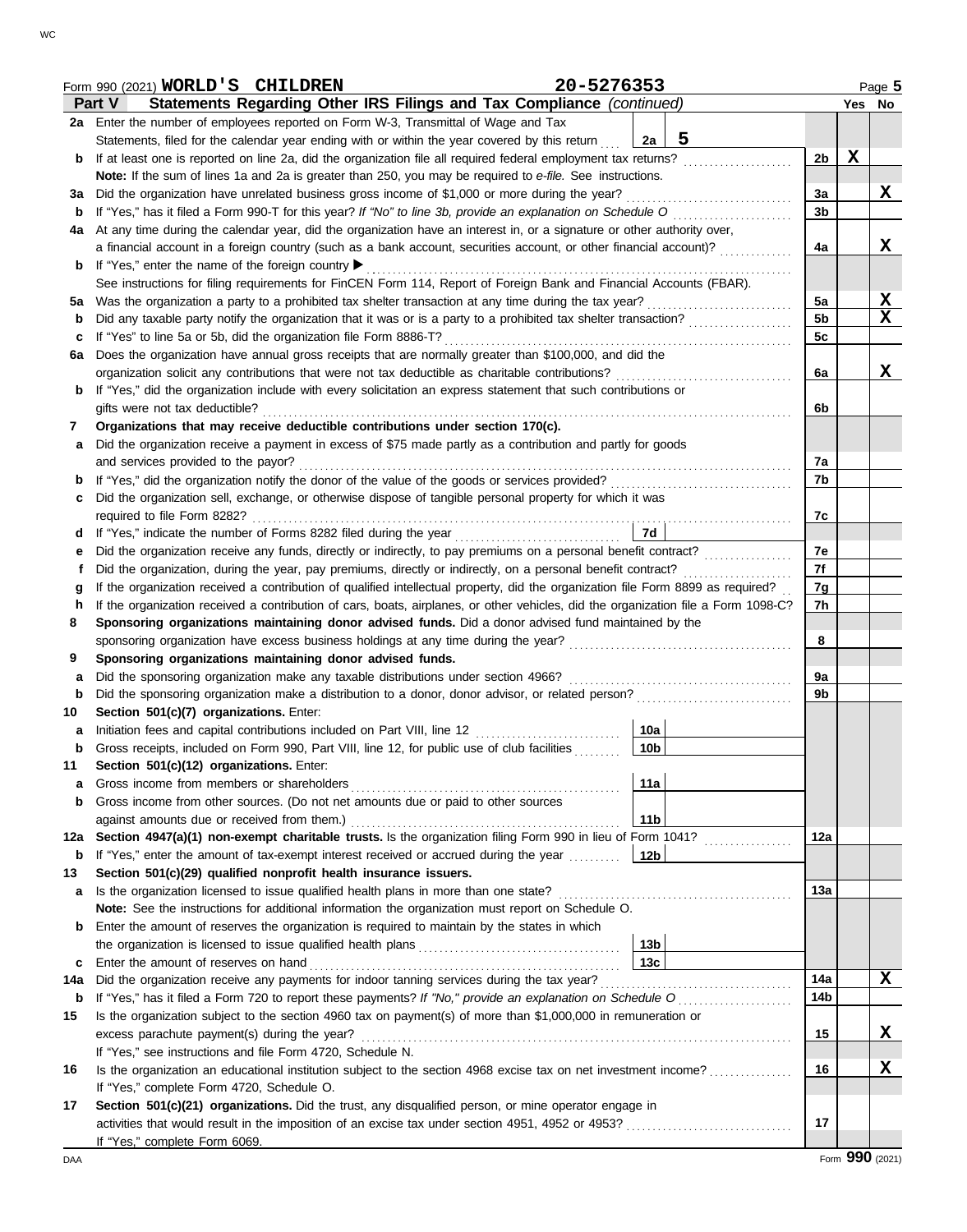|     | 20-5276353<br>Form 990 (2021) WORLD'S CHILDREN                                                                                       |                 |             | Page 6 |
|-----|--------------------------------------------------------------------------------------------------------------------------------------|-----------------|-------------|--------|
|     | Part VI<br>Governance, Management, and Disclosure For each "Yes" response to lines 2 through 7b below, and for a "No"                |                 |             |        |
|     | response to line 8a, 8b, or 10b below, describe the circumstances, processes, or changes on Schedule O. See instructions.            |                 |             |        |
|     |                                                                                                                                      |                 |             |        |
|     | Section A. Governing Body and Management                                                                                             |                 |             |        |
|     |                                                                                                                                      |                 | Yes   No    |        |
| 1a  | 8<br>1a<br>Enter the number of voting members of the governing body at the end of the tax year                                       |                 |             |        |
|     | If there are material differences in voting rights among members of the governing body, or                                           |                 |             |        |
|     |                                                                                                                                      |                 |             |        |
|     | if the governing body delegated broad authority to an executive committee or similar                                                 |                 |             |        |
|     | committee, explain on Schedule O.                                                                                                    |                 |             |        |
| b   | 7<br>1b<br>Enter the number of voting members included on line 1a, above, who are independent                                        |                 |             |        |
| 2   | Did any officer, director, trustee, or key employee have a family relationship or a business relationship with                       |                 |             |        |
|     | any other officer, director, trustee, or key employee?                                                                               | 2               | $\mathbf x$ |        |
| 3   | Did the organization delegate control over management duties customarily performed by or under the direct                            |                 |             |        |
|     | supervision of officers, directors, trustees, or key employees to a management company or other person?                              | 3               |             | X      |
| 4   | Did the organization make any significant changes to its governing documents since the prior Form 990 was filed?                     | 4               |             | X      |
| 5   | Did the organization become aware during the year of a significant diversion of the organization's assets?                           | 5               |             | X      |
| 6   | Did the organization have members or stockholders?                                                                                   | 6               |             | X      |
| 7a  | Did the organization have members, stockholders, or other persons who had the power to elect or appoint                              |                 |             |        |
|     | one or more members of the governing body?                                                                                           | 7a              |             | X      |
| b   | Are any governance decisions of the organization reserved to (or subject to approval by) members,                                    |                 |             |        |
|     | stockholders, or persons other than the governing body?                                                                              | 7b              |             | X      |
|     | Did the organization contemporaneously document the meetings held or written actions undertaken during the year by the following:    |                 |             |        |
| 8   |                                                                                                                                      |                 |             |        |
| а   | The governing body?                                                                                                                  | 8a              | X           |        |
| b   | Each committee with authority to act on behalf of the governing body?                                                                | 8b              | X           |        |
| 9   | Is there any officer, director, trustee, or key employee listed in Part VII, Section A, who cannot be reached at                     |                 |             |        |
|     |                                                                                                                                      | 9               |             | X      |
|     | Section B. Policies (This Section B requests information about policies not required by the Internal Revenue Code.)                  |                 |             |        |
|     |                                                                                                                                      |                 | Yes         | No     |
|     | 10a Did the organization have local chapters, branches, or affiliates?                                                               | 10a             |             | X      |
| b   | If "Yes," did the organization have written policies and procedures governing the activities of such chapters,                       |                 |             |        |
|     | affiliates, and branches to ensure their operations are consistent with the organization's exempt purposes?                          | 10 <sub>b</sub> |             |        |
| 11a | Has the organization provided a complete copy of this Form 990 to all members of its governing body before filing the form?          | 11a             | X           |        |
| b   | Describe on Schedule O the process, if any, used by the organization to review this Form 990.                                        |                 |             |        |
| 12a | Did the organization have a written conflict of interest policy? If "No," go to line 13                                              | 12a             | X           |        |
| b   | Were officers, directors, or trustees, and key employees required to disclose annually interests that could give rise to conflicts?  | 12b             | X           |        |
|     | Did the organization regularly and consistently monitor and enforce compliance with the policy? If "Yes,"                            |                 |             |        |
|     |                                                                                                                                      | 12c             | X           |        |
|     | describe on Schedule O how this was done                                                                                             |                 |             |        |
| 13  | Did the organization have a written whistleblower policy?                                                                            | 13              | X           |        |
| 14  | Did the organization have a written document retention and destruction policy?                                                       | 14              | X           |        |
| 15  | Did the process for determining compensation of the following persons include a review and approval by                               |                 |             |        |
|     | independent persons, comparability data, and contemporaneous substantiation of the deliberation and decision?                        |                 |             |        |
| a   |                                                                                                                                      | 15a             | X           |        |
| b   | Other officers or key employees of the organization                                                                                  | 15 <sub>b</sub> | X           |        |
|     | If "Yes" to line 15a or 15b, describe the process on Schedule O. See instructions.                                                   |                 |             |        |
| 16a | Did the organization invest in, contribute assets to, or participate in a joint venture or similar arrangement                       |                 |             |        |
|     | with a taxable entity during the year?                                                                                               | 16a             |             | X      |
| b   | If "Yes," did the organization follow a written policy or procedure requiring the organization to evaluate its                       |                 |             |        |
|     | participation in joint venture arrangements under applicable federal tax law, and take steps to safeguard the                        |                 |             |        |
|     |                                                                                                                                      | 16b             |             |        |
|     | <b>Section C. Disclosure</b>                                                                                                         |                 |             |        |
| 17  | List the states with which a copy of this Form 990 is required to be filed $\triangleright$ OR, FL                                   |                 |             |        |
|     |                                                                                                                                      |                 |             |        |
| 18  | Section 6104 requires an organization to make its Forms 1023 (1024 or 1024-A, if applicable), 990, and 990-T (section 501(c)         |                 |             |        |
|     | (3)s only) available for public inspection. Indicate how you made these available. Check all that apply.                             |                 |             |        |
|     | $ \mathbf{X} $ Own website $ \mathbf{X} $ Another's website $ \mathbf{X} $ Upon request $ \cdot $ Other (explain on Schedule O)      |                 |             |        |
| 19  | Describe on Schedule O whether (and if so, how) the organization made its governing documents, conflict of interest policy, and      |                 |             |        |
|     | financial statements available to the public during the tax year.                                                                    |                 |             |        |
| 20  | State the name, address, and telephone number of the person who possesses the organization's books and records $\blacktriangleright$ |                 |             |        |
|     | PO BOX 2345<br><b>JEAN PURVIANCE</b>                                                                                                 |                 |             |        |
|     | OR 97759<br>541-904-0789<br><b>SISTERS</b>                                                                                           |                 |             |        |

DAA Form **990** (2021)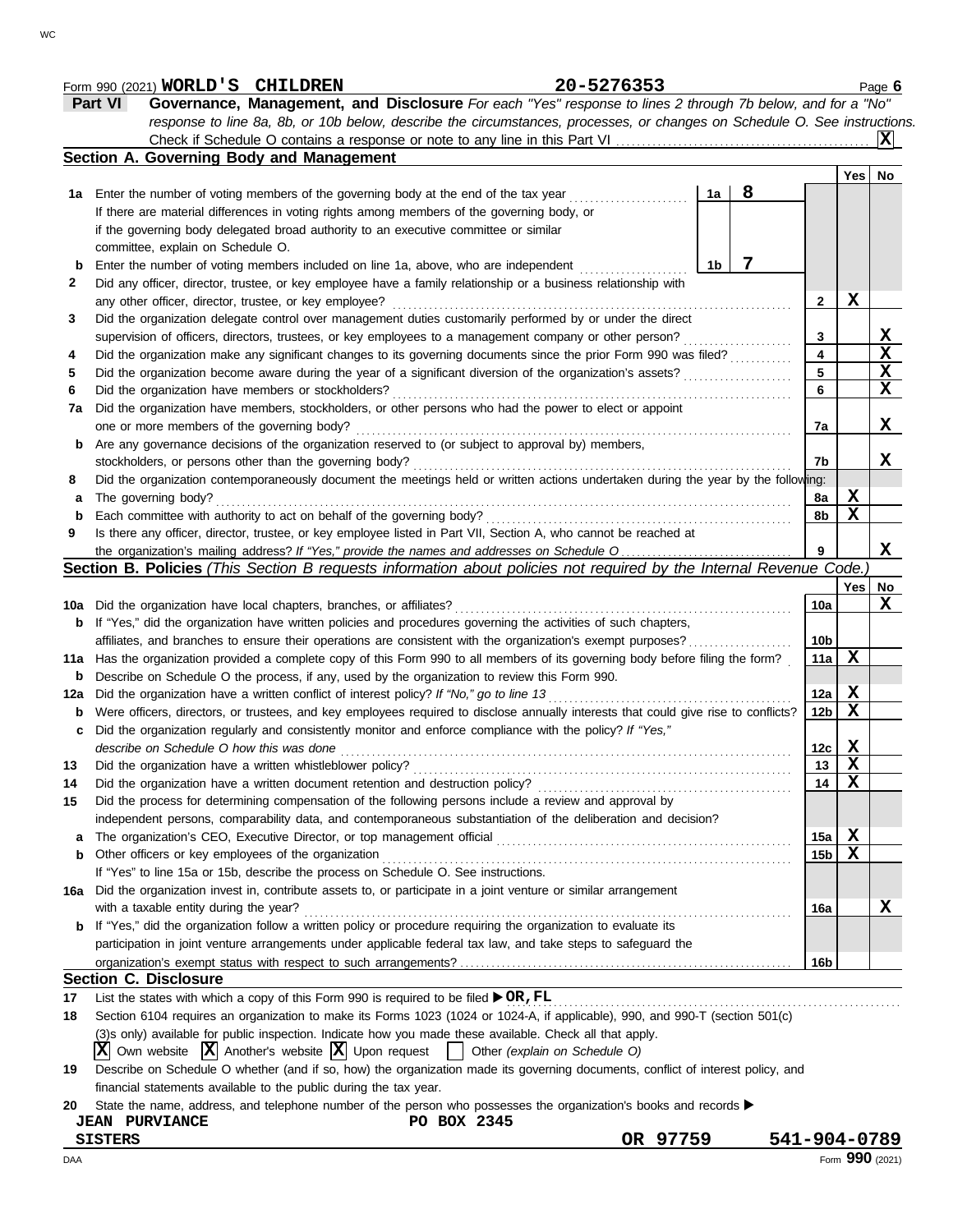# **Part VII Compensation of Officers, Directors, Trustees, Key Employees, Highest Compensated Employees, and** Form 990 (2021) Page **7 WORLD'S CHILDREN 20-5276353**

### **Independent Contractors**

Check if Schedule O contains a response or note to any line in this Part VII.

**Section A. Officers, Directors, Trustees, Key Employees, and Highest Compensated Employees**

**1a** Complete this table for all persons required to be listed. Report compensation for the calendar year ending with or within the organization's tax year.

■ List all of the organization's **current** officers, directors, trustees (whether individuals or organizations), regardless of amount of the organization Enter -0- in columns (D), (E), and (E) if no compensation was paid compensation. Enter -0- in columns (D), (E), and (F) if no compensation was paid.

● List all of the organization's **current** key employees, if any. See instructions for definition of "key employee."

who received reportable compensation (box 5 of Form W-2, Form 1099-MISC, and/or box 1 of Form 1099-NEC) of more than \$100,000 from the organization and any related organizations. ■ List the organization's five **current** highest compensated employees (other than an officer, director, trustee, or key employee)<br> **•** received reportable compensation (box 5 of Form W-2, Form 1000-MISC, and/or box 1 of

■ List all of the organization's **former** officers, key employees, and highest compensated employees who received more than<br>00,000 of reportable compensation from the organization and any related organizations \$100,000 of reportable compensation from the organization and any related organizations.

■ List all of the organization's **former directors or trustees** that received, in the capacity as a former director or trustee of the<br>enization, more than \$10,000 of reportable compensation from the organization and any r organization, more than \$10,000 of reportable compensation from the organization and any related organizations. See the instructions for the order in which to list the persons above.

Check this box if neither the organization nor any related organization compensated any current officer, director, or trustee.

| (A)<br>Name and title        | (B)<br>Average<br>hours<br>per week                                         | (C)<br>Position<br>(do not check more than one<br>box, unless person is both an<br>officer and a director/trustee) |                         |                |              |                                 |        | (D)<br>Reportable<br>compensation<br>from the | (E)<br>Reportable<br>compensation<br>from related | (F)<br>Estimated amount<br>of other<br>compensation   |  |
|------------------------------|-----------------------------------------------------------------------------|--------------------------------------------------------------------------------------------------------------------|-------------------------|----------------|--------------|---------------------------------|--------|-----------------------------------------------|---------------------------------------------------|-------------------------------------------------------|--|
|                              | (list any<br>hours for<br>related<br>organizations<br>below<br>dotted line) | Individual trustee<br>or director                                                                                  | nstitutional<br>trustee | <b>Officer</b> | Key employee | Highest compensated<br>employee | Former | organization (W-2/<br>1099-MISC/<br>1099-NEC) | organizations (W-2/<br>1099-MISC/<br>1099-NEC)    | from the<br>organization and<br>related organizations |  |
| (1) DAVID PURVIANCE          |                                                                             |                                                                                                                    |                         |                |              |                                 |        |                                               |                                                   |                                                       |  |
| EXECUTIVE DIR.               | 40.00<br>0.00                                                               |                                                                                                                    |                         | $\mathbf x$    |              |                                 |        | 57,406                                        | 0                                                 | 0                                                     |  |
| (2) JEAN PURVIANCE           |                                                                             |                                                                                                                    |                         |                |              |                                 |        |                                               |                                                   |                                                       |  |
|                              | 30.00                                                                       |                                                                                                                    |                         |                |              |                                 |        |                                               |                                                   |                                                       |  |
| <b>SECRETARY</b>             | 0.00                                                                        | $\mathbf X$                                                                                                        |                         | $\mathbf x$    |              |                                 |        | 44,131                                        | 0                                                 | $\mathbf 0$                                           |  |
| (3) MEGHAN<br>FITZGERALD     |                                                                             |                                                                                                                    |                         |                |              |                                 |        |                                               |                                                   |                                                       |  |
| <b>DIRECTOR</b>              | 1.00<br>0.00                                                                | $\mathbf x$                                                                                                        |                         |                |              |                                 |        | 0                                             | 0                                                 | $\mathbf 0$                                           |  |
| (4) RUDOLF<br><b>GOETTE</b>  |                                                                             |                                                                                                                    |                         |                |              |                                 |        |                                               |                                                   |                                                       |  |
|                              | 2.00                                                                        |                                                                                                                    |                         |                |              |                                 |        |                                               |                                                   |                                                       |  |
| <b>DIRECTOR</b>              | 0.00                                                                        | $\mathbf x$                                                                                                        |                         |                |              |                                 |        | 0                                             | 0                                                 | 0                                                     |  |
| (5) MARIE LONG               |                                                                             |                                                                                                                    |                         |                |              |                                 |        |                                               |                                                   |                                                       |  |
| <b>DIRECTOR</b>              | 1.00<br>0.00                                                                | $\mathbf x$                                                                                                        |                         |                |              |                                 |        | 0                                             | 0                                                 | $\mathbf 0$                                           |  |
| (6) BRUCE MOORE              |                                                                             |                                                                                                                    |                         |                |              |                                 |        |                                               |                                                   |                                                       |  |
|                              | 2.00                                                                        |                                                                                                                    |                         |                |              |                                 |        |                                               |                                                   |                                                       |  |
| <b>TREASURER</b>             | 0.00                                                                        | $\mathbf x$                                                                                                        |                         | X              |              |                                 |        | 0                                             | 0                                                 | $\mathbf 0$                                           |  |
| (7) ROSLYN MOORE             |                                                                             |                                                                                                                    |                         |                |              |                                 |        |                                               |                                                   |                                                       |  |
|                              | 2.00                                                                        |                                                                                                                    |                         |                |              |                                 |        |                                               |                                                   |                                                       |  |
| <b>DIRECTOR</b>              | 0.00                                                                        | $\mathbf x$                                                                                                        |                         |                |              |                                 |        | 0                                             | 0                                                 | $\mathbf 0$                                           |  |
| (8) PATRICK SPIGER           | 2.00                                                                        |                                                                                                                    |                         |                |              |                                 |        |                                               |                                                   |                                                       |  |
| <b>PRESIDENT</b>             | 0.00                                                                        | $\mathbf x$                                                                                                        |                         | $\mathbf x$    |              |                                 |        | 0                                             | 0                                                 | $\mathbf 0$                                           |  |
| (9) CASSADY<br><b>THOMAS</b> |                                                                             |                                                                                                                    |                         |                |              |                                 |        |                                               |                                                   |                                                       |  |
|                              | 1.00                                                                        |                                                                                                                    |                         |                |              |                                 |        |                                               |                                                   |                                                       |  |
| <b>DIRECTOR</b>              | 0.00                                                                        | $\mathbf x$                                                                                                        |                         |                |              |                                 |        | 0                                             | 0                                                 | $\mathbf 0$                                           |  |
| (10)                         |                                                                             |                                                                                                                    |                         |                |              |                                 |        |                                               |                                                   |                                                       |  |
|                              |                                                                             |                                                                                                                    |                         |                |              |                                 |        |                                               |                                                   |                                                       |  |
| (11)                         |                                                                             |                                                                                                                    |                         |                |              |                                 |        |                                               |                                                   |                                                       |  |
|                              |                                                                             |                                                                                                                    |                         |                |              |                                 |        |                                               |                                                   |                                                       |  |
|                              |                                                                             |                                                                                                                    |                         |                |              |                                 |        |                                               |                                                   |                                                       |  |

DAA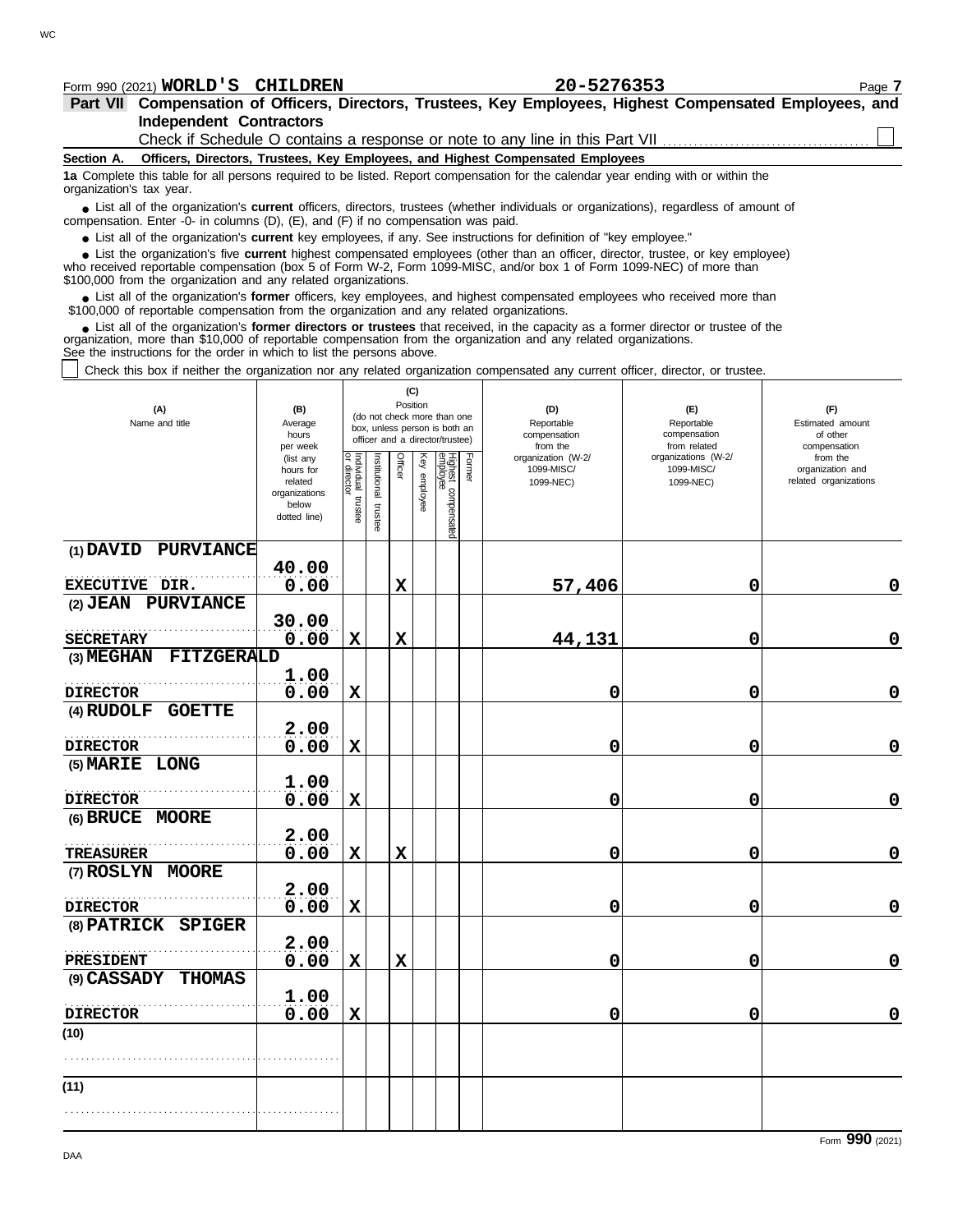|              |          | Form 990 (2021) <b>WORLD'S</b>                                                                                                                                  |  | <b>CHILDREN</b>                                                             |                                   |                          |         |              |                                               |                                                   | 20-5276353                                                                                                                                                                                                           |                                                                                                                                  |                                                       | Page 8              |
|--------------|----------|-----------------------------------------------------------------------------------------------------------------------------------------------------------------|--|-----------------------------------------------------------------------------|-----------------------------------|--------------------------|---------|--------------|-----------------------------------------------|---------------------------------------------------|----------------------------------------------------------------------------------------------------------------------------------------------------------------------------------------------------------------------|----------------------------------------------------------------------------------------------------------------------------------|-------------------------------------------------------|---------------------|
|              | Part VII |                                                                                                                                                                 |  |                                                                             |                                   |                          |         |              |                                               |                                                   |                                                                                                                                                                                                                      | Section A. Officers, Directors, Trustees, Key Employees, and Highest Compensated Employees (continued)                           |                                                       |                     |
|              |          | (A)<br>(B)<br>(do not check more than one<br>Name and title<br>box, unless person is both an<br>Average<br>hours<br>officer and a director/trustee)<br>per week |  |                                                                             |                                   | (C)<br>Position          |         |              | (D)<br>Reportable<br>compensation<br>from the | (F)<br>Reportable<br>compensation<br>from related | (F)<br>Estimated amount<br>of other<br>compensation                                                                                                                                                                  |                                                                                                                                  |                                                       |                     |
|              |          |                                                                                                                                                                 |  | (list any<br>hours for<br>related<br>organizations<br>below<br>dotted line) | Individual trustee<br>or director | Institutional<br>trustee | Officer | Key employee | Highest compensatec<br>employee               | Former                                            | organization (W-2/<br>1099-MISC/<br>1099-NEC)                                                                                                                                                                        | organizations (W-2/<br>1099-MISC/<br>1099-NEC)                                                                                   | from the<br>organization and<br>related organizations |                     |
|              |          |                                                                                                                                                                 |  |                                                                             |                                   |                          |         |              |                                               |                                                   |                                                                                                                                                                                                                      |                                                                                                                                  |                                                       |                     |
|              |          |                                                                                                                                                                 |  |                                                                             |                                   |                          |         |              |                                               |                                                   |                                                                                                                                                                                                                      |                                                                                                                                  |                                                       |                     |
|              |          |                                                                                                                                                                 |  |                                                                             |                                   |                          |         |              |                                               |                                                   |                                                                                                                                                                                                                      |                                                                                                                                  |                                                       |                     |
|              |          |                                                                                                                                                                 |  |                                                                             |                                   |                          |         |              |                                               |                                                   |                                                                                                                                                                                                                      |                                                                                                                                  |                                                       |                     |
|              |          |                                                                                                                                                                 |  |                                                                             |                                   |                          |         |              |                                               |                                                   |                                                                                                                                                                                                                      |                                                                                                                                  |                                                       |                     |
|              |          |                                                                                                                                                                 |  |                                                                             |                                   |                          |         |              |                                               |                                                   |                                                                                                                                                                                                                      |                                                                                                                                  |                                                       |                     |
|              |          |                                                                                                                                                                 |  |                                                                             |                                   |                          |         |              |                                               |                                                   |                                                                                                                                                                                                                      |                                                                                                                                  |                                                       |                     |
|              |          |                                                                                                                                                                 |  |                                                                             |                                   |                          |         |              |                                               |                                                   |                                                                                                                                                                                                                      |                                                                                                                                  |                                                       |                     |
|              |          | 1b Subtotal <b>Subtotal</b>                                                                                                                                     |  |                                                                             |                                   |                          |         |              |                                               |                                                   | 101,537                                                                                                                                                                                                              |                                                                                                                                  |                                                       |                     |
| c            |          |                                                                                                                                                                 |  | Total from continuation sheets to Part VII, Section A                       |                                   |                          |         |              |                                               |                                                   |                                                                                                                                                                                                                      |                                                                                                                                  |                                                       |                     |
| $\mathbf{2}$ |          |                                                                                                                                                                 |  |                                                                             |                                   |                          |         |              |                                               |                                                   | 101,537<br>Total number of individuals (including but not limited to those listed above) who received more than \$100,000 of                                                                                         |                                                                                                                                  |                                                       |                     |
|              |          |                                                                                                                                                                 |  | reportable compensation from the organization $\bigtriangledown$            |                                   |                          |         |              |                                               |                                                   |                                                                                                                                                                                                                      |                                                                                                                                  |                                                       |                     |
| 3            |          |                                                                                                                                                                 |  |                                                                             |                                   |                          |         |              |                                               |                                                   | Did the organization list any former officer, director, trustee, key employee, or highest compensated                                                                                                                |                                                                                                                                  |                                                       | Yes<br>No           |
|              |          |                                                                                                                                                                 |  |                                                                             |                                   |                          |         |              |                                               |                                                   |                                                                                                                                                                                                                      |                                                                                                                                  | 3                                                     | X                   |
| 4            |          |                                                                                                                                                                 |  |                                                                             |                                   |                          |         |              |                                               |                                                   | For any individual listed on line 1a, is the sum of reportable compensation and other compensation from the<br>organization and related organizations greater than \$150,000? If "Yes," complete Schedule J for such |                                                                                                                                  |                                                       |                     |
|              |          |                                                                                                                                                                 |  |                                                                             |                                   |                          |         |              |                                               |                                                   |                                                                                                                                                                                                                      |                                                                                                                                  | 4                                                     | X                   |
| 5            |          |                                                                                                                                                                 |  |                                                                             |                                   |                          |         |              |                                               |                                                   | Did any person listed on line 1a receive or accrue compensation from any unrelated organization or individual                                                                                                        |                                                                                                                                  | 5                                                     | X                   |
|              |          | Section B. Independent Contractors                                                                                                                              |  |                                                                             |                                   |                          |         |              |                                               |                                                   |                                                                                                                                                                                                                      |                                                                                                                                  |                                                       |                     |
| 1            |          |                                                                                                                                                                 |  |                                                                             |                                   |                          |         |              |                                               |                                                   | Complete this table for your five highest compensated independent contractors that received more than \$100,000 of                                                                                                   | compensation from the organization. Report compensation for the calendar year ending with or within the organization's tax year. |                                                       |                     |
|              |          |                                                                                                                                                                 |  | (A)<br>Name and business address                                            |                                   |                          |         |              |                                               |                                                   |                                                                                                                                                                                                                      | (B)<br>Description of services                                                                                                   |                                                       | (C)<br>Compensation |
|              |          |                                                                                                                                                                 |  |                                                                             |                                   |                          |         |              |                                               |                                                   |                                                                                                                                                                                                                      |                                                                                                                                  |                                                       |                     |
|              |          |                                                                                                                                                                 |  |                                                                             |                                   |                          |         |              |                                               |                                                   |                                                                                                                                                                                                                      |                                                                                                                                  |                                                       |                     |
|              |          |                                                                                                                                                                 |  |                                                                             |                                   |                          |         |              |                                               |                                                   |                                                                                                                                                                                                                      |                                                                                                                                  |                                                       |                     |
|              |          |                                                                                                                                                                 |  |                                                                             |                                   |                          |         |              |                                               |                                                   |                                                                                                                                                                                                                      |                                                                                                                                  |                                                       |                     |
|              |          |                                                                                                                                                                 |  |                                                                             |                                   |                          |         |              |                                               |                                                   |                                                                                                                                                                                                                      |                                                                                                                                  |                                                       |                     |
|              |          |                                                                                                                                                                 |  |                                                                             |                                   |                          |         |              |                                               |                                                   |                                                                                                                                                                                                                      |                                                                                                                                  |                                                       |                     |
|              |          |                                                                                                                                                                 |  |                                                                             |                                   |                          |         |              |                                               |                                                   |                                                                                                                                                                                                                      |                                                                                                                                  |                                                       |                     |

**2** Total number of independent contractors (including but not limited to those listed above) who

|     | \$100.000<br>J of compensation from the<br>received<br>more than<br>∈organization |                       |
|-----|-----------------------------------------------------------------------------------|-----------------------|
| DAA |                                                                                   | 990<br>(2021)<br>Form |

| <b>CHILDREN</b> |  |
|-----------------|--|
|-----------------|--|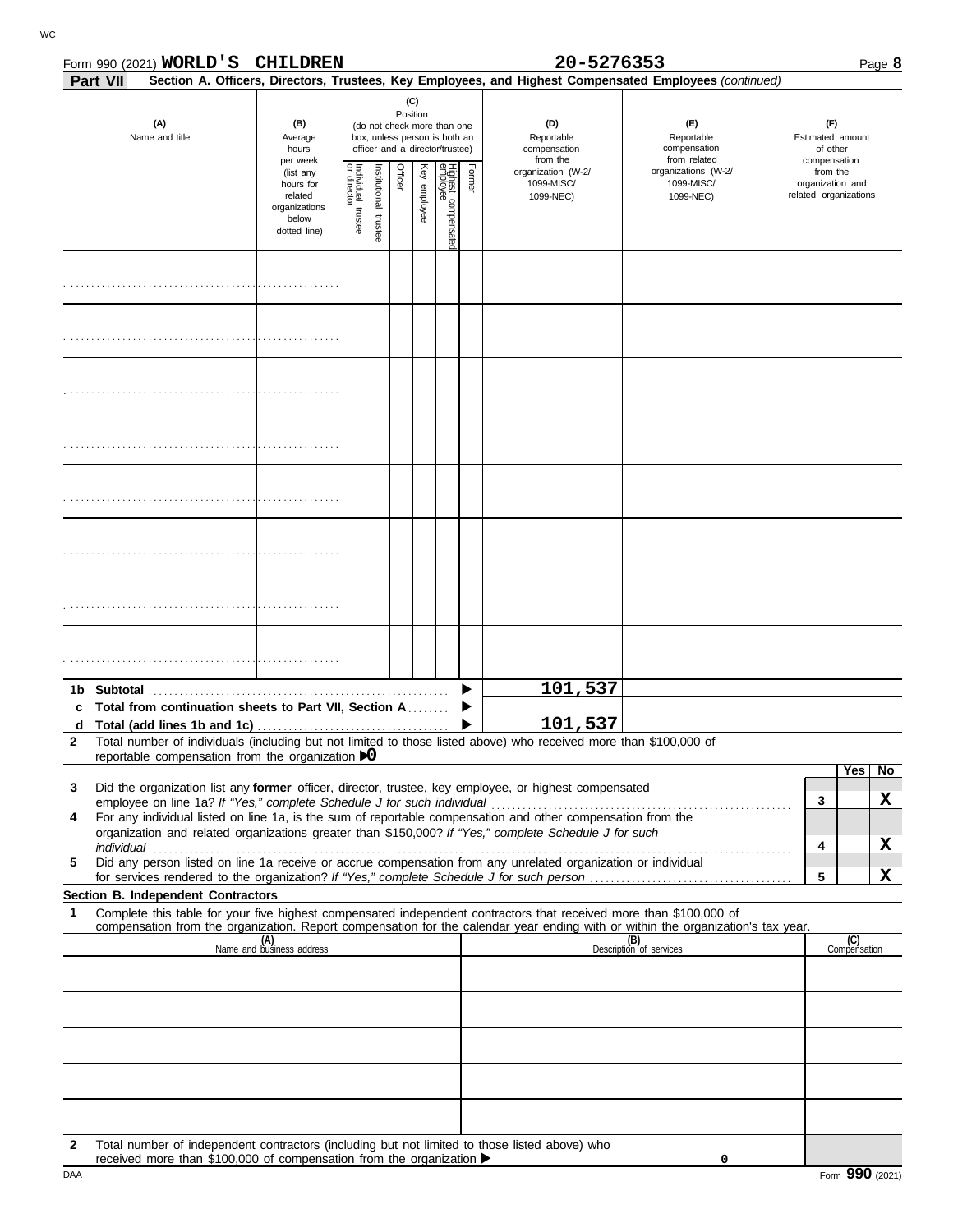|                                                                  |                                                         | Form 990 (2021) WORLD'S CHILDREN                                                     |    |                             |                      |                                                                               |                      | 20-5276353                                   |                                      | Page 9                                                        |
|------------------------------------------------------------------|---------------------------------------------------------|--------------------------------------------------------------------------------------|----|-----------------------------|----------------------|-------------------------------------------------------------------------------|----------------------|----------------------------------------------|--------------------------------------|---------------------------------------------------------------|
|                                                                  | <b>Part VIII</b>                                        |                                                                                      |    | <b>Statement of Revenue</b> |                      | Check if Schedule O contains a response or note to any line in this Part VIII |                      |                                              |                                      |                                                               |
|                                                                  |                                                         |                                                                                      |    |                             |                      |                                                                               | (A)<br>Total revenue | (B)<br>Related or exempt<br>function revenue | (C)<br>Unrelated<br>business revenue | (D)<br>Revenue excluded<br>from tax under<br>sections 512-514 |
|                                                                  |                                                         |                                                                                      |    |                             |                      |                                                                               |                      |                                              |                                      |                                                               |
| <b>Contributions, Gifts, Grants</b><br>and Other Similar Amounts |                                                         | 1a Federated campaigns                                                               |    |                             | 1a<br>1 <sub>b</sub> |                                                                               |                      |                                              |                                      |                                                               |
|                                                                  |                                                         | <b>b</b> Membership dues<br>c Fundraising events                                     |    |                             | 1 <sub>c</sub>       |                                                                               |                      |                                              |                                      |                                                               |
|                                                                  |                                                         | d Related organizations                                                              |    |                             | 1 <sub>d</sub>       |                                                                               |                      |                                              |                                      |                                                               |
|                                                                  |                                                         | e Government grants (contributions)                                                  |    |                             | 1e                   | 37,280                                                                        |                      |                                              |                                      |                                                               |
|                                                                  |                                                         | f All other contributions, gifts, grants,                                            |    |                             |                      |                                                                               |                      |                                              |                                      |                                                               |
|                                                                  |                                                         | and similar amounts not included above                                               |    |                             | 1f                   | 875,619                                                                       |                      |                                              |                                      |                                                               |
|                                                                  |                                                         | g Noncash contributions included in                                                  |    |                             | 1g  \$               |                                                                               |                      |                                              |                                      |                                                               |
|                                                                  |                                                         |                                                                                      |    |                             |                      |                                                                               | 912,899              |                                              |                                      |                                                               |
|                                                                  |                                                         |                                                                                      |    |                             |                      | <b>Business Code</b>                                                          |                      |                                              |                                      |                                                               |
|                                                                  | 2a                                                      |                                                                                      |    |                             |                      |                                                                               |                      |                                              |                                      |                                                               |
| Program Service<br>Revenue                                       |                                                         |                                                                                      |    |                             |                      |                                                                               |                      |                                              |                                      |                                                               |
|                                                                  |                                                         |                                                                                      |    |                             |                      |                                                                               |                      |                                              |                                      |                                                               |
|                                                                  |                                                         |                                                                                      |    |                             |                      |                                                                               |                      |                                              |                                      |                                                               |
|                                                                  |                                                         |                                                                                      |    |                             |                      |                                                                               |                      |                                              |                                      |                                                               |
|                                                                  |                                                         | f All other program service revenue                                                  |    |                             |                      |                                                                               |                      |                                              |                                      |                                                               |
|                                                                  |                                                         |                                                                                      |    |                             |                      |                                                                               |                      |                                              |                                      |                                                               |
|                                                                  | 3                                                       | Investment income (including dividends, interest, and                                |    |                             |                      |                                                                               |                      |                                              |                                      |                                                               |
|                                                                  |                                                         |                                                                                      |    |                             |                      |                                                                               | 868                  |                                              |                                      | 868                                                           |
|                                                                  | Income from investment of tax-exempt bond proceeds<br>4 |                                                                                      |    |                             |                      |                                                                               |                      |                                              |                                      |                                                               |
|                                                                  | 5                                                       |                                                                                      |    |                             |                      |                                                                               |                      |                                              |                                      |                                                               |
|                                                                  |                                                         |                                                                                      |    | (i) Real                    |                      | (ii) Personal                                                                 |                      |                                              |                                      |                                                               |
|                                                                  |                                                         | 6a Gross rents                                                                       | 6a |                             |                      |                                                                               |                      |                                              |                                      |                                                               |
|                                                                  | b                                                       | Less: rental expenses                                                                | 6b |                             |                      |                                                                               |                      |                                              |                                      |                                                               |
|                                                                  |                                                         | Rental inc. or (loss)                                                                | 6с |                             |                      |                                                                               |                      |                                              |                                      |                                                               |
|                                                                  | d                                                       | Net rental income or (loss)<br><b>7a</b> Gross amount from                           |    |                             |                      |                                                                               |                      |                                              |                                      |                                                               |
|                                                                  |                                                         | sales of assets                                                                      |    | (i) Securities              |                      | (ii) Other                                                                    |                      |                                              |                                      |                                                               |
|                                                                  |                                                         | other than inventory                                                                 | 7а |                             |                      |                                                                               |                      |                                              |                                      |                                                               |
| Revenue                                                          |                                                         | <b>b</b> Less: cost or other                                                         |    |                             |                      |                                                                               |                      |                                              |                                      |                                                               |
|                                                                  |                                                         | basis and sales exps.                                                                | 7b |                             |                      |                                                                               |                      |                                              |                                      |                                                               |
|                                                                  |                                                         | c Gain or (loss)                                                                     | 7c |                             |                      |                                                                               |                      |                                              |                                      |                                                               |
|                                                                  |                                                         | d Net gain or (loss)                                                                 |    |                             |                      |                                                                               |                      |                                              |                                      |                                                               |
| á                                                                |                                                         | 8a Gross income from fundraising events                                              |    |                             |                      |                                                                               |                      |                                              |                                      |                                                               |
|                                                                  |                                                         | (not including \$                                                                    |    | .                           |                      |                                                                               |                      |                                              |                                      |                                                               |
|                                                                  |                                                         | of contributions reported on line                                                    |    |                             |                      |                                                                               |                      |                                              |                                      |                                                               |
|                                                                  |                                                         | 1c). See Part IV, line 18                                                            |    |                             | 8a                   |                                                                               |                      |                                              |                                      |                                                               |
|                                                                  |                                                         | <b>b</b> Less: direct expenses                                                       |    |                             | 8b                   |                                                                               |                      |                                              |                                      |                                                               |
|                                                                  |                                                         | <b>c</b> Net income or (loss) from fundraising events<br>9a Gross income from gaming |    |                             |                      |                                                                               |                      |                                              |                                      |                                                               |
|                                                                  |                                                         | activities. See Part IV, line 19                                                     |    |                             | 9а                   |                                                                               |                      |                                              |                                      |                                                               |
|                                                                  |                                                         | <b>b</b> Less: direct expenses                                                       |    |                             | 9b                   |                                                                               |                      |                                              |                                      |                                                               |
|                                                                  |                                                         | c Net income or (loss) from gaming activities                                        |    |                             |                      | ▶                                                                             |                      |                                              |                                      |                                                               |
|                                                                  |                                                         | 10a Gross sales of inventory, less                                                   |    |                             |                      |                                                                               |                      |                                              |                                      |                                                               |
|                                                                  |                                                         | returns and allowances                                                               |    |                             | 10a                  |                                                                               |                      |                                              |                                      |                                                               |
|                                                                  |                                                         | <b>b</b> Less: cost of goods sold                                                    |    |                             | 10 <sub>b</sub>      |                                                                               |                      |                                              |                                      |                                                               |
|                                                                  |                                                         | c Net income or (loss) from sales of inventory                                       |    |                             |                      |                                                                               |                      |                                              |                                      |                                                               |
|                                                                  |                                                         |                                                                                      |    |                             |                      | <b>Business Code</b>                                                          |                      |                                              |                                      |                                                               |
|                                                                  | 11a                                                     |                                                                                      |    |                             |                      |                                                                               |                      |                                              |                                      |                                                               |
|                                                                  | b                                                       |                                                                                      |    |                             |                      |                                                                               |                      |                                              |                                      |                                                               |
|                                                                  |                                                         |                                                                                      |    |                             |                      |                                                                               |                      |                                              |                                      |                                                               |
| Miscellaneous<br>Revenue                                         | d                                                       |                                                                                      |    |                             |                      |                                                                               |                      |                                              |                                      |                                                               |
|                                                                  |                                                         |                                                                                      |    |                             |                      | ▶                                                                             |                      |                                              |                                      |                                                               |
|                                                                  |                                                         |                                                                                      |    |                             |                      |                                                                               | 913,767              | 0                                            | 0                                    | 868                                                           |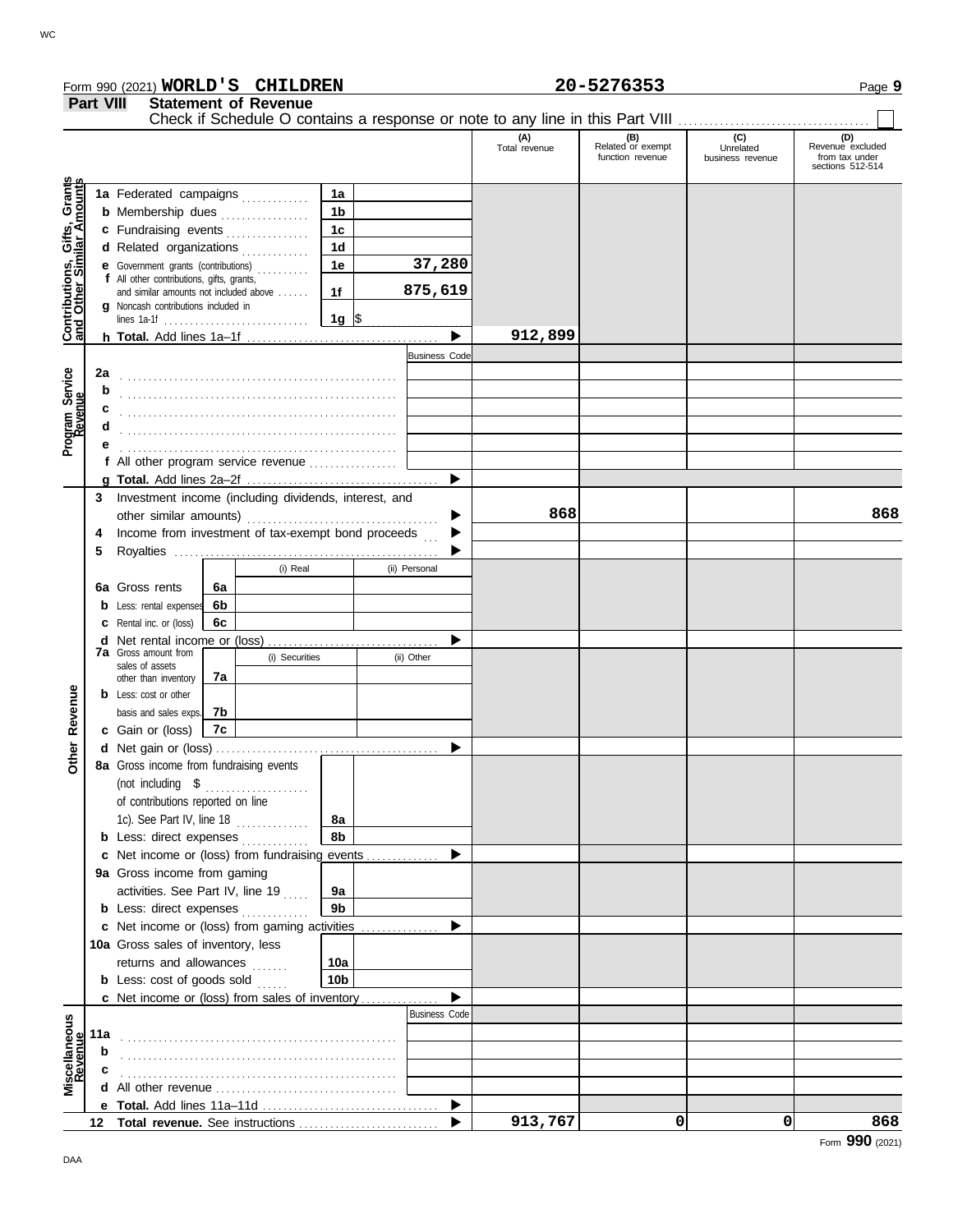### Form 990 (2021) Page **10 WORLD'S CHILDREN 20-5276353**

**Part IX Statement of Functional Expenses**

|    | <b>Fail In</b><br>Statement Of Functional Experises                                                                                                                                                       |                       |                                    |                                           |                                |
|----|-----------------------------------------------------------------------------------------------------------------------------------------------------------------------------------------------------------|-----------------------|------------------------------------|-------------------------------------------|--------------------------------|
|    | Section 501(c)(3) and 501(c)(4) organizations must complete all columns. All other organizations must complete column (A).<br>Check if Schedule O contains a response or note to any line in this Part IX |                       |                                    |                                           |                                |
|    | Do not include amounts reported on lines 6b, $\n  1b$ ,<br>8b, 9b, and 10b of Part VIII.                                                                                                                  | (A)<br>Total expenses | (B)<br>Program service<br>expenses | (C)<br>Management and<br>general expenses | (D)<br>Fundraising<br>expenses |
|    | 1 Grants and other assistance to domestic organizations                                                                                                                                                   |                       |                                    |                                           |                                |
|    | and domestic governments. See Part IV, line 21                                                                                                                                                            |                       |                                    |                                           |                                |
|    | 2 Grants and other assistance to domestic                                                                                                                                                                 |                       |                                    |                                           |                                |
|    | individuals. See Part IV, line 22                                                                                                                                                                         |                       |                                    |                                           |                                |
| 3  | Grants and other assistance to foreign                                                                                                                                                                    |                       |                                    |                                           |                                |
|    | organizations, foreign governments, and                                                                                                                                                                   |                       |                                    |                                           |                                |
|    | foreign individuals. See Part IV, lines 15 and 16                                                                                                                                                         | 584,218               | 584,218                            |                                           |                                |
| 4  | Benefits paid to or for members                                                                                                                                                                           |                       |                                    |                                           |                                |
| 5. | Compensation of current officers, directors,                                                                                                                                                              |                       |                                    |                                           |                                |
|    | trustees, and key employees                                                                                                                                                                               | 101,538               | 76,996                             | 16,927                                    | 7,615                          |
| 6. | Compensation not included above to disqualified                                                                                                                                                           |                       |                                    |                                           |                                |
|    | persons (as defined under section 4958(f)(1)) and                                                                                                                                                         |                       |                                    |                                           |                                |
|    | persons described in section 4958(c)(3)(B)                                                                                                                                                                |                       |                                    |                                           |                                |
| 7  | Other salaries and wages                                                                                                                                                                                  | 101,089               | 76,656                             | 16,851                                    | 7,582                          |
| 8  | Pension plan accruals and contributions (include                                                                                                                                                          |                       |                                    |                                           |                                |
|    | section 401(k) and 403(b) employer contributions)                                                                                                                                                         |                       |                                    |                                           |                                |
| 9  |                                                                                                                                                                                                           | 8,069                 | 6,119                              | 1,345                                     |                                |
| 10 | Payroll taxes                                                                                                                                                                                             | 18,306                | 13,881                             | 3,052                                     | $\frac{605}{1,373}$            |
| 11 | Fees for services (nonemployees):                                                                                                                                                                         |                       |                                    |                                           |                                |
|    | a Management                                                                                                                                                                                              |                       |                                    |                                           |                                |
|    | <b>b</b> Legal                                                                                                                                                                                            |                       |                                    |                                           |                                |
|    |                                                                                                                                                                                                           |                       |                                    |                                           |                                |
|    | <b>d</b> Lobbying                                                                                                                                                                                         |                       |                                    |                                           |                                |
|    | e Professional fundraising services. See Part IV, line 1                                                                                                                                                  |                       |                                    |                                           |                                |
| Ť. | Investment management fees                                                                                                                                                                                |                       |                                    |                                           |                                |
|    | g Other. (If line 11g amount exceeds 10% of line 25, column                                                                                                                                               |                       |                                    |                                           |                                |
|    | (A) amount, list line 11g expenses on Schedule O.)                                                                                                                                                        | <u>11,691</u>         | 8,865                              | 1,949                                     | 877                            |
|    | 12 Advertising and promotion                                                                                                                                                                              |                       |                                    |                                           |                                |
| 13 |                                                                                                                                                                                                           | 16,911                | 12,824                             | 2,819                                     | 1,268                          |
| 14 | Information technology                                                                                                                                                                                    |                       |                                    |                                           |                                |
| 15 | Royalties                                                                                                                                                                                                 |                       |                                    |                                           |                                |
| 16 |                                                                                                                                                                                                           | 16,369                | 12,412                             | 2,729                                     | 1,228                          |
| 17 | Travel                                                                                                                                                                                                    | 251                   | $\overline{190}$                   | 42                                        | $\overline{19}$                |
|    | 18 Payments of travel or entertainment expenses                                                                                                                                                           |                       |                                    |                                           |                                |
|    | for any federal, state, or local public officials                                                                                                                                                         |                       |                                    |                                           |                                |
| 19 | Conferences, conventions, and meetings                                                                                                                                                                    |                       |                                    |                                           |                                |
| 20 | Interest                                                                                                                                                                                                  |                       |                                    |                                           |                                |
| 21 | Payments to affiliates                                                                                                                                                                                    |                       |                                    |                                           |                                |
| 22 | Depreciation, depletion, and amortization                                                                                                                                                                 | 1,042                 | 790                                | 174                                       | 78                             |
| 23 | Insurance                                                                                                                                                                                                 | 1,840                 | 1,395                              | 307                                       | 138                            |
| 24 | Other expenses. Itemize expenses not covered                                                                                                                                                              |                       |                                    |                                           |                                |
|    | above (List miscellaneous expenses on line 24e. If                                                                                                                                                        |                       |                                    |                                           |                                |
|    | line 24e amount exceeds 10% of line 25, column                                                                                                                                                            |                       |                                    |                                           |                                |
|    | (A) amount, list line 24e expenses on Schedule O.)                                                                                                                                                        |                       |                                    |                                           |                                |
| a  | <b>OUTREACH EXPENSE</b>                                                                                                                                                                                   | 28,200                | 28,200                             |                                           |                                |
| b  | BANK SERVICES                                                                                                                                                                                             | 10,924                | 8,284                              | 1,821                                     | 819                            |
|    | CONTRACT LABOR                                                                                                                                                                                            | 3,660                 | 3,660                              |                                           |                                |
| d  | <b>TELEPHONE</b>                                                                                                                                                                                          | 2,197                 | 1,666                              | 366                                       | 165                            |
| е  | All other expenses<br>.                                                                                                                                                                                   | 857                   | 650                                | 143                                       | 64                             |
| 25 | Total functional expenses. Add lines 1 through 24e                                                                                                                                                        | 907,162               | 836,806                            | 48,525                                    | 21,831                         |
| 26 | Joint costs. Complete this line only if the                                                                                                                                                               |                       |                                    |                                           |                                |
|    | organization reported in column (B) joint costs<br>from a combined educational campaign and                                                                                                               |                       |                                    |                                           |                                |
|    | fundraising solicitation. Check here $\blacktriangleright$   if                                                                                                                                           |                       |                                    |                                           |                                |
|    | following SOP 98-2 (ASC 958-720).                                                                                                                                                                         |                       |                                    |                                           |                                |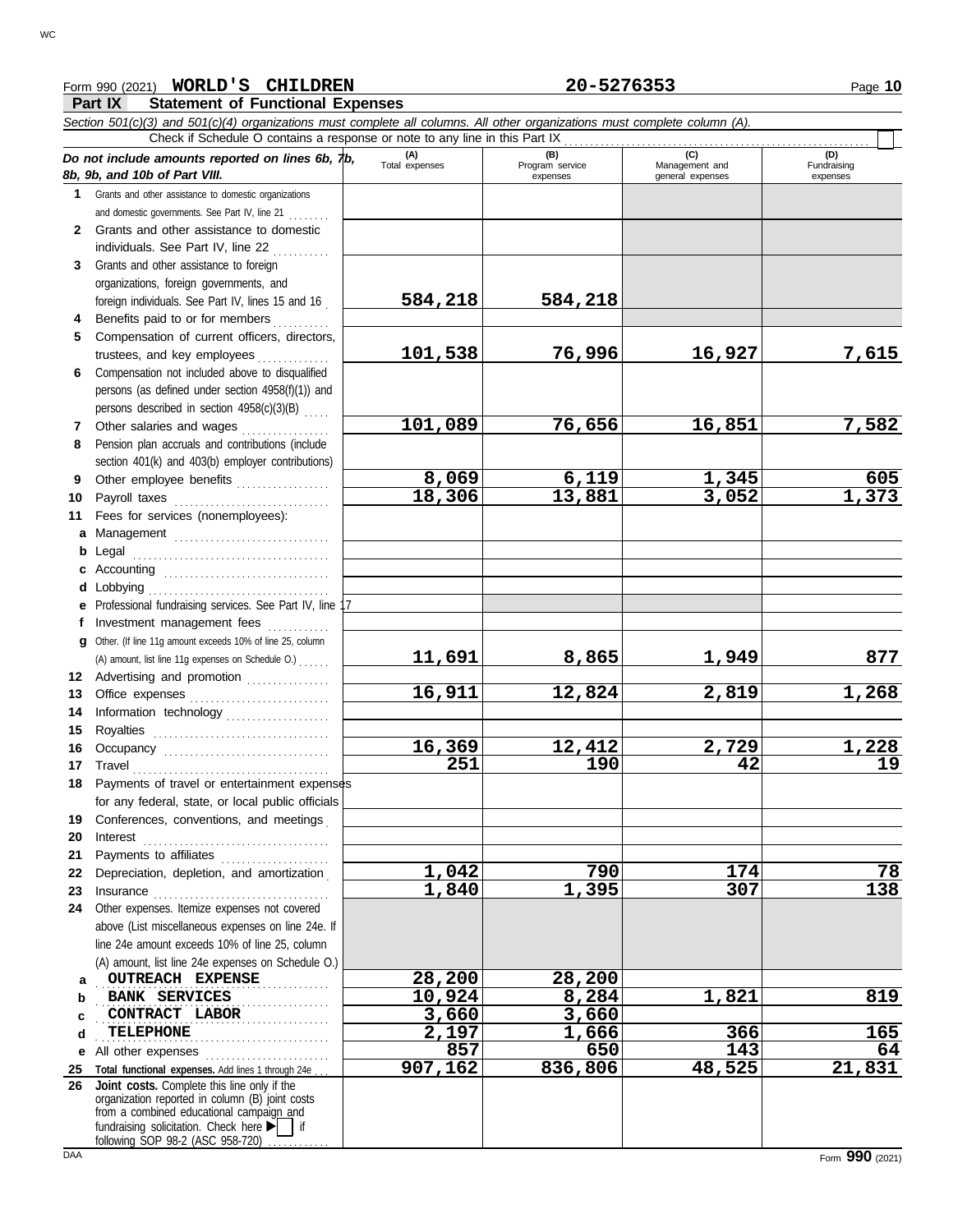### Form 990 (2021) Page **11 WORLD'S CHILDREN 20-5276353**

**Part X Balance Sheet**

WC

|                             |    | Check if Schedule O contains a response or note to any line in this Part X   |         |                |                          |                          |                    |
|-----------------------------|----|------------------------------------------------------------------------------|---------|----------------|--------------------------|--------------------------|--------------------|
|                             |    |                                                                              |         |                | (A)<br>Beginning of year |                          | (B)<br>End of year |
|                             | 1  | Cash-non-interest-bearing                                                    |         |                | 550,445                  | $\mathbf{1}$             | 164,037            |
|                             | 2  |                                                                              | 244,610 | $\mathbf{2}$   | 633,845                  |                          |                    |
|                             | 3  |                                                                              |         |                |                          | 3                        |                    |
|                             | 4  |                                                                              |         |                |                          | 4                        |                    |
|                             | 5  | Loans and other receivables from any current or former officer, director,    |         |                |                          |                          |                    |
|                             |    | trustee, key employee, creator or founder, substantial contributor, or 35%   |         |                |                          |                          |                    |
|                             |    | controlled entity or family member of any of these persons [                 |         |                |                          | 5                        |                    |
|                             | 6  | Loans and other receivables from other disqualified persons (as defined      |         |                |                          |                          |                    |
|                             |    | under section 4958(f)(1)), and persons described in section $4958(c)(3)(B)$  |         |                |                          | 6                        |                    |
| Assets                      | 7  |                                                                              |         |                |                          | $\overline{\phantom{a}}$ |                    |
|                             | 8  |                                                                              |         |                |                          | 8                        |                    |
|                             | 9  |                                                                              |         |                | 1,200                    | 9                        | 1,230              |
|                             |    | 10a Land, buildings, and equipment: cost or other                            |         |                |                          |                          |                    |
|                             |    |                                                                              |         | <u> 10,187</u> |                          |                          |                    |
|                             |    |                                                                              |         | 5,767          | $2,610$ 10c              |                          | 4,420              |
|                             | 11 |                                                                              |         |                | 21,804                   | 11                       | 42,561             |
|                             | 12 |                                                                              |         |                |                          | 12                       |                    |
|                             | 13 |                                                                              |         | 13             |                          |                          |                    |
|                             | 14 | Intangible assets                                                            |         | 14             |                          |                          |                    |
|                             | 15 |                                                                              |         |                |                          | 15                       |                    |
|                             | 16 |                                                                              |         |                | 820,669                  | 16                       | 846,093            |
|                             | 17 |                                                                              |         |                | 82,625                   | 17                       | 89,307             |
|                             | 18 |                                                                              |         | 18             |                          |                          |                    |
|                             | 19 |                                                                              |         |                | 19                       |                          |                    |
|                             | 20 |                                                                              |         |                |                          | 20                       |                    |
|                             | 21 | Escrow or custodial account liability. Complete Part IV of Schedule D        |         |                |                          | 21                       |                    |
|                             | 22 | Loans and other payables to any current or former officer, director,         |         |                |                          |                          |                    |
| Liabilities                 |    | trustee, key employee, creator or founder, substantial contributor, or 35%   |         |                |                          |                          |                    |
|                             |    | controlled entity or family member of any of these persons                   |         |                |                          | 22                       |                    |
|                             | 23 | Secured mortgages and notes payable to unrelated third parties               |         |                |                          | 23                       |                    |
|                             | 24 | Unsecured notes and loans payable to unrelated third parties                 |         |                |                          | 24                       |                    |
|                             | 25 | Other liabilities (including federal income tax, payables to related third   |         |                |                          |                          |                    |
|                             |    | parties, and other liabilities not included on lines 17-24). Complete Part X |         |                |                          |                          |                    |
|                             |    |                                                                              |         |                | 82,625                   | 25                       | 89,307             |
|                             | 26 | Organizations that follow FASB ASC 958, check here $\overline{X}$            |         |                |                          | -26                      |                    |
|                             |    | and complete lines 27, 28, 32, and 33.                                       |         |                |                          |                          |                    |
|                             | 27 | Net assets without donor restrictions                                        |         |                | 285,125                  | 27                       | <u>179,159</u>     |
|                             | 28 | Net assets with donor restrictions                                           |         |                | 452,919                  | 28                       | 577,627            |
|                             |    | Organizations that do not follow FASB ASC 958, check here                    |         |                |                          |                          |                    |
|                             |    | and complete lines 29 through 33.                                            |         |                |                          |                          |                    |
| Net Assets or Fund Balances | 29 | Capital stock or trust principal, or current funds                           |         |                |                          | 29                       |                    |
|                             | 30 |                                                                              |         |                |                          | 30                       |                    |
|                             | 31 | Retained earnings, endowment, accumulated income, or other funds             |         |                |                          | 31                       |                    |
|                             | 32 | Total net assets or fund balances                                            |         |                | 738,044                  | 32                       | 756,786            |
|                             | 33 |                                                                              |         |                | 820,669                  | 33                       | 846,093            |

Form **990** (2021)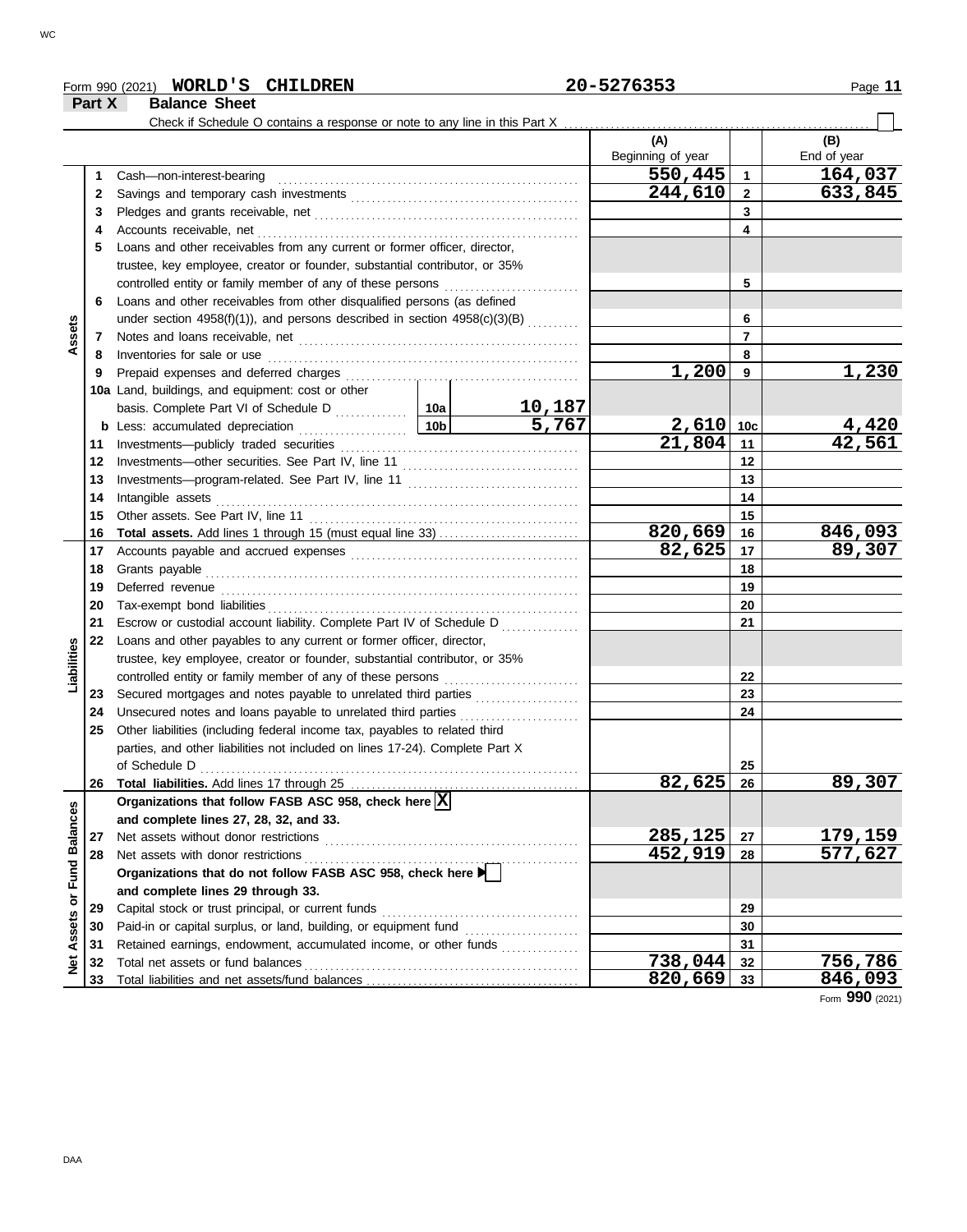|    | 20-5276353<br>Form 990 (2021) WORLD'S CHILDREN                                                                        |                         |    |             | Page 12         |
|----|-----------------------------------------------------------------------------------------------------------------------|-------------------------|----|-------------|-----------------|
|    | <b>Reconciliation of Net Assets</b><br>Part XI                                                                        |                         |    |             |                 |
|    |                                                                                                                       |                         |    |             |                 |
| 1  |                                                                                                                       |                         |    |             | 913,767         |
| 2  |                                                                                                                       | $\mathbf{2}$            |    | 907,162     |                 |
| 3  | Revenue less expenses. Subtract line 2 from line 1                                                                    | $\overline{3}$          |    |             | 6,605           |
| 4  | Net assets or fund balances at beginning of year (must equal Part X, line 32, column (A)) [[[[[[[[[[[[[[[[[[[         | $\overline{\mathbf{4}}$ |    |             | 738,044         |
| 5  |                                                                                                                       | 5                       |    |             | 12,137          |
| 6  |                                                                                                                       | 6                       |    |             |                 |
| 7  | Investment expenses                                                                                                   | $\overline{7}$          |    |             |                 |
| 8  |                                                                                                                       | 8                       |    |             |                 |
| 9  | Other changes in net assets or fund balances (explain on Schedule O)                                                  | 9                       |    |             |                 |
| 10 | Net assets or fund balances at end of year. Combine lines 3 through 9 (must equal Part X, line                        |                         |    |             |                 |
|    | $32$ , column $(B)$ )                                                                                                 | 10                      |    | 756,786     |                 |
|    | <b>Financial Statements and Reporting</b><br>Part XII                                                                 |                         |    |             |                 |
|    |                                                                                                                       |                         |    |             |                 |
|    |                                                                                                                       |                         |    | Yes   No    |                 |
| 1. | $ \mathbf{X} $ Accrual<br>Accounting method used to prepare the Form 990:     Cash<br>Other                           |                         |    |             |                 |
|    | If the organization changed its method of accounting from a prior year or checked "Other," explain on                 |                         |    |             |                 |
|    | Schedule O.                                                                                                           |                         |    |             |                 |
|    | 2a Were the organization's financial statements compiled or reviewed by an independent accountant?                    |                         | 2a | $\mathbf x$ |                 |
|    | If "Yes," check a box below to indicate whether the financial statements for the year were compiled or                |                         |    |             |                 |
|    | reviewed on a separate basis, consolidated basis, or both:                                                            |                         |    |             |                 |
|    | $ \mathbf{X} $ Separate basis<br>  Consolidated basis<br>Both consolidated and separate basis                         |                         |    |             |                 |
|    | <b>b</b> Were the organization's financial statements audited by an independent accountant?                           |                         | 2b |             | $\mathbf x$     |
|    | If "Yes," check a box below to indicate whether the financial statements for the year were audited on a               |                         |    |             |                 |
|    | separate basis, consolidated basis, or both:                                                                          |                         |    |             |                 |
|    | Separate basis<br>Consolidated basis<br>Both consolidated and separate basis                                          |                         |    |             |                 |
|    | c If "Yes" to line 2a or 2b, does the organization have a committee that assumes responsibility for oversight of      |                         |    |             |                 |
|    | the audit, review, or compilation of its financial statements and selection of an independent accountant?             |                         | 2c |             | х               |
|    | If the organization changed either its oversight process or selection process during the tax year, explain on         |                         |    |             |                 |
|    | Schedule O.                                                                                                           |                         |    |             |                 |
|    | 3a As a result of a federal award, was the organization required to undergo an audit or audits as set forth in the    |                         |    |             |                 |
|    | Single Audit Act and OMB Circular A-133?                                                                              |                         | 3a |             | X               |
|    | <b>b</b> If "Yes," did the organization undergo the required audit or audits? If the organization did not undergo the |                         |    |             |                 |
|    | required audit or audits, explain why on Schedule O and describe any steps taken to undergo such audits               |                         | 3b |             |                 |
|    |                                                                                                                       |                         |    |             | Form 990 (2021) |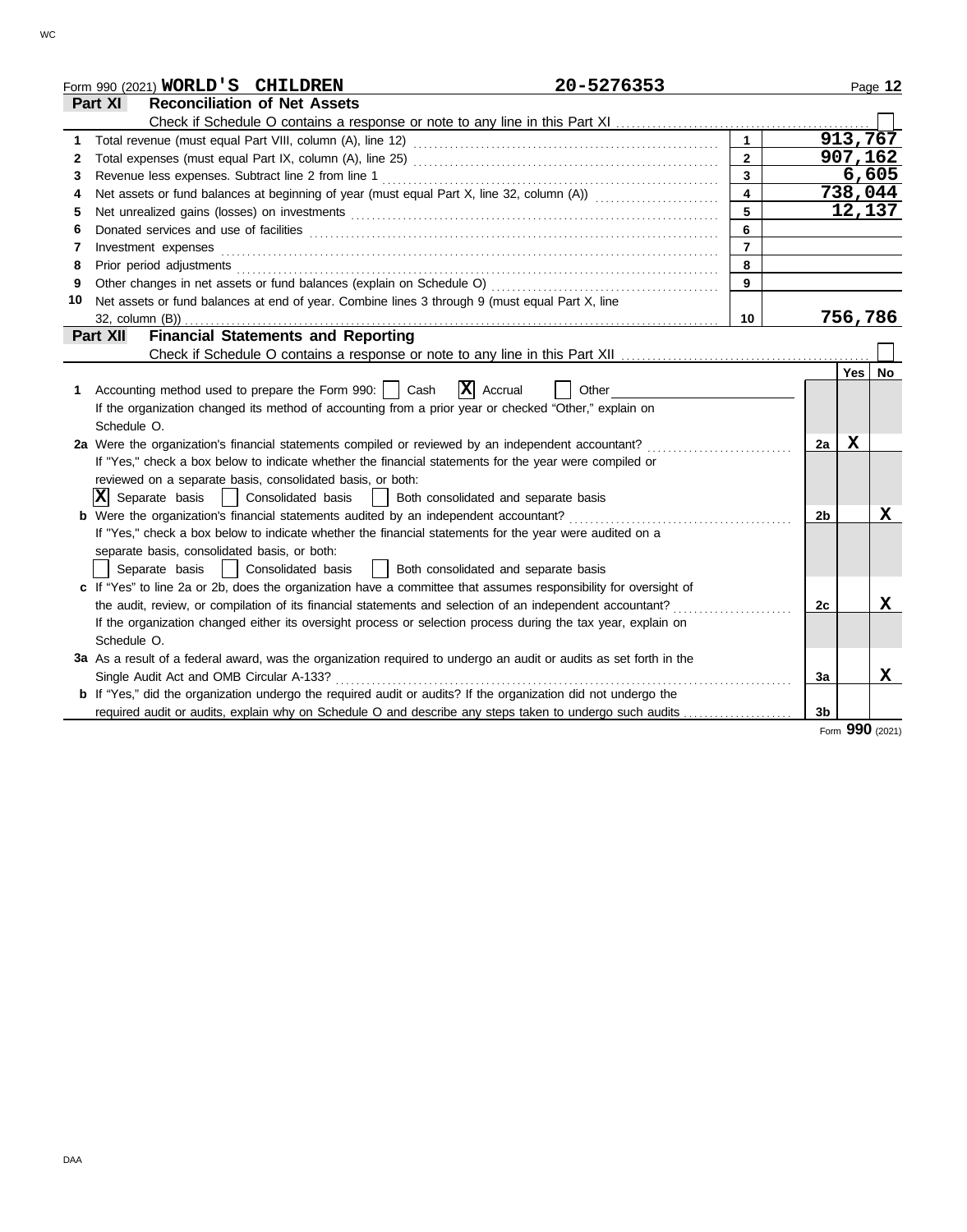| <b>SCHEDULE A</b>          | <b>Public Charity Status and Public Support</b>            | OMB No. 1545-0047                                                                                                                                                                                                                                                     |                                       |                               |                                     |  |  |  |
|----------------------------|------------------------------------------------------------|-----------------------------------------------------------------------------------------------------------------------------------------------------------------------------------------------------------------------------------------------------------------------|---------------------------------------|-------------------------------|-------------------------------------|--|--|--|
| (Form 990)                 |                                                            | Complete if the organization is a section $501(c)(3)$ organization or a section $4947(a)(1)$ nonexempt charitable trust.                                                                                                                                              |                                       |                               |                                     |  |  |  |
| Department of the Treasury |                                                            | Attach to Form 990 or Form 990-EZ.                                                                                                                                                                                                                                    |                                       |                               | Open to Public                      |  |  |  |
| Internal Revenue Service   |                                                            | Go to www.irs.gov/Form990 for instructions and the latest information.                                                                                                                                                                                                |                                       |                               | Inspection                          |  |  |  |
| Name of the organization   | WORLD'S CHILDREN                                           |                                                                                                                                                                                                                                                                       |                                       | 20-5276353                    | Employer identification number      |  |  |  |
| Part I                     |                                                            | Reason for Public Charity Status. (All organizations must complete this part.) See instructions.                                                                                                                                                                      |                                       |                               |                                     |  |  |  |
|                            |                                                            | The organization is not a private foundation because it is: (For lines 1 through 12, check only one box.)                                                                                                                                                             |                                       |                               |                                     |  |  |  |
| 1                          |                                                            | A church, convention of churches, or association of churches described in section 170(b)(1)(A)(i).                                                                                                                                                                    |                                       |                               |                                     |  |  |  |
| 2                          |                                                            | A school described in section 170(b)(1)(A)(ii). (Attach Schedule E (Form 990).)                                                                                                                                                                                       |                                       |                               |                                     |  |  |  |
| 3<br>4                     |                                                            | A hospital or a cooperative hospital service organization described in section 170(b)(1)(A)(iii).                                                                                                                                                                     |                                       |                               |                                     |  |  |  |
| city, and state:           |                                                            | A medical research organization operated in conjunction with a hospital described in section 170(b)(1)(A)(iii). Enter the hospital's name,                                                                                                                            |                                       |                               |                                     |  |  |  |
| 5                          |                                                            | An organization operated for the benefit of a college or university owned or operated by a governmental unit described in                                                                                                                                             |                                       |                               |                                     |  |  |  |
|                            | section 170(b)(1)(A)(iv). (Complete Part II.)              |                                                                                                                                                                                                                                                                       |                                       |                               |                                     |  |  |  |
| 6                          |                                                            | A federal, state, or local government or governmental unit described in section 170(b)(1)(A)(v).                                                                                                                                                                      |                                       |                               |                                     |  |  |  |
| x<br>7                     | described in section 170(b)(1)(A)(vi). (Complete Part II.) | An organization that normally receives a substantial part of its support from a governmental unit or from the general public                                                                                                                                          |                                       |                               |                                     |  |  |  |
| 8                          |                                                            | A community trust described in section 170(b)(1)(A)(vi). (Complete Part II.)                                                                                                                                                                                          |                                       |                               |                                     |  |  |  |
| 9                          |                                                            | An agricultural research organization described in section 170(b)(1)(A)(ix) operated in conjunction with a land-grant college                                                                                                                                         |                                       |                               |                                     |  |  |  |
| university:                |                                                            | or university or a non-land-grant college of agriculture (see instructions). Enter the name, city, and state of the college or                                                                                                                                        |                                       |                               |                                     |  |  |  |
| 10                         |                                                            | An organization that normally receives (1) more than 33 1/3% of its support from contributions, membership fees, and gross                                                                                                                                            |                                       |                               |                                     |  |  |  |
|                            |                                                            | receipts from activities related to its exempt functions, subject to certain exceptions; and (2) no more than 331/3% of its<br>support from gross investment income and unrelated business taxable income (less section 511 tax) from businesses                      |                                       |                               |                                     |  |  |  |
|                            |                                                            | acquired by the organization after June 30, 1975. See section 509(a)(2). (Complete Part III.)                                                                                                                                                                         |                                       |                               |                                     |  |  |  |
| 11                         |                                                            | An organization organized and operated exclusively to test for public safety. See section 509(a)(4).                                                                                                                                                                  |                                       |                               |                                     |  |  |  |
| 12                         |                                                            | An organization organized and operated exclusively for the benefit of, to perform the functions of, or to carry out the purposes of<br>one or more publicly supported organizations described in section 509(a)(1) or section 509(a)(2). See section 509(a)(3). Check |                                       |                               |                                     |  |  |  |
|                            |                                                            | the box on lines 12a through 12d that describes the type of supporting organization and complete lines 12e, 12f, and 12g.                                                                                                                                             |                                       |                               |                                     |  |  |  |
| a                          |                                                            | Type I. A supporting organization operated, supervised, or controlled by its supported organization(s), typically by giving                                                                                                                                           |                                       |                               |                                     |  |  |  |
|                            |                                                            | the supported organization(s) the power to regularly appoint or elect a majority of the directors or trustees of the<br>supporting organization. You must complete Part IV, Sections A and B.                                                                         |                                       |                               |                                     |  |  |  |
| b                          |                                                            | Type II. A supporting organization supervised or controlled in connection with its supported organization(s), by having                                                                                                                                               |                                       |                               |                                     |  |  |  |
|                            |                                                            | control or management of the supporting organization vested in the same persons that control or manage the supported                                                                                                                                                  |                                       |                               |                                     |  |  |  |
| c                          |                                                            | organization(s). You must complete Part IV, Sections A and C.<br>Type III functionally integrated. A supporting organization operated in connection with, and functionally integrated with,                                                                           |                                       |                               |                                     |  |  |  |
|                            |                                                            | its supported organization(s) (see instructions). You must complete Part IV, Sections A, D, and E.                                                                                                                                                                    |                                       |                               |                                     |  |  |  |
| d                          |                                                            | Type III non-functionally integrated. A supporting organization operated in connection with its supported organization(s)                                                                                                                                             |                                       |                               |                                     |  |  |  |
|                            |                                                            | that is not functionally integrated. The organization generally must satisfy a distribution requirement and an attentiveness<br>requirement (see instructions). You must complete Part IV, Sections A and D, and Part V.                                              |                                       |                               |                                     |  |  |  |
| е                          |                                                            | Check this box if the organization received a written determination from the IRS that it is a Type I, Type II, Type III                                                                                                                                               |                                       |                               |                                     |  |  |  |
| f                          | Enter the number of supported organizations                | functionally integrated, or Type III non-functionally integrated supporting organization.                                                                                                                                                                             |                                       |                               |                                     |  |  |  |
| g                          |                                                            | Provide the following information about the supported organization(s).                                                                                                                                                                                                |                                       |                               |                                     |  |  |  |
| (i) Name of supported      | (ii) EIN                                                   | (iii) Type of organization                                                                                                                                                                                                                                            | (iv) Is the organization              | (v) Amount of monetary        | (vi) Amount of                      |  |  |  |
| organization               |                                                            | (described on lines 1-10<br>above (see instructions))                                                                                                                                                                                                                 | listed in your governing<br>document? | support (see<br>instructions) | other support (see<br>instructions) |  |  |  |
|                            |                                                            |                                                                                                                                                                                                                                                                       | Yes<br>No                             |                               |                                     |  |  |  |
| (A)                        |                                                            |                                                                                                                                                                                                                                                                       |                                       |                               |                                     |  |  |  |
| (B)                        |                                                            |                                                                                                                                                                                                                                                                       |                                       |                               |                                     |  |  |  |
|                            |                                                            |                                                                                                                                                                                                                                                                       |                                       |                               |                                     |  |  |  |
| (C)                        |                                                            |                                                                                                                                                                                                                                                                       |                                       |                               |                                     |  |  |  |
|                            |                                                            |                                                                                                                                                                                                                                                                       |                                       |                               |                                     |  |  |  |
| (D)                        |                                                            |                                                                                                                                                                                                                                                                       |                                       |                               |                                     |  |  |  |
| (E)                        |                                                            |                                                                                                                                                                                                                                                                       |                                       |                               |                                     |  |  |  |
|                            |                                                            |                                                                                                                                                                                                                                                                       |                                       |                               |                                     |  |  |  |
| Total                      |                                                            |                                                                                                                                                                                                                                                                       |                                       |                               |                                     |  |  |  |
|                            |                                                            | For Paperwork Reduction Act Notice, see the Instructions for Form 990 or 990-EZ.                                                                                                                                                                                      |                                       |                               | Schedule A (Form 990) 2021          |  |  |  |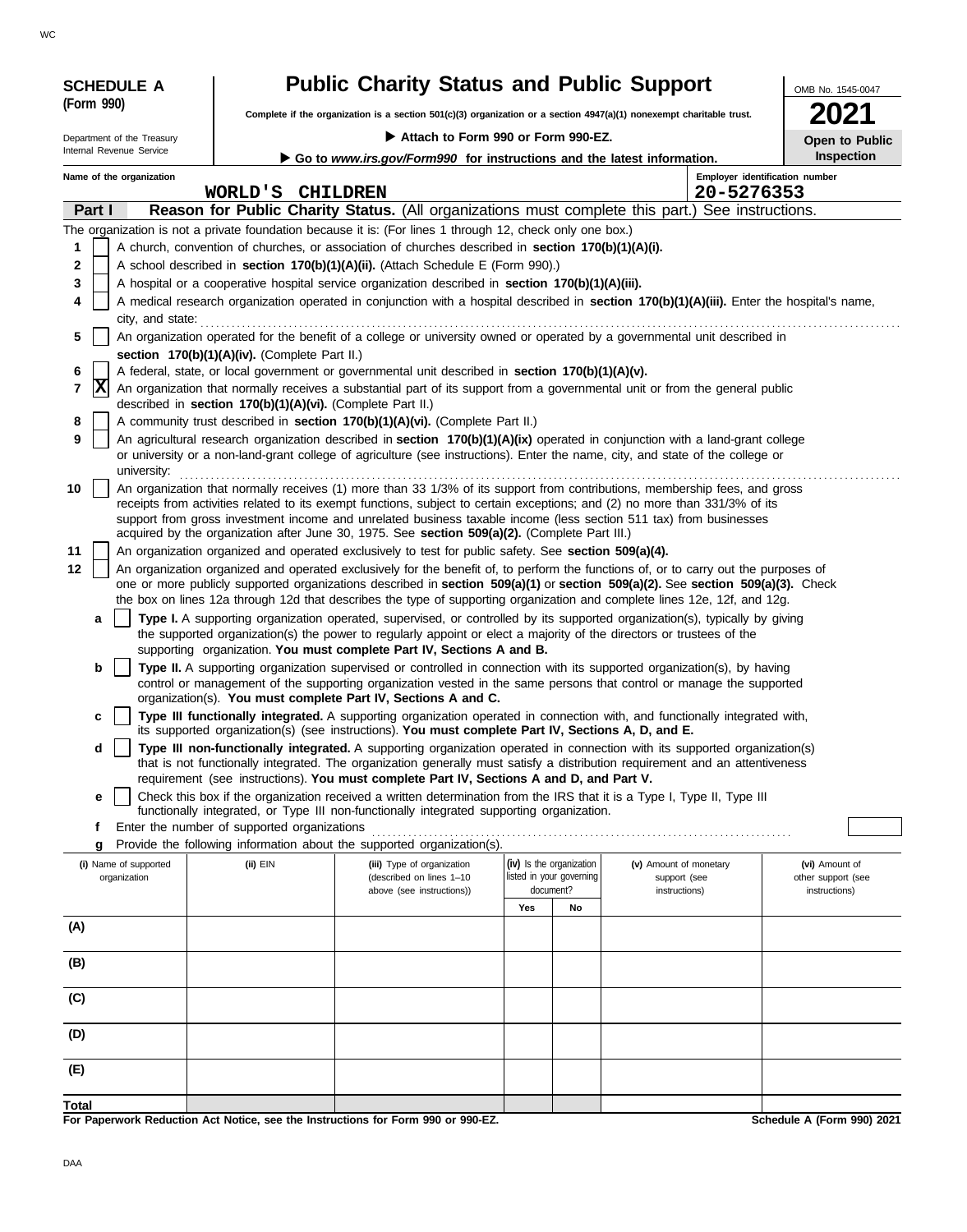|                | Schedule A (Form 990) 2021                                                                                                                                                                                         | WORLD'S CHILDREN |          |            |            | 20-5276353 | Page 2                          |
|----------------|--------------------------------------------------------------------------------------------------------------------------------------------------------------------------------------------------------------------|------------------|----------|------------|------------|------------|---------------------------------|
|                | Support Schedule for Organizations Described in Sections 170(b)(1)(A)(iv) and 170(b)(1)(A)(vi)<br>Part II                                                                                                          |                  |          |            |            |            |                                 |
|                | (Complete only if you checked the box on line 5, 7, or 8 of Part I or if the organization failed to qualify under                                                                                                  |                  |          |            |            |            |                                 |
|                | Part III. If the organization fails to qualify under the tests listed below, please complete Part III.)                                                                                                            |                  |          |            |            |            |                                 |
|                | <b>Section A. Public Support</b>                                                                                                                                                                                   |                  |          |            |            |            |                                 |
|                | Calendar year (or fiscal year beginning in) ▶                                                                                                                                                                      | (a) 2017         | (b) 2018 | $(c)$ 2019 | $(d)$ 2020 | (e) $2021$ | (f) Total                       |
| 1              | Gifts, grants, contributions, and                                                                                                                                                                                  |                  |          |            |            |            |                                 |
|                | membership fees received. (Do not<br>include any "unusual grants.")                                                                                                                                                | 718,119          | 746,981  | 923,685    | 898,956    | 912,899    | 4,200,640                       |
|                |                                                                                                                                                                                                                    |                  |          |            |            |            |                                 |
| $\mathbf{2}$   | Tax revenues levied for the<br>organization's benefit and either paid<br>to or expended on its behalf                                                                                                              |                  |          |            |            |            |                                 |
| 3              | The value of services or facilities<br>furnished by a governmental unit to the<br>organization without charge                                                                                                      |                  |          |            |            |            |                                 |
| 4              | Total. Add lines 1 through 3                                                                                                                                                                                       | 718,119          | 746,981  | 923,685    | 898,956    | 912,899    | 4,200,640                       |
| 5              | The portion of total contributions by<br>each person (other than a<br>governmental unit or publicly<br>supported organization) included on<br>line 1 that exceeds 2% of the amount<br>shown on line 11, column (f) |                  |          |            |            |            |                                 |
| 6              | Public support. Subtract line 5 from line 4.                                                                                                                                                                       |                  |          |            |            |            | 461,328<br>3,739,312            |
|                | <b>Section B. Total Support</b>                                                                                                                                                                                    |                  |          |            |            |            |                                 |
|                | Calendar year (or fiscal year beginning in) ▶                                                                                                                                                                      | (a) 2017         | (b) 2018 | $(c)$ 2019 | $(d)$ 2020 | (e) $2021$ | (f) Total                       |
| $\overline{7}$ | Amounts from line 4                                                                                                                                                                                                | 718,119          | 746,981  | 923,685    | 898,956    | 912,899    | 4,200,640                       |
| 8              | Gross income from interest, dividends,<br>payments received on securities loans,<br>rents, royalties, and income from<br>similar sources $\ldots, \ldots, \ldots, \ldots, \ldots, \ldots$                          | 17,391           | 18,457   | 19,856     | 5,651      | 868        | 62,223                          |
| 9              | Net income from unrelated business<br>activities, whether or not the business<br>is regularly carried on                                                                                                           |                  |          |            |            |            |                                 |
| 10             | Other income. Do not include gain or<br>loss from the sale of capital assets<br>(Explain in Part VI.)                                                                                                              |                  |          |            |            |            |                                 |
| 11             | Total support. Add lines 7 through 10                                                                                                                                                                              |                  |          |            |            |            | 4,262,863                       |
| 12             |                                                                                                                                                                                                                    |                  |          |            |            | 12         |                                 |
| 13             | First 5 years. If the Form 990 is for the organization's first, second, third, fourth, or fifth tax year as a section 501(c)(3)                                                                                    |                  |          |            |            |            |                                 |
|                |                                                                                                                                                                                                                    |                  |          |            |            |            |                                 |
|                | Section C. Computation of Public Support Percentage                                                                                                                                                                |                  |          |            |            |            |                                 |
| 14             |                                                                                                                                                                                                                    |                  |          |            |            | 14         | 87.72%                          |
| 15             | Public support percentage from 2020 Schedule A, Part II, line 14<br>33 1/3% support test-2021. If the organization did not check the box on line 13, and line 14 is 33 1/3% or more, check this                    |                  |          |            |            | 15         | 85.03%                          |
| 16a            | box and stop here. The organization qualifies as a publicly supported organization                                                                                                                                 |                  |          |            |            |            | $\blacktriangleright$ $\vert$ X |
| b              | 33 1/3% support test-2020. If the organization did not check a box on line 13 or 16a, and line 15 is 33 1/3% or more, check                                                                                        |                  |          |            |            |            |                                 |
|                | this box and stop here. The organization qualifies as a publicly supported organization                                                                                                                            |                  |          |            |            |            |                                 |
|                | 17a 10%-facts-and-circumstances test-2021. If the organization did not check a box on line 13, 16a, or 16b, and line 14 is                                                                                         |                  |          |            |            |            |                                 |
|                | 10% or more, and if the organization meets the facts-and-circumstances test, check this box and stop here. Explain in                                                                                              |                  |          |            |            |            |                                 |
|                | Part VI how the organization meets the facts-and-circumstances test. The organization qualifies as a publicly supported                                                                                            |                  |          |            |            |            |                                 |
|                | organization                                                                                                                                                                                                       |                  |          |            |            |            |                                 |
| b              | 10%-facts-and-circumstances test-2020. If the organization did not check a box on line 13, 16a, 16b, or 17a, and line                                                                                              |                  |          |            |            |            |                                 |
|                | 15 is 10% or more, and if the organization meets the facts-and-circumstances test, check this box and stop here. Explain                                                                                           |                  |          |            |            |            |                                 |
|                | in Part VI how the organization meets the facts-and-circumstances test. The organization qualifies as a publicly supported                                                                                         |                  |          |            |            |            |                                 |
|                | organization                                                                                                                                                                                                       |                  |          |            |            |            |                                 |
| 18             | Private foundation. If the organization did not check a box on line 13, 16a, 16b, 17a, or 17b, check this box and see                                                                                              |                  |          |            |            |            |                                 |
|                | <b>instructions</b>                                                                                                                                                                                                |                  |          |            |            |            |                                 |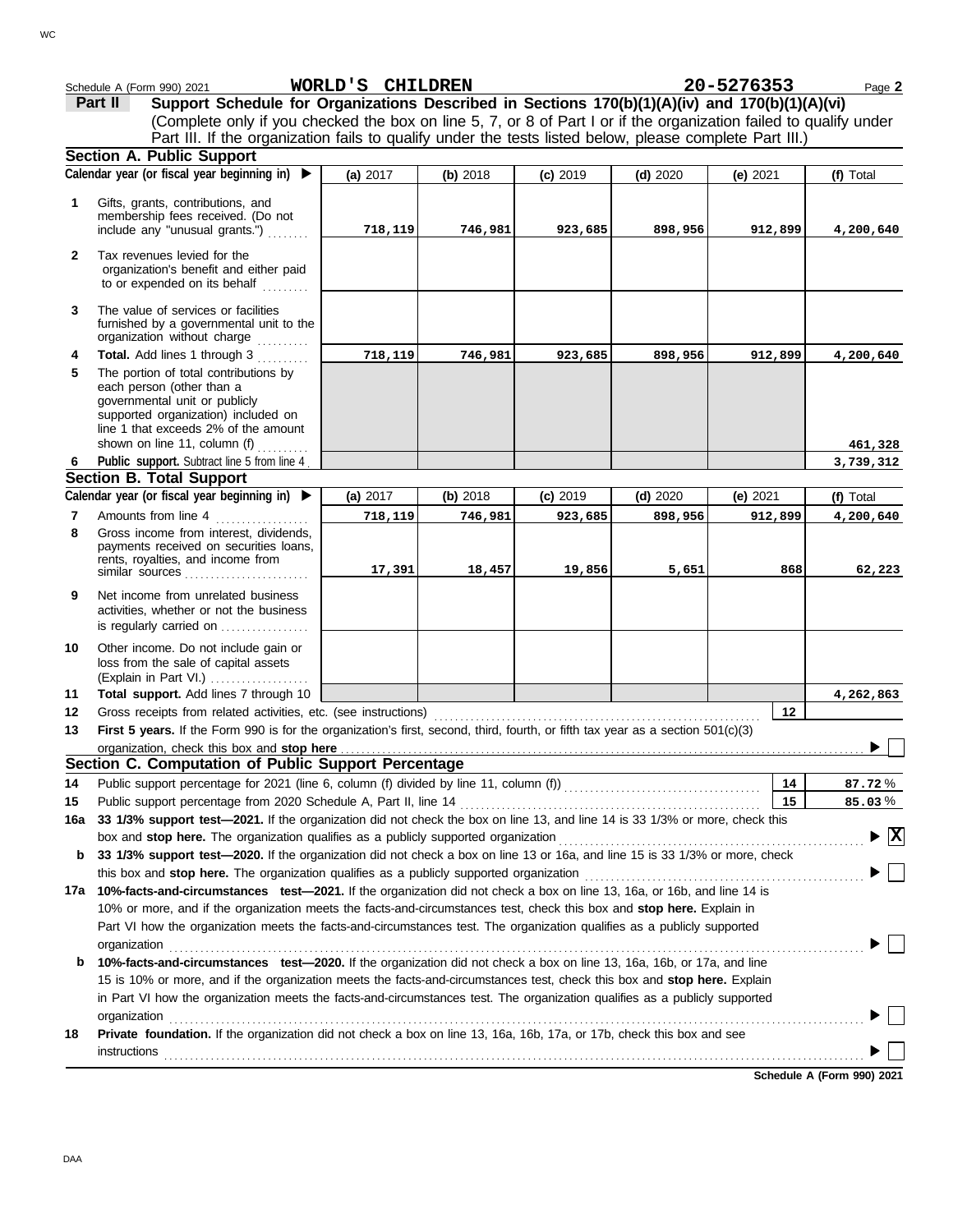|              | Schedule A (Form 990) 2021                                                                                                                                                        | WORLD'S CHILDREN |          |            |            | 20-5276353 | Page 3    |
|--------------|-----------------------------------------------------------------------------------------------------------------------------------------------------------------------------------|------------------|----------|------------|------------|------------|-----------|
|              | Support Schedule for Organizations Described in Section 509(a)(2)<br>Part III                                                                                                     |                  |          |            |            |            |           |
|              | (Complete only if you checked the box on line 10 of Part I or if the organization failed to qualify under Part II.                                                                |                  |          |            |            |            |           |
|              | If the organization fails to qualify under the tests listed below, please complete Part II.)                                                                                      |                  |          |            |            |            |           |
|              | Section A. Public Support                                                                                                                                                         |                  |          |            |            |            |           |
|              | Calendar year (or fiscal year beginning in) $\blacktriangleright$                                                                                                                 | (a) 2017         | (b) 2018 | $(c)$ 2019 | $(d)$ 2020 | (e) $2021$ | (f) Total |
| 1            | Gifts, grants, contributions, and membership fees<br>received. (Do not include any "unusual grants.")                                                                             |                  |          |            |            |            |           |
| $\mathbf{2}$ | Gross receipts from admissions, merchandise<br>sold or services performed, or facilities<br>furnished in any activity that is related to the<br>organization's tax-exempt purpose |                  |          |            |            |            |           |
| 3            | Gross receipts from activities that are not an<br>unrelated trade or business under section 513                                                                                   |                  |          |            |            |            |           |
| 4            | Tax revenues levied for the<br>organization's benefit and either paid<br>to or expended on its behalf                                                                             |                  |          |            |            |            |           |
| 5            | The value of services or facilities<br>furnished by a governmental unit to the<br>organization without charge                                                                     |                  |          |            |            |            |           |
| 6            | Total. Add lines 1 through 5                                                                                                                                                      |                  |          |            |            |            |           |
|              | <b>7a</b> Amounts included on lines 1, 2, and 3<br>received from disqualified persons                                                                                             |                  |          |            |            |            |           |
| b            | Amounts included on lines 2 and 3<br>received from other than disqualified<br>persons that exceed the greater of \$5,000<br>or 1% of the amount on line 13 for the year           |                  |          |            |            |            |           |
| c            | Add lines 7a and 7b                                                                                                                                                               |                  |          |            |            |            |           |
| 8            | Public support. (Subtract line 7c from<br>line $6.$ )                                                                                                                             |                  |          |            |            |            |           |
|              | <b>Section B. Total Support</b>                                                                                                                                                   |                  |          |            |            |            |           |
|              | Calendar year (or fiscal year beginning in) ▶                                                                                                                                     | (a) 2017         | (b) 2018 | $(c)$ 2019 | $(d)$ 2020 | (e) $2021$ | (f) Total |
| 9            | Amounts from line 6                                                                                                                                                               |                  |          |            |            |            |           |
| 10a          | Gross income from interest, dividends,<br>payments received on securities loans, rents,<br>royalties, and income from similar sources.                                            |                  |          |            |            |            |           |
|              | Unrelated business taxable income (less<br>section 511 taxes) from businesses<br>acquired after June 30, 1975                                                                     |                  |          |            |            |            |           |
|              | Add lines 10a and 10b                                                                                                                                                             |                  |          |            |            |            |           |
| 11           | Net income from unrelated business<br>activities not included on line 10b, whether<br>or not the business is regularly carried on                                                 |                  |          |            |            |            |           |
| 12           | Other income. Do not include gain or<br>loss from the sale of capital assets<br>(Explain in Part VI.)                                                                             |                  |          |            |            |            |           |
| 13           | Total support. (Add lines 9, 10c, 11,<br>and $12.$ )                                                                                                                              |                  |          |            |            |            |           |
| 14           | First 5 years. If the Form 990 is for the organization's first, second, third, fourth, or fifth tax year as a section 501(c)(3)                                                   |                  |          |            |            |            |           |
|              | organization, check this box and stop here<br>Section C. Computation of Public Support Percentage                                                                                 |                  |          |            |            |            |           |
| 15           |                                                                                                                                                                                   |                  |          |            |            | 15         | %         |
| 16           |                                                                                                                                                                                   |                  |          |            |            | 16         | %         |
|              | Section D. Computation of Investment Income Percentage                                                                                                                            |                  |          |            |            |            |           |
| 17           |                                                                                                                                                                                   |                  |          |            |            | 17         | %         |
|              |                                                                                                                                                                                   |                  |          |            |            | 18         | $\%$      |
|              | 19a 33 1/3% support tests-2021. If the organization did not check the box on line 14, and line 15 is more than 33 1/3%, and line                                                  |                  |          |            |            |            |           |
|              | 17 is not more than 33 1/3%, check this box and stop here. The organization qualifies as a publicly supported organization                                                        |                  |          |            |            |            |           |
| b            | 33 1/3% support tests-2020. If the organization did not check a box on line 14 or line 19a, and line 16 is more than 33 1/3%, and                                                 |                  |          |            |            |            |           |
|              | line 18 is not more than 33 1/3%, check this box and stop here. The organization qualifies as a publicly supported organization                                                   |                  |          |            |            |            |           |
| 20           |                                                                                                                                                                                   |                  |          |            |            |            |           |

**Schedule A (Form 990) 2021**

DAA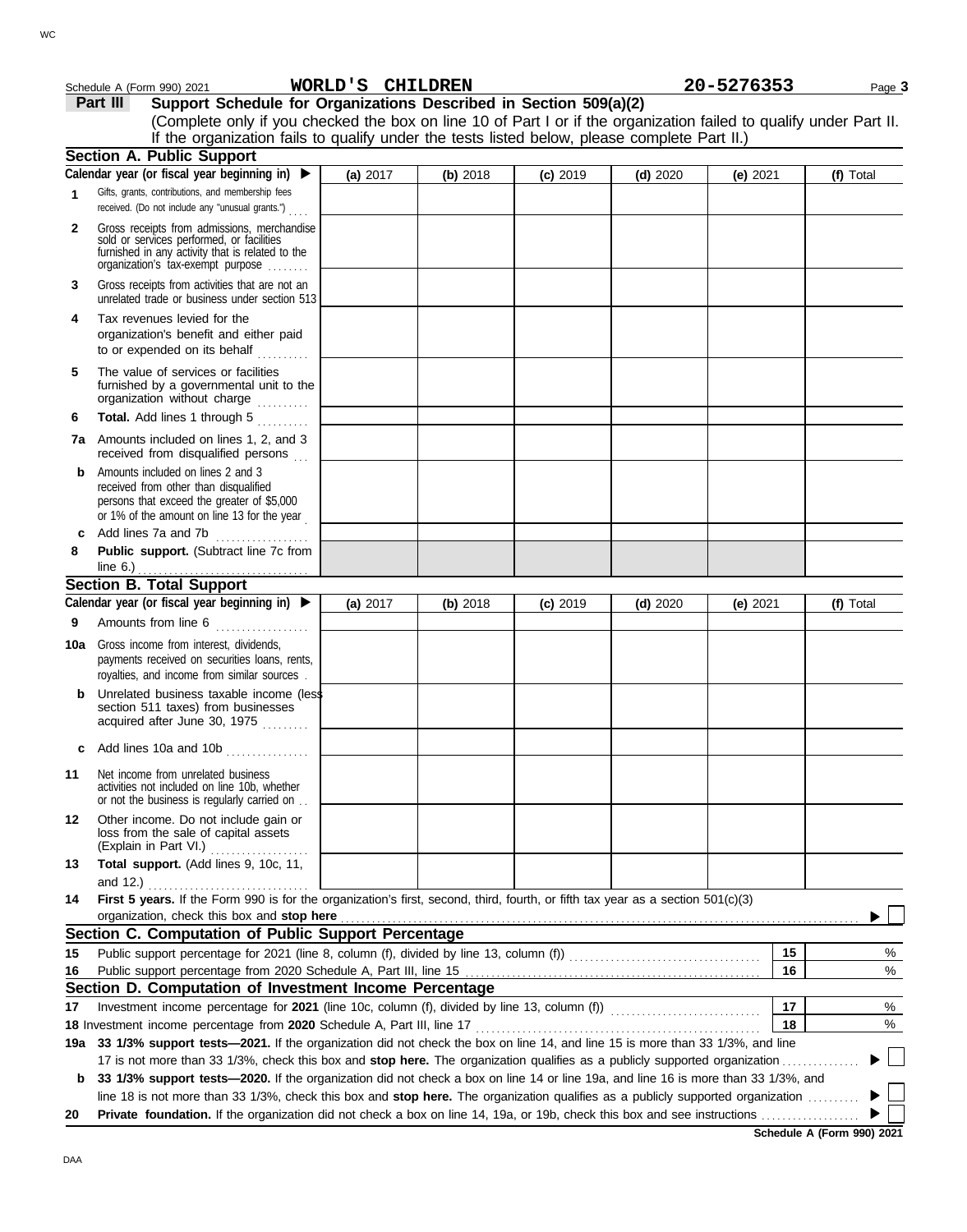|             | WORLD'S CHILDREN<br>Schedule A (Form 990) 2021                                                                                                                                                                                                                                   | 20-5276353      |     | Page 4 |
|-------------|----------------------------------------------------------------------------------------------------------------------------------------------------------------------------------------------------------------------------------------------------------------------------------|-----------------|-----|--------|
|             | <b>Supporting Organizations</b><br><b>Part IV</b><br>(Complete only if you checked a box in line 12 on Part I. If you checked box 12a, Part I, complete Sections A<br>and B. If you checked box 12b, Part I, complete Sections A and C. If you checked box 12c, Part I, complete |                 |     |        |
|             | Sections A, D, and E. If you checked box 12d, Part I, complete Sections A and D, and complete Part V.)<br><b>Section A. All Supporting Organizations</b>                                                                                                                         |                 |     |        |
|             |                                                                                                                                                                                                                                                                                  |                 | Yes | No     |
| 1           | Are all of the organization's supported organizations listed by name in the organization's governing                                                                                                                                                                             |                 |     |        |
|             | documents? If "No," describe in Part VI how the supported organizations are designated. If designated by                                                                                                                                                                         |                 |     |        |
|             | class or purpose, describe the designation. If historic and continuing relationship, explain.                                                                                                                                                                                    | 1               |     |        |
| 2           | Did the organization have any supported organization that does not have an IRS determination of status                                                                                                                                                                           |                 |     |        |
|             | under section 509(a)(1) or (2)? If "Yes," explain in Part VI how the organization determined that the supported                                                                                                                                                                  |                 |     |        |
| За          | organization was described in section 509(a)(1) or (2).<br>Did the organization have a supported organization described in section 501(c)(4), (5), or (6)? If "Yes," answer                                                                                                      | $\mathbf{2}$    |     |        |
|             | lines 3b and 3c below.                                                                                                                                                                                                                                                           | 3a              |     |        |
| $\mathbf b$ | Did the organization confirm that each supported organization qualified under section $501(c)(4)$ , (5), or (6) and                                                                                                                                                              |                 |     |        |
|             | satisfied the public support tests under section $509(a)(2)?$ If "Yes," describe in Part VI when and how the                                                                                                                                                                     |                 |     |        |
|             | organization made the determination.                                                                                                                                                                                                                                             | 3b              |     |        |
| c           | Did the organization ensure that all support to such organizations was used exclusively for section $170(c)(2)(B)$                                                                                                                                                               |                 |     |        |
| 4a          | purposes? If "Yes," explain in Part VI what controls the organization put in place to ensure such use.<br>Was any supported organization not organized in the United States ("foreign supported organization")? If                                                               | 3c              |     |        |
|             | "Yes," and if you checked box 12a or 12b in Part I, answer lines 4b and 4c below.                                                                                                                                                                                                | 4a              |     |        |
| b           | Did the organization have ultimate control and discretion in deciding whether to make grants to the foreign                                                                                                                                                                      |                 |     |        |
|             | supported organization? If "Yes," describe in Part VI how the organization had such control and discretion                                                                                                                                                                       |                 |     |        |
|             | despite being controlled or supervised by or in connection with its supported organizations.                                                                                                                                                                                     | 4b              |     |        |
| c           | Did the organization support any foreign supported organization that does not have an IRS determination                                                                                                                                                                          |                 |     |        |
|             | under sections $501(c)(3)$ and $509(a)(1)$ or (2)? If "Yes," explain in Part VI what controls the organization used                                                                                                                                                              |                 |     |        |
|             | to ensure that all support to the foreign supported organization was used exclusively for section $170(c)(2)(B)$<br>purposes.                                                                                                                                                    | 4c              |     |        |
| 5a          | Did the organization add, substitute, or remove any supported organizations during the tax year? If "Yes,"                                                                                                                                                                       |                 |     |        |
|             | answer lines 5b and 5c below (if applicable). Also, provide detail in Part VI, including (i) the names and EIN                                                                                                                                                                   |                 |     |        |
|             | numbers of the supported organizations added, substituted, or removed; (ii) the reasons for each such action;                                                                                                                                                                    |                 |     |        |
|             | (iii) the authority under the organization's organizing document authorizing such action; and (iv) how the action                                                                                                                                                                |                 |     |        |
|             | was accomplished (such as by amendment to the organizing document).                                                                                                                                                                                                              | 5a              |     |        |
| b           | Type I or Type II only. Was any added or substituted supported organization part of a class already<br>designated in the organization's organizing document?                                                                                                                     | 5b              |     |        |
| с           | <b>Substitutions only.</b> Was the substitution the result of an event beyond the organization's control?                                                                                                                                                                        | 5 <sub>c</sub>  |     |        |
| 6           | Did the organization provide support (whether in the form of grants or the provision of services or facilities) to                                                                                                                                                               |                 |     |        |
|             | anyone other than (i) its supported organizations, (ii) individuals that are part of the charitable class benefited                                                                                                                                                              |                 |     |        |
|             | by one or more of its supported organizations, or (iii) other supporting organizations that also support or                                                                                                                                                                      |                 |     |        |
|             | benefit one or more of the filing organization's supported organizations? If "Yes," provide detail in Part VI.                                                                                                                                                                   | 6               |     |        |
| 7           | Did the organization provide a grant, loan, compensation, or other similar payment to a substantial contributor                                                                                                                                                                  |                 |     |        |
|             | (as defined in section $4958(c)(3)(C)$ ), a family member of a substantial contributor, or a 35% controlled entity<br>with regard to a substantial contributor? If "Yes," complete Part I of Schedule L (Form 990).                                                              | 7               |     |        |
| 8           | Did the organization make a loan to a disqualified person (as defined in section 4958) not described on line                                                                                                                                                                     |                 |     |        |
|             | 7? If "Yes," complete Part I of Schedule L (Form 990).                                                                                                                                                                                                                           | 8               |     |        |
| 9а          | Was the organization controlled directly or indirectly at any time during the tax year by one or more                                                                                                                                                                            |                 |     |        |
|             | disqualified persons, as defined in section 4946 (other than foundation managers and organizations                                                                                                                                                                               |                 |     |        |
|             | described in section 509(a)(1) or (2))? If "Yes," provide detail in Part VI.                                                                                                                                                                                                     | 9a              |     |        |
| b           | Did one or more disqualified persons (as defined on line 9a) hold a controlling interest in any entity in which<br>the supporting organization had an interest? If "Yes," provide detail in Part VI.                                                                             | 9b              |     |        |
| c           | Did a disqualified person (as defined on line 9a) have an ownership interest in, or derive any personal benefit                                                                                                                                                                  |                 |     |        |
|             | from, assets in which the supporting organization also had an interest? If "Yes," provide detail in Part VI.                                                                                                                                                                     | 9c              |     |        |
| 10a         | Was the organization subject to the excess business holdings rules of section 4943 because of section                                                                                                                                                                            |                 |     |        |
|             | 4943(f) (regarding certain Type II supporting organizations, and all Type III non-functionally integrated                                                                                                                                                                        |                 |     |        |
|             | supporting organizations)? If "Yes," answer line 10b below.                                                                                                                                                                                                                      | 10a             |     |        |
| b           | Did the organization have any excess business holdings in the tax year? (Use Schedule C, Form 4720, to                                                                                                                                                                           | 10 <sub>b</sub> |     |        |
|             | determine whether the organization had excess business holdings.)                                                                                                                                                                                                                |                 |     |        |

**Schedule A (Form 990) 2021**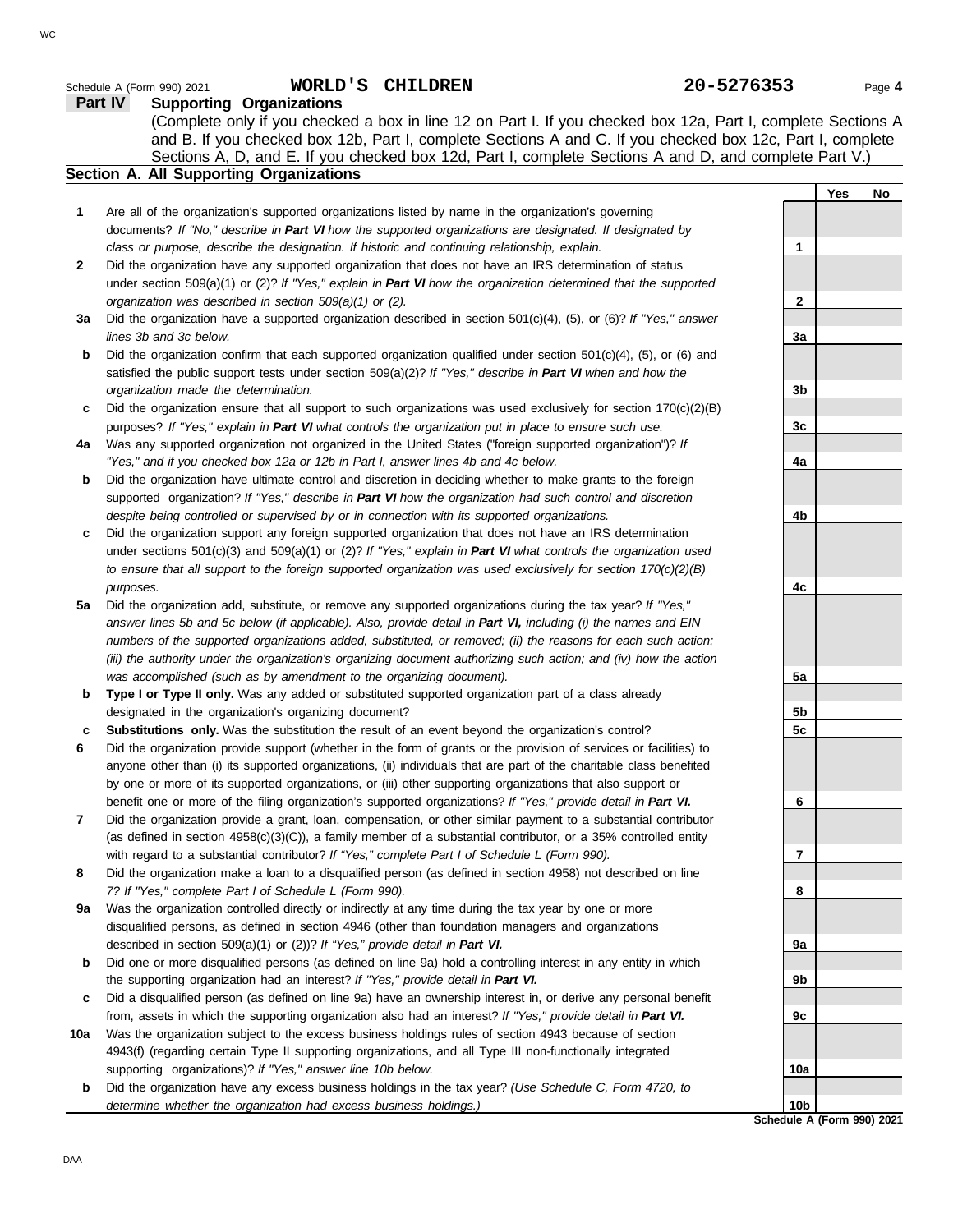|              | WORLD'S CHILDREN<br>Schedule A (Form 990) 2021                                                                                    | 20-5276353   |            | Page 5    |
|--------------|-----------------------------------------------------------------------------------------------------------------------------------|--------------|------------|-----------|
|              | <b>Supporting Organizations (continued)</b><br>Part IV                                                                            |              |            |           |
|              |                                                                                                                                   |              | Yes        | No        |
| 11           | Has the organization accepted a gift or contribution from any of the following persons?                                           |              |            |           |
| a            | A person who directly or indirectly controls, either alone or together with persons described on lines 11b and                    |              |            |           |
|              | 11c below, the governing body of a supported organization?                                                                        | 11a          |            |           |
| b            | A family member of a person described on line 11a above?                                                                          | 11b          |            |           |
|              | c A 35% controlled entity of a person described on line 11a or 11b above? If "Yes" to line 11a, 11b, or 11c,                      |              |            |           |
|              | provide detail in Part VI.                                                                                                        | 11c          |            |           |
|              | Section B. Type I Supporting Organizations                                                                                        |              |            |           |
|              |                                                                                                                                   |              | Yes        | No        |
|              |                                                                                                                                   |              |            |           |
| 1            | Did the governing body, members of the governing body, officers acting in their official capacity, or membership of one or        |              |            |           |
|              | more supported organizations have the power to regularly appoint or elect at least a majority of the organization's officers,     |              |            |           |
|              | directors, or trustees at all times during the tax year? If "No," describe in Part VI how the supported organization(s)           |              |            |           |
|              | effectively operated, supervised, or controlled the organization's activities. If the organization had more than one supported    |              |            |           |
|              | organization, describe how the powers to appoint and/or remove officers, directors, or trustees were allocated among the          |              |            |           |
|              | supported organizations and what conditions or restrictions, if any, applied to such powers during the tax year.                  | 1            |            |           |
| $\mathbf{2}$ | Did the organization operate for the benefit of any supported organization other than the supported                               |              |            |           |
|              | organization(s) that operated, supervised, or controlled the supporting organization? If "Yes," explain in Part                   |              |            |           |
|              | VI how providing such benefit carried out the purposes of the supported organization(s) that operated,                            |              |            |           |
|              | supervised, or controlled the supporting organization.                                                                            | $\mathbf{2}$ |            |           |
|              | Section C. Type II Supporting Organizations                                                                                       |              |            |           |
|              |                                                                                                                                   |              | <b>Yes</b> | <b>No</b> |
| 1            |                                                                                                                                   |              |            |           |
|              | Were a majority of the organization's directors or trustees during the tax year also a majority of the directors                  |              |            |           |
|              | or trustees of each of the organization's supported organization(s)? If "No," describe in Part VI how control                     |              |            |           |
|              | or management of the supporting organization was vested in the same persons that controlled or managed                            |              |            |           |
|              | the supported organization(s).                                                                                                    | 1            |            |           |
|              | Section D. All Type III Supporting Organizations                                                                                  |              |            |           |
|              |                                                                                                                                   |              | Yes        | No        |
| 1            | Did the organization provide to each of its supported organizations, by the last day of the fifth month of the                    |              |            |           |
|              | organization's tax year, (i) a written notice describing the type and amount of support provided during the prior tax             |              |            |           |
|              | year, (ii) a copy of the Form 990 that was most recently filed as of the date of notification, and (iii) copies of the            |              |            |           |
|              | organization's governing documents in effect on the date of notification, to the extent not previously provided?                  | 1            |            |           |
| $\mathbf{2}$ | Were any of the organization's officers, directors, or trustees either (i) appointed or elected by the supported                  |              |            |           |
|              | organization(s) or (ii) serving on the governing body of a supported organization? If "No," explain in Part VI how                |              |            |           |
|              | the organization maintained a close and continuous working relationship with the supported organization(s).                       | $\mathbf{2}$ |            |           |
|              | By reason of the relationship described on line 2, above, did the organization's supported organizations have                     |              |            |           |
| 3            |                                                                                                                                   |              |            |           |
|              | a significant voice in the organization's investment policies and in directing the use of the organization's                      |              |            |           |
|              | income or assets at all times during the tax year? If "Yes," describe in Part VI the role the organization's                      |              |            |           |
|              | supported organizations played in this regard.                                                                                    | 3            |            |           |
|              | Section E. Type III Functionally Integrated Supporting Organizations                                                              |              |            |           |
| 1            | Check the box next to the method that the organization used to satisfy the Integral Part Test during the year (see instructions). |              |            |           |
| a            | The organization satisfied the Activities Test. Complete line 2 below.                                                            |              |            |           |

The organization is the parent of each of its supported organizations. *Complete line 3 below.* **b**

The organization supported a governmental entity. *Describe in Part VI how you supported a governmental entity (see instructions).* **c**

- **2** Activities Test. *Answer lines 2a and 2b below.*
	- **a** Did substantially all of the organization's activities during the tax year directly further the exempt purposes of the supported organization(s) to which the organization was responsive? *If "Yes," then in Part VI identify those supported organizations and explain how these activities directly furthered their exempt purposes, how the organization was responsive to those supported organizations, and how the organization determined that these activities constituted substantially all of its activities.*
	- **b** Did the activities described on line 2a, above, constitute activities that, but for the organization's involvement, one or more of the organization's supported organization(s) would have been engaged in? *If "Yes," explain in Part VI the reasons for the organization's position that its supported organization(s) would have engaged in these activities but for the organization's involvement.*
- **3** Parent of Supported Organizations. *Answer lines 3a and 3b below.*
	- **a** Did the organization have the power to regularly appoint or elect a majority of the officers, directors, or trustees of each of the supported organizations? *If "Yes" or "No," provide details in Part VI.*
- **b** Did the organization exercise a substantial degree of direction over the policies, programs, and activities of each of its supported organizations? *If "Yes," describe in Part VI the role played by the organization in this regard.*

**Yes No**

DAA **Schedule A (Form 990) 2021**

**2a**

**2b**

**3a**

**3b**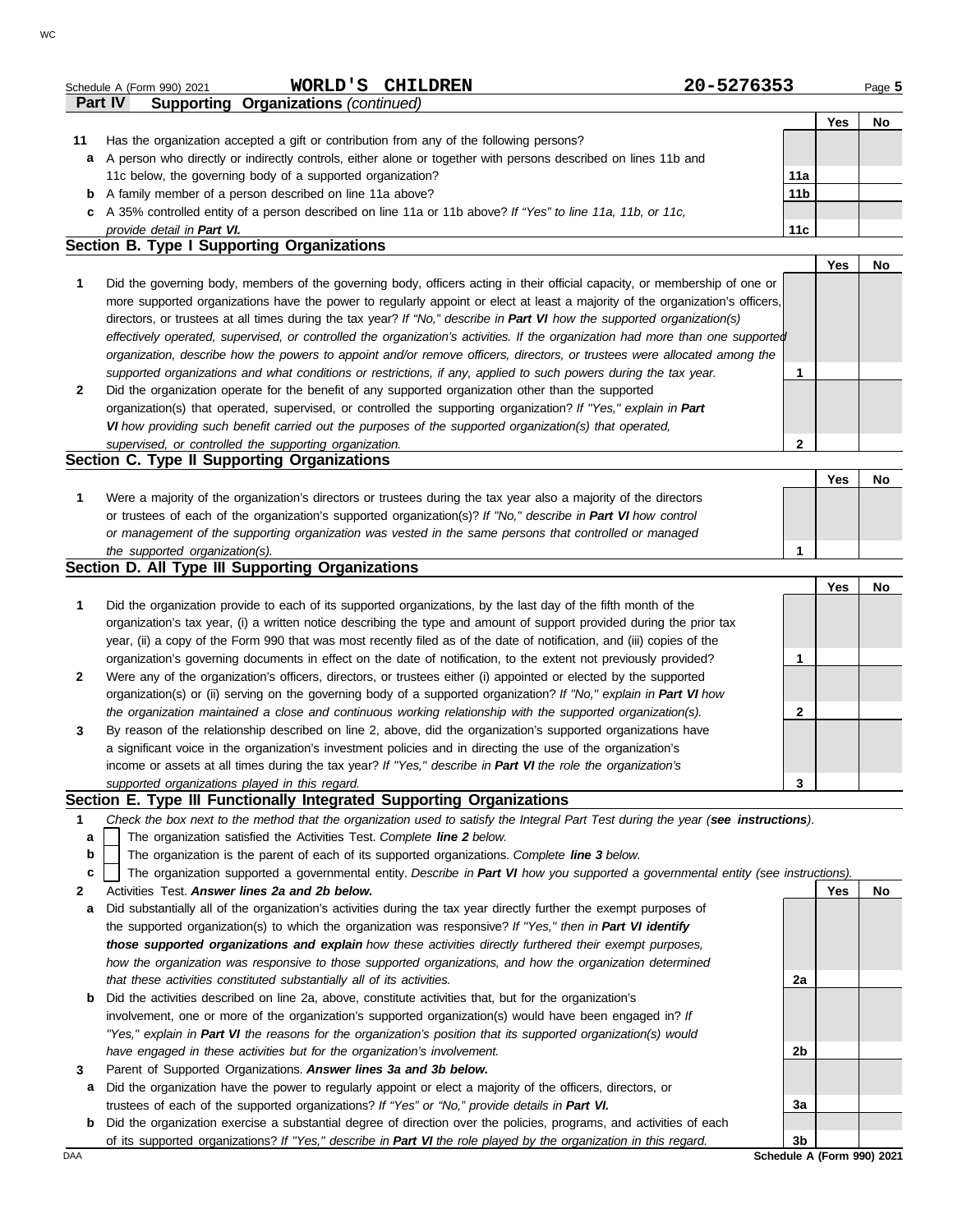|                | WORLD'S CHILDREN<br>Schedule A (Form 990) 2021                                                                                   |                | 20-5276353     | Page 6                         |
|----------------|----------------------------------------------------------------------------------------------------------------------------------|----------------|----------------|--------------------------------|
|                | Type III Non-Functionally Integrated 509(a)(3) Supporting Organizations<br>Part V                                                |                |                |                                |
| 1              | Check here if the organization satisfied the Integral Part Test as a qualifying trust on Nov. 20, 1970 (explain in Part VI). See |                |                |                                |
|                | instructions. All other Type III non-functionally integrated supporting organizations must complete Sections A through E.        |                |                |                                |
|                | Section A - Adjusted Net Income                                                                                                  |                | (A) Prior Year | (B) Current Year               |
|                |                                                                                                                                  |                |                | (optional)                     |
| 1              | Net short-term capital gain                                                                                                      | 1              |                |                                |
| $\mathbf{2}$   | Recoveries of prior-year distributions                                                                                           | 2              |                |                                |
| 3              | Other gross income (see instructions)                                                                                            | 3              |                |                                |
| 4              | Add lines 1 through 3.                                                                                                           | 4              |                |                                |
| 5              | Depreciation and depletion                                                                                                       | 5              |                |                                |
| 6              | Portion of operating expenses paid or incurred for production or collection                                                      |                |                |                                |
|                | of gross income or for management, conservation, or maintenance of                                                               |                |                |                                |
|                | property held for production of income (see instructions)                                                                        | 6              |                |                                |
| $\mathbf{7}$   | Other expenses (see instructions)                                                                                                | $\overline{7}$ |                |                                |
| 8              | Adjusted Net Income (subtract lines 5, 6, and 7 from line 4)                                                                     | 8              |                |                                |
|                | Section B - Minimum Asset Amount                                                                                                 |                | (A) Prior Year | (B) Current Year<br>(optional) |
| 1              | Aggregate fair market value of all non-exempt-use assets (see                                                                    |                |                |                                |
|                | instructions for short tax year or assets held for part of year):                                                                |                |                |                                |
|                | a Average monthly value of securities                                                                                            | 1a             |                |                                |
|                | <b>b</b> Average monthly cash balances                                                                                           | 1b             |                |                                |
|                | c Fair market value of other non-exempt-use assets                                                                               | 1c             |                |                                |
|                | d Total (add lines 1a, 1b, and 1c)                                                                                               | 1d             |                |                                |
|                | e Discount claimed for blockage or other factors<br>(explain in detail in Part VI):                                              |                |                |                                |
|                | 2 Acquisition indebtedness applicable to non-exempt-use assets                                                                   | 2              |                |                                |
| 3              | Subtract line 2 from line 1d.                                                                                                    | 3              |                |                                |
| 4              | Cash deemed held for exempt use. Enter 0.015 of line 3 (for greater amount,                                                      |                |                |                                |
|                | see instructions).                                                                                                               | 4              |                |                                |
| 5              | Net value of non-exempt-use assets (subtract line 4 from line 3)                                                                 | 5              |                |                                |
| 6              | Multiply line 5 by 0.035.                                                                                                        | 6              |                |                                |
| $\mathbf{7}$   | Recoveries of prior-year distributions                                                                                           | $\overline{7}$ |                |                                |
| 8              | Minimum Asset Amount (add line 7 to line 6)                                                                                      | 8              |                |                                |
|                | Section C - Distributable Amount                                                                                                 |                |                | <b>Current Year</b>            |
| 1              | Adjusted net income for prior year (from Section A, line 8, column A)                                                            | 1              |                |                                |
| $\mathbf{2}$   | Enter 0.85 of line 1.                                                                                                            | 2              |                |                                |
| 3              | Minimum asset amount for prior year (from Section B, line 8, column A)                                                           | 3              |                |                                |
| 4              | Enter greater of line 2 or line 3.                                                                                               | 4              |                |                                |
| 5              | Income tax imposed in prior year                                                                                                 | 5              |                |                                |
| 6              | Distributable Amount. Subtract line 5 from line 4, unless subject to                                                             |                |                |                                |
|                | emergency temporary reduction (see instructions).                                                                                | 6              |                |                                |
| $\overline{7}$ | Check here if the current year is the organization's first as a non-functionally integrated Type III supporting organization     |                |                |                                |
|                | (see instructions).                                                                                                              |                |                |                                |

**Schedule A (Form 990) 2021**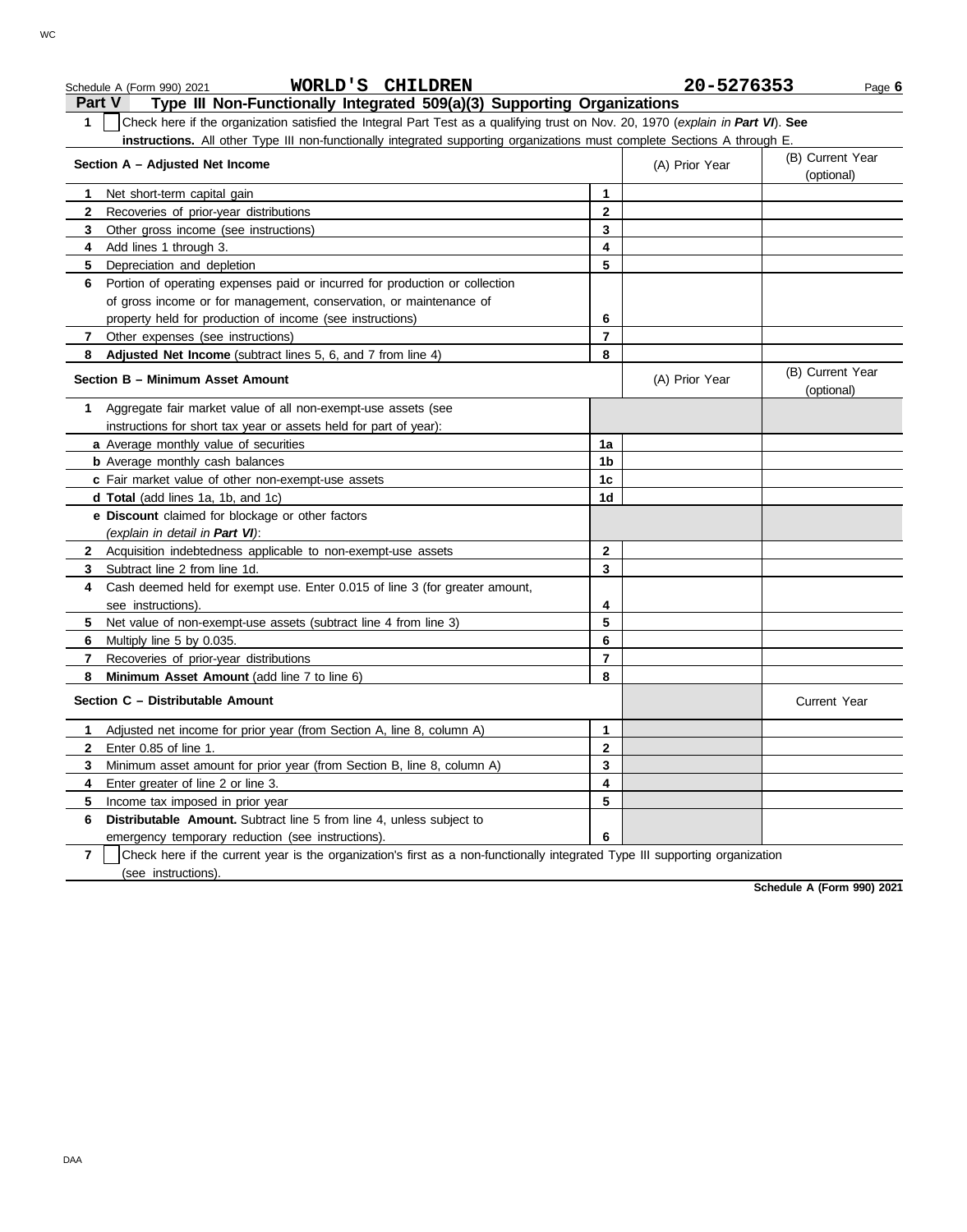### Schedule A (Form 990) 2021 Page **7 WORLD'S CHILDREN 20-5276353**

### **Part V Type III Non-Functionally Integrated 509(a)(3) Supporting Organizations** *(continued)*

| Section D - Distributions | <b>Current Year</b>                                                                                                                                           |                                    |                                               |                                                  |
|---------------------------|---------------------------------------------------------------------------------------------------------------------------------------------------------------|------------------------------------|-----------------------------------------------|--------------------------------------------------|
| 1                         |                                                                                                                                                               |                                    |                                               |                                                  |
| $\mathbf{2}$              | Amounts paid to supported organizations to accomplish exempt purposes<br>Amounts paid to perform activity that directly furthers exempt purposes of supported |                                    |                                               |                                                  |
|                           | organizations, in excess of income from activity                                                                                                              |                                    |                                               |                                                  |
| 3                         | Administrative expenses paid to accomplish exempt purposes of supported organizations                                                                         |                                    |                                               |                                                  |
| 4                         | Amounts paid to acquire exempt-use assets                                                                                                                     |                                    |                                               |                                                  |
| 5                         | Qualified set-aside amounts (prior IRS approval required-provide details in Part VI)                                                                          |                                    |                                               |                                                  |
| 6                         | Other distributions (describe in Part VI). See instructions.                                                                                                  |                                    |                                               |                                                  |
| 7                         | Total annual distributions. Add lines 1 through 6.                                                                                                            |                                    |                                               |                                                  |
| 8                         | Distributions to attentive supported organizations to which the organization is responsive                                                                    |                                    |                                               |                                                  |
|                           | (provide details in Part VI). See instructions.                                                                                                               |                                    |                                               |                                                  |
| 9                         | Distributable amount for 2021 from Section C, line 6                                                                                                          |                                    |                                               |                                                  |
| 10                        | Line 8 amount divided by line 9 amount                                                                                                                        |                                    |                                               |                                                  |
|                           | <b>Section E - Distribution Allocations (see instructions)</b>                                                                                                | (i)<br><b>Excess Distributions</b> | (ii)<br><b>Underdistributions</b><br>Pre-2021 | (iii)<br><b>Distributable</b><br>Amount for 2021 |
| 1                         | Distributable amount for 2021 from Section C, line 6                                                                                                          |                                    |                                               |                                                  |
| $\mathbf{2}$              | Underdistributions, if any, for years prior to 2021<br>(reasonable cause required-explain in Part VI). See<br>instructions.                                   |                                    |                                               |                                                  |
| 3                         | Excess distributions carryover, if any, to 2021                                                                                                               |                                    |                                               |                                                  |
|                           | a From 2016                                                                                                                                                   |                                    |                                               |                                                  |
|                           |                                                                                                                                                               |                                    |                                               |                                                  |
|                           | c From 2018                                                                                                                                                   |                                    |                                               |                                                  |
|                           |                                                                                                                                                               |                                    |                                               |                                                  |
|                           |                                                                                                                                                               |                                    |                                               |                                                  |
|                           | f Total of lines 3a through 3e                                                                                                                                |                                    |                                               |                                                  |
|                           | g Applied to underdistributions of prior years                                                                                                                |                                    |                                               |                                                  |
|                           | h Applied to 2021 distributable amount                                                                                                                        |                                    |                                               |                                                  |
|                           | <i>i</i> Carryover from 2016 not applied (see instructions)                                                                                                   |                                    |                                               |                                                  |
|                           | Remainder. Subtract lines 3g, 3h, and 3i from line 3f.                                                                                                        |                                    |                                               |                                                  |
| 4                         | Distributions for 2021 from                                                                                                                                   |                                    |                                               |                                                  |
|                           | \$<br>Section D, line 7:                                                                                                                                      |                                    |                                               |                                                  |
|                           | a Applied to underdistributions of prior years                                                                                                                |                                    |                                               |                                                  |
|                           | <b>b</b> Applied to 2021 distributable amount                                                                                                                 |                                    |                                               |                                                  |
|                           | c Remainder. Subtract lines 4a and 4b from line 4.                                                                                                            |                                    |                                               |                                                  |
|                           | Remaining underdistributions for years prior to 2021, if                                                                                                      |                                    |                                               |                                                  |
|                           | any. Subtract lines 3g and 4a from line 2. For result                                                                                                         |                                    |                                               |                                                  |
|                           | greater than zero, explain in Part VI. See instructions.                                                                                                      |                                    |                                               |                                                  |
| 6                         | Remaining underdistributions for 2021 Subtract lines 3h                                                                                                       |                                    |                                               |                                                  |
|                           | and 4b from line 1. For result greater than zero, explain in                                                                                                  |                                    |                                               |                                                  |
|                           | Part VI. See instructions.                                                                                                                                    |                                    |                                               |                                                  |
| $\overline{7}$            | Excess distributions carryover to 2022. Add lines 3j                                                                                                          |                                    |                                               |                                                  |
|                           | and 4c.                                                                                                                                                       |                                    |                                               |                                                  |
| 8                         | Breakdown of line 7:                                                                                                                                          |                                    |                                               |                                                  |
|                           |                                                                                                                                                               |                                    |                                               |                                                  |
|                           |                                                                                                                                                               |                                    |                                               |                                                  |
|                           |                                                                                                                                                               |                                    |                                               |                                                  |
|                           | d Excess from 2020                                                                                                                                            |                                    |                                               |                                                  |
|                           |                                                                                                                                                               |                                    |                                               |                                                  |

**Schedule A (Form 990) 2021**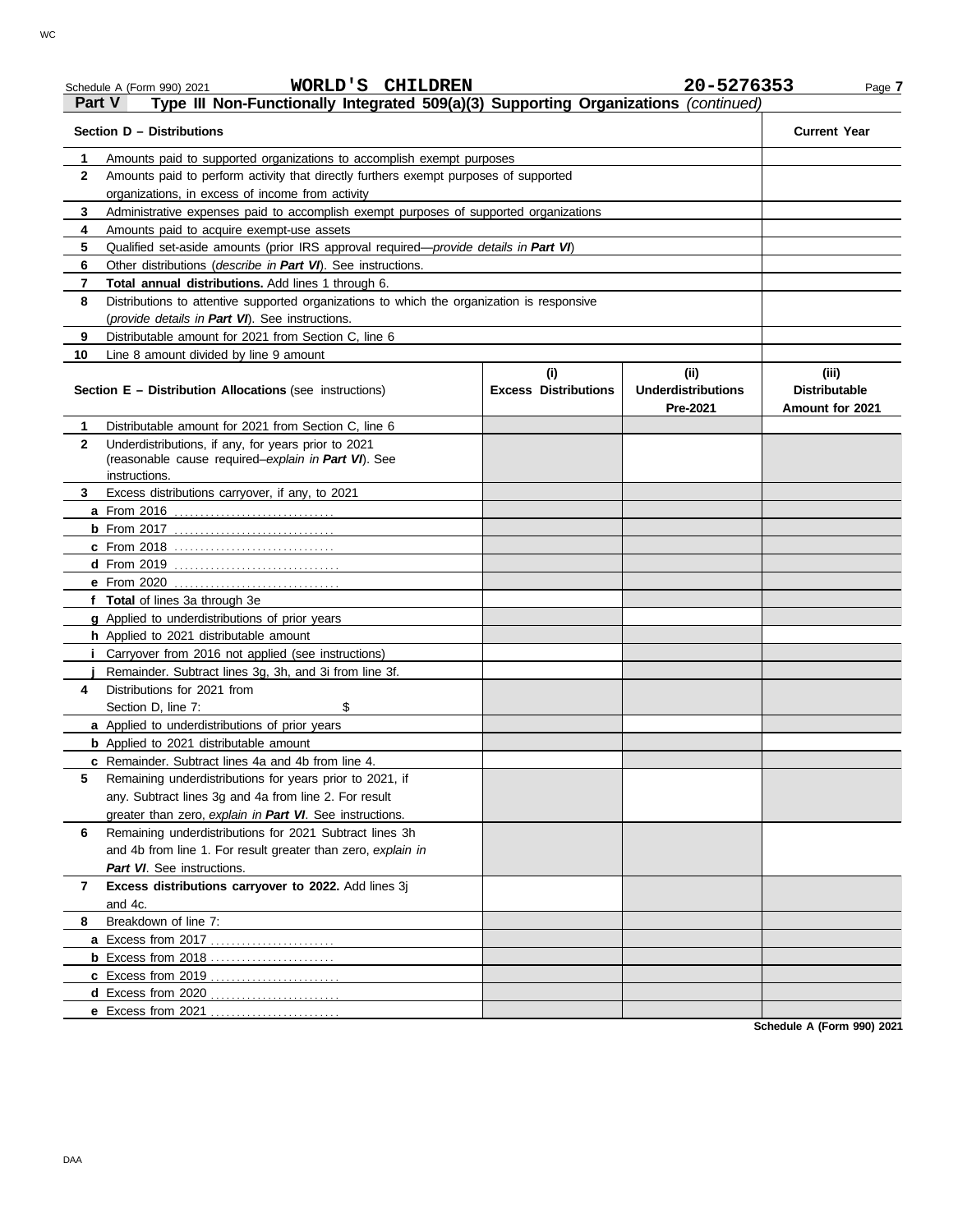| Schedule A (Form 990) 2021 |  | WORLD'S CHILDREN |                                                                                                                                                                                                                                                                                                                                                                                                                                                                                                                                                                                             | 20-5276353 | Page 8 |
|----------------------------|--|------------------|---------------------------------------------------------------------------------------------------------------------------------------------------------------------------------------------------------------------------------------------------------------------------------------------------------------------------------------------------------------------------------------------------------------------------------------------------------------------------------------------------------------------------------------------------------------------------------------------|------------|--------|
| Part VI                    |  |                  | Supplemental Information. Provide the explanations required by Part II, line 10; Part II, line 17a or 17b; Part<br>III, line 12; Part IV, Section A, lines 1, 2, 3b, 3c, 4b, 4c, 5a, 6, 9a, 9b, 9c, 11a, 11b, and 11c; Part IV, Section<br>B, lines 1 and 2; Part IV, Section C, line 1; Part IV, Section D, lines 2 and 3; Part IV, Section E, lines 1c, 2a, 2b,<br>3a, and 3b; Part V, line 1; Part V, Section B, line 1e; Part V, Section D, lines 5, 6, and 8; and Part V, Section E,<br>lines 2, 5, and 6. Also complete this part for any additional information. (See instructions.) |            |        |
|                            |  |                  |                                                                                                                                                                                                                                                                                                                                                                                                                                                                                                                                                                                             |            |        |
|                            |  |                  |                                                                                                                                                                                                                                                                                                                                                                                                                                                                                                                                                                                             |            |        |
|                            |  |                  |                                                                                                                                                                                                                                                                                                                                                                                                                                                                                                                                                                                             |            |        |
|                            |  |                  |                                                                                                                                                                                                                                                                                                                                                                                                                                                                                                                                                                                             |            |        |
|                            |  |                  |                                                                                                                                                                                                                                                                                                                                                                                                                                                                                                                                                                                             |            |        |
|                            |  |                  |                                                                                                                                                                                                                                                                                                                                                                                                                                                                                                                                                                                             |            |        |
|                            |  |                  |                                                                                                                                                                                                                                                                                                                                                                                                                                                                                                                                                                                             |            |        |
|                            |  |                  |                                                                                                                                                                                                                                                                                                                                                                                                                                                                                                                                                                                             |            |        |
|                            |  |                  |                                                                                                                                                                                                                                                                                                                                                                                                                                                                                                                                                                                             |            |        |
|                            |  |                  |                                                                                                                                                                                                                                                                                                                                                                                                                                                                                                                                                                                             |            |        |
|                            |  |                  |                                                                                                                                                                                                                                                                                                                                                                                                                                                                                                                                                                                             |            |        |
|                            |  |                  |                                                                                                                                                                                                                                                                                                                                                                                                                                                                                                                                                                                             |            |        |
|                            |  |                  |                                                                                                                                                                                                                                                                                                                                                                                                                                                                                                                                                                                             |            |        |
|                            |  |                  |                                                                                                                                                                                                                                                                                                                                                                                                                                                                                                                                                                                             |            |        |
|                            |  |                  |                                                                                                                                                                                                                                                                                                                                                                                                                                                                                                                                                                                             |            |        |
|                            |  |                  |                                                                                                                                                                                                                                                                                                                                                                                                                                                                                                                                                                                             |            |        |
|                            |  |                  |                                                                                                                                                                                                                                                                                                                                                                                                                                                                                                                                                                                             |            |        |
|                            |  |                  |                                                                                                                                                                                                                                                                                                                                                                                                                                                                                                                                                                                             |            |        |
|                            |  |                  |                                                                                                                                                                                                                                                                                                                                                                                                                                                                                                                                                                                             |            |        |
|                            |  |                  |                                                                                                                                                                                                                                                                                                                                                                                                                                                                                                                                                                                             |            |        |
|                            |  |                  |                                                                                                                                                                                                                                                                                                                                                                                                                                                                                                                                                                                             |            |        |
|                            |  |                  |                                                                                                                                                                                                                                                                                                                                                                                                                                                                                                                                                                                             |            |        |
|                            |  |                  |                                                                                                                                                                                                                                                                                                                                                                                                                                                                                                                                                                                             |            |        |
|                            |  |                  |                                                                                                                                                                                                                                                                                                                                                                                                                                                                                                                                                                                             |            |        |
|                            |  |                  |                                                                                                                                                                                                                                                                                                                                                                                                                                                                                                                                                                                             |            |        |
|                            |  |                  |                                                                                                                                                                                                                                                                                                                                                                                                                                                                                                                                                                                             |            |        |
|                            |  |                  |                                                                                                                                                                                                                                                                                                                                                                                                                                                                                                                                                                                             |            |        |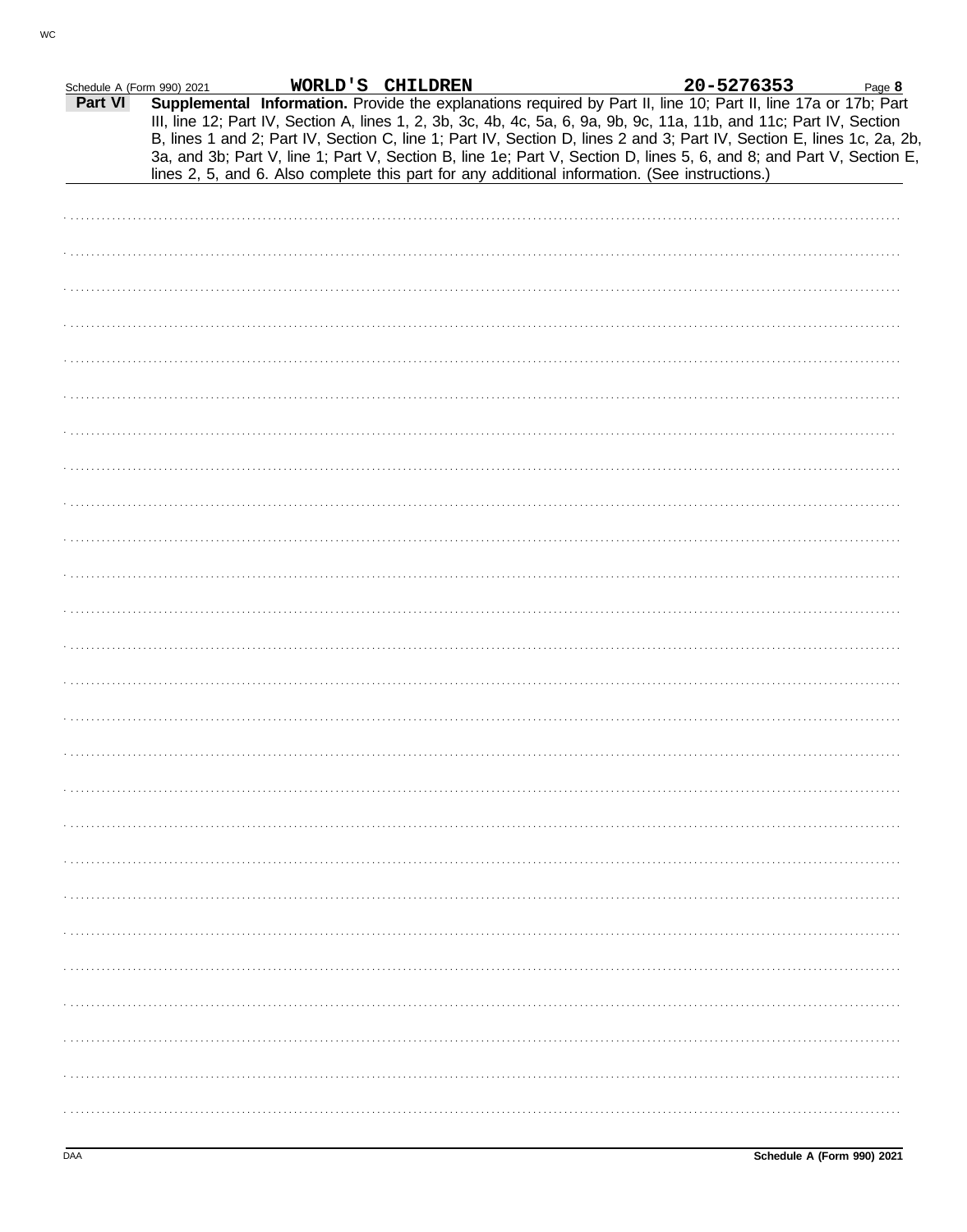|              | <b>SCHEDULE D</b><br>(Form 990)                        |                                                                                                                                                                | Supplemental Financial Statements<br>Complete if the organization answered "Yes" on Form 990,        |  |                | OMB No. 1545-0047                   |
|--------------|--------------------------------------------------------|----------------------------------------------------------------------------------------------------------------------------------------------------------------|------------------------------------------------------------------------------------------------------|--|----------------|-------------------------------------|
|              |                                                        |                                                                                                                                                                | Part IV, line 6, 7, 8, 9, 10, 11a, 11b, 11c, 11d, 11e, 11f, 12a, or 12b.                             |  |                |                                     |
|              | Department of the Treasury<br>Internal Revenue Service |                                                                                                                                                                | Attach to Form 990.<br>Go to www.irs.gov/Form990 for instructions and the latest information.        |  |                | <b>Open to Public</b><br>Inspection |
|              | Name of the organization                               |                                                                                                                                                                |                                                                                                      |  |                | Employer identification number      |
|              |                                                        |                                                                                                                                                                |                                                                                                      |  |                |                                     |
|              | WORLD'S CHILDREN                                       |                                                                                                                                                                | 20-5276353                                                                                           |  |                |                                     |
|              | Part I                                                 | Organizations Maintaining Donor Advised Funds or Other Similar Funds or Accounts.<br>Complete if the organization answered "Yes" on Form 990, Part IV, line 6. |                                                                                                      |  |                |                                     |
|              |                                                        |                                                                                                                                                                | (a) Donor advised funds                                                                              |  |                | (b) Funds and other accounts        |
| 1.           |                                                        |                                                                                                                                                                |                                                                                                      |  |                |                                     |
| 2            |                                                        | Aggregate value of contributions to (during year)                                                                                                              |                                                                                                      |  |                |                                     |
| 3            |                                                        | Aggregate value of grants from (during year)                                                                                                                   |                                                                                                      |  |                |                                     |
| 4            |                                                        |                                                                                                                                                                |                                                                                                      |  |                |                                     |
| 5            |                                                        | Did the organization inform all donors and donor advisors in writing that the assets held in donor advised                                                     |                                                                                                      |  |                |                                     |
| 6            |                                                        | Did the organization inform all grantees, donors, and donor advisors in writing that grant funds can be used                                                   |                                                                                                      |  |                | Yes<br>No                           |
|              |                                                        | only for charitable purposes and not for the benefit of the donor or donor advisor, or for any other purpose                                                   |                                                                                                      |  |                |                                     |
|              |                                                        |                                                                                                                                                                |                                                                                                      |  |                | <b>Yes</b><br><b>No</b>             |
|              | <b>Part II</b>                                         | <b>Conservation Easements.</b>                                                                                                                                 |                                                                                                      |  |                |                                     |
|              |                                                        | Complete if the organization answered "Yes" on Form 990, Part IV, line 7.                                                                                      |                                                                                                      |  |                |                                     |
| 1            |                                                        | Purpose(s) of conservation easements held by the organization (check all that apply).                                                                          |                                                                                                      |  |                |                                     |
|              | Protection of natural habitat                          | Preservation of land for public use (for example, recreation or education                                                                                      | Preservation of a historically important land area<br>Preservation of a certified historic structure |  |                |                                     |
|              | Preservation of open space                             |                                                                                                                                                                |                                                                                                      |  |                |                                     |
|              |                                                        | 2 Complete lines 2a through 2d if the organization held a qualified conservation contribution in the form of a conservation                                    |                                                                                                      |  |                |                                     |
|              |                                                        | easement on the last day of the tax year.                                                                                                                      |                                                                                                      |  |                | Held at the End of the Tax Year     |
| a            |                                                        |                                                                                                                                                                |                                                                                                      |  | 2a             |                                     |
| b            |                                                        |                                                                                                                                                                |                                                                                                      |  | 2 <sub>b</sub> |                                     |
|              |                                                        | Number of conservation easements on a certified historic structure included in (a)                                                                             |                                                                                                      |  | 2c             |                                     |
| d            |                                                        | Number of conservation easements included in (c) acquired after 7/25/06, and not on a                                                                          |                                                                                                      |  |                |                                     |
| 3            |                                                        | Number of conservation easements modified, transferred, released, extinguished, or terminated by the organization during the                                   |                                                                                                      |  | 2d             |                                     |
|              | tax year $\blacktriangleright$                         |                                                                                                                                                                |                                                                                                      |  |                |                                     |
|              |                                                        | Number of states where property subject to conservation easement is located ▶                                                                                  |                                                                                                      |  |                |                                     |
| 5            |                                                        | Does the organization have a written policy regarding the periodic monitoring, inspection, handling of                                                         |                                                                                                      |  |                |                                     |
|              |                                                        |                                                                                                                                                                |                                                                                                      |  |                | Yes<br>No                           |
| 6            |                                                        | Staff and volunteer hours devoted to monitoring, inspecting, handling of violations, and enforcing conservation easements during the year                      |                                                                                                      |  |                |                                     |
|              |                                                        |                                                                                                                                                                |                                                                                                      |  |                |                                     |
| $\mathbf{7}$ |                                                        | Amount of expenses incurred in monitoring, inspecting, handling of violations, and enforcing conservation easements during the year                            |                                                                                                      |  |                |                                     |
| 8            | $\triangleright$ \$                                    | Does each conservation easement reported on line 2(d) above satisfy the requirements of section 170(h)(4)(B)(i)                                                |                                                                                                      |  |                |                                     |
|              |                                                        |                                                                                                                                                                |                                                                                                      |  |                | Yes<br>No                           |
| 9            |                                                        | In Part XIII, describe how the organization reports conservation easements in its revenue and expense statement and                                            |                                                                                                      |  |                |                                     |
|              |                                                        | balance sheet, and include, if applicable, the text of the footnote to the organization's financial statements that describes the                              |                                                                                                      |  |                |                                     |
|              |                                                        | organization's accounting for conservation easements.<br>Organizations Maintaining Collections of Art, Historical Treasures, or Other Similar Assets.          |                                                                                                      |  |                |                                     |
|              | Part III                                               | Complete if the organization answered "Yes" on Form 990, Part IV, line 8.                                                                                      |                                                                                                      |  |                |                                     |
|              |                                                        | 1a If the organization elected, as permitted under FASB ASC 958, not to report in its revenue statement and balance sheet works                                |                                                                                                      |  |                |                                     |
|              |                                                        | of art, historical treasures, or other similar assets held for public exhibition, education, or research in furtherance of public                              |                                                                                                      |  |                |                                     |
|              |                                                        | service, provide in Part XIII the text of the footnote to its financial statements that describes these items.                                                 |                                                                                                      |  |                |                                     |
|              |                                                        | <b>b</b> If the organization elected, as permitted under FASB ASC 958, to report in its revenue statement and balance sheet works of                           |                                                                                                      |  |                |                                     |
|              |                                                        | art, historical treasures, or other similar assets held for public exhibition, education, or research in furtherance of public service,                        |                                                                                                      |  |                |                                     |
|              |                                                        | provide the following amounts relating to these items:                                                                                                         |                                                                                                      |  |                |                                     |
|              |                                                        | (i) Revenue included on Form 990, Part VIII, line 1 $\ldots$ $\ldots$ $\ldots$ $\ldots$ $\ldots$ $\ldots$ $\ldots$ $\ldots$ $\ldots$ $\ldots$                  |                                                                                                      |  |                | $\triangleright$ \$                 |
| 2            |                                                        | If the organization received or held works of art, historical treasures, or other similar assets for financial gain, provide the                               |                                                                                                      |  |                |                                     |
|              |                                                        | following amounts required to be reported under FASB ASC 958 relating to these items:                                                                          |                                                                                                      |  |                |                                     |
|              |                                                        |                                                                                                                                                                |                                                                                                      |  |                | $\triangleright$ \$                 |
|              |                                                        |                                                                                                                                                                |                                                                                                      |  |                |                                     |

**For Paperwork Reduction Act Notice, see the Instructions for Form 990.**<br><sub>DAA</sub>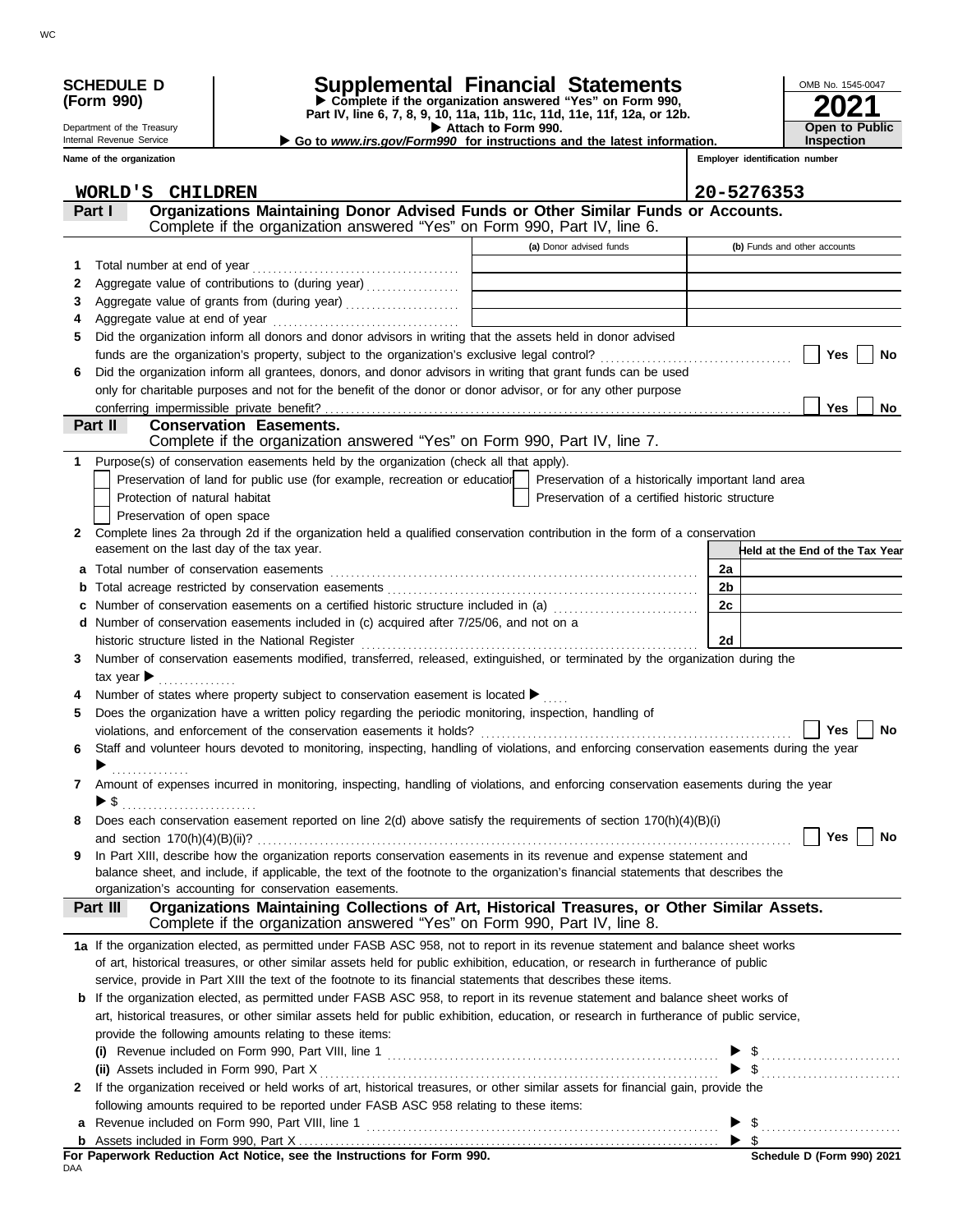| Schedule D (Form 990) 2021 WORLD'S CHILDREN                                                                                                                                                                                    |                         |                          |                    | 20-5276353           |         |                     | Page 2  |
|--------------------------------------------------------------------------------------------------------------------------------------------------------------------------------------------------------------------------------|-------------------------|--------------------------|--------------------|----------------------|---------|---------------------|---------|
| Organizations Maintaining Collections of Art, Historical Treasures, or Other Similar Assets (continued)<br>Part III                                                                                                            |                         |                          |                    |                      |         |                     |         |
| 3 Using the organization's acquisition, accession, and other records, check any of the following that make significant use of its<br>collection items (check all that apply):                                                  |                         |                          |                    |                      |         |                     |         |
| Public exhibition<br>a                                                                                                                                                                                                         | d                       | Loan or exchange program |                    |                      |         |                     |         |
| Scholarly research<br>b                                                                                                                                                                                                        | е                       |                          |                    |                      |         |                     |         |
| Preservation for future generations<br>c                                                                                                                                                                                       |                         |                          |                    |                      |         |                     |         |
| 4 Provide a description of the organization's collections and explain how they further the organization's exempt purpose in Part<br>XIII.                                                                                      |                         |                          |                    |                      |         |                     |         |
| During the year, did the organization solicit or receive donations of art, historical treasures, or other similar<br>5.                                                                                                        |                         |                          |                    |                      |         |                     |         |
|                                                                                                                                                                                                                                |                         |                          |                    |                      |         | Yes                 | No      |
| <b>Part IV</b><br><b>Escrow and Custodial Arrangements.</b>                                                                                                                                                                    |                         |                          |                    |                      |         |                     |         |
| Complete if the organization answered "Yes" on Form 990, Part IV, line 9, or reported an amount on Form<br>990, Part X, line 21.                                                                                               |                         |                          |                    |                      |         |                     |         |
| 1a Is the organization an agent, trustee, custodian or other intermediary for contributions or other assets not                                                                                                                |                         |                          |                    |                      |         |                     |         |
|                                                                                                                                                                                                                                |                         |                          |                    |                      |         | <b>Yes</b>          | No      |
| <b>b</b> If "Yes," explain the arrangement in Part XIII and complete the following table:                                                                                                                                      |                         |                          |                    |                      |         |                     |         |
|                                                                                                                                                                                                                                |                         |                          |                    |                      |         | Amount              |         |
| c Beginning balance encourance and a series of the series of the series of the series of the series of the series of the series of the series of the series of the series of the series of the series of the series of the ser |                         |                          |                    | 1c                   |         |                     |         |
|                                                                                                                                                                                                                                |                         |                          |                    | 1d                   |         |                     |         |
|                                                                                                                                                                                                                                |                         |                          |                    | 1e                   |         |                     |         |
| Ending balance contains and account of the contact of the contact of the contact of the contact of the contact of the contact of the contact of the contact of the contact of the contact of the contact of the contact of the |                         |                          |                    | 1f                   |         |                     |         |
| 2a Did the organization include an amount on Form 990, Part X, line 21, for escrow or custodial account liability?                                                                                                             |                         |                          |                    |                      |         | <b>Yes</b>          | No      |
|                                                                                                                                                                                                                                |                         |                          |                    |                      |         |                     |         |
| <b>Endowment Funds.</b><br><b>Part V</b>                                                                                                                                                                                       |                         |                          |                    |                      |         |                     |         |
| Complete if the organization answered "Yes" on Form 990, Part IV, line 10.                                                                                                                                                     |                         |                          |                    |                      |         |                     |         |
|                                                                                                                                                                                                                                | (a) Current year        | (b) Prior year           | (c) Two years back | (d) Three years back |         | (e) Four years back |         |
| 1a Beginning of year balance                                                                                                                                                                                                   | 113,727                 | 237,643                  | 224,423            |                      | 230,639 |                     | 235,675 |
|                                                                                                                                                                                                                                | 129,595                 |                          | 7,100              |                      | 44,934  |                     |         |
| c Net investment earnings, gains, and                                                                                                                                                                                          |                         |                          |                    |                      |         |                     |         |
|                                                                                                                                                                                                                                | 12,417<br>115,363       | $-117,462$               | 23,133             |                      | 7,131   |                     | 8,355   |
| d Grants or scholarships                                                                                                                                                                                                       |                         | 6,454                    | 17,013             |                      | 58,281  |                     | 13,391  |
| e Other expenditures for facilities and                                                                                                                                                                                        |                         |                          |                    |                      |         |                     |         |
|                                                                                                                                                                                                                                |                         |                          |                    |                      |         |                     |         |
| f Administrative expenses<br><b>g</b> End of year balance $\ldots$                                                                                                                                                             | 140,376                 | 113,727                  | 237,643            |                      | 224,423 |                     | 230,639 |
| 2 Provide the estimated percentage of the current year end balance (line 1g, column (a)) held as:                                                                                                                              |                         |                          |                    |                      |         |                     |         |
| <b>a</b> Board designated or quasi-endowment                                                                                                                                                                                   |                         |                          |                    |                      |         |                     |         |
| <b>b</b> Permanent endowment $\blacktriangleright$ 100.00 %                                                                                                                                                                    |                         |                          |                    |                      |         |                     |         |
| c Term endowment $\blacktriangleright$                                                                                                                                                                                         |                         |                          |                    |                      |         |                     |         |
| . %<br>The percentages on lines 2a, 2b, and 2c should equal 100%.                                                                                                                                                              |                         |                          |                    |                      |         |                     |         |
| 3a Are there endowment funds not in the possession of the organization that are held and administered for the                                                                                                                  |                         |                          |                    |                      |         |                     |         |
| organization by:                                                                                                                                                                                                               |                         |                          |                    |                      |         | Yes                 | No      |
|                                                                                                                                                                                                                                |                         |                          |                    |                      |         | 3a(i)               | X       |
|                                                                                                                                                                                                                                |                         |                          |                    |                      |         | 3a(ii)              | X       |
|                                                                                                                                                                                                                                |                         |                          |                    |                      |         | 3b                  |         |
| Describe in Part XIII the intended uses of the organization's endowment funds.                                                                                                                                                 |                         |                          |                    |                      |         |                     |         |
| Land, Buildings, and Equipment.<br>Part VI                                                                                                                                                                                     |                         |                          |                    |                      |         |                     |         |
| Complete if the organization answered "Yes" on Form 990, Part IV, line 11a. See Form 990, Part X, line 10.                                                                                                                     |                         |                          |                    |                      |         |                     |         |
| Description of property                                                                                                                                                                                                        | (a) Cost or other basis | (b) Cost or other basis  |                    | (c) Accumulated      |         | (d) Book value      |         |
|                                                                                                                                                                                                                                | (investment)            | (other)                  |                    | depreciation         |         |                     |         |
|                                                                                                                                                                                                                                |                         |                          |                    |                      |         |                     |         |
|                                                                                                                                                                                                                                |                         |                          |                    |                      |         |                     |         |
| c Leasehold improvements                                                                                                                                                                                                       |                         |                          |                    |                      |         |                     |         |
| d Equipment                                                                                                                                                                                                                    |                         |                          | 10,187             | 5,767                |         |                     | 4,420   |
| e Other                                                                                                                                                                                                                        |                         |                          |                    |                      |         |                     |         |
| Total. Add lines 1a through 1e. (Column (d) must equal Form 990, Part X, column (B), line 10c.)                                                                                                                                |                         |                          |                    |                      |         |                     | 4,420   |
|                                                                                                                                                                                                                                |                         |                          |                    |                      |         |                     |         |

**Schedule D (Form 990) 2021**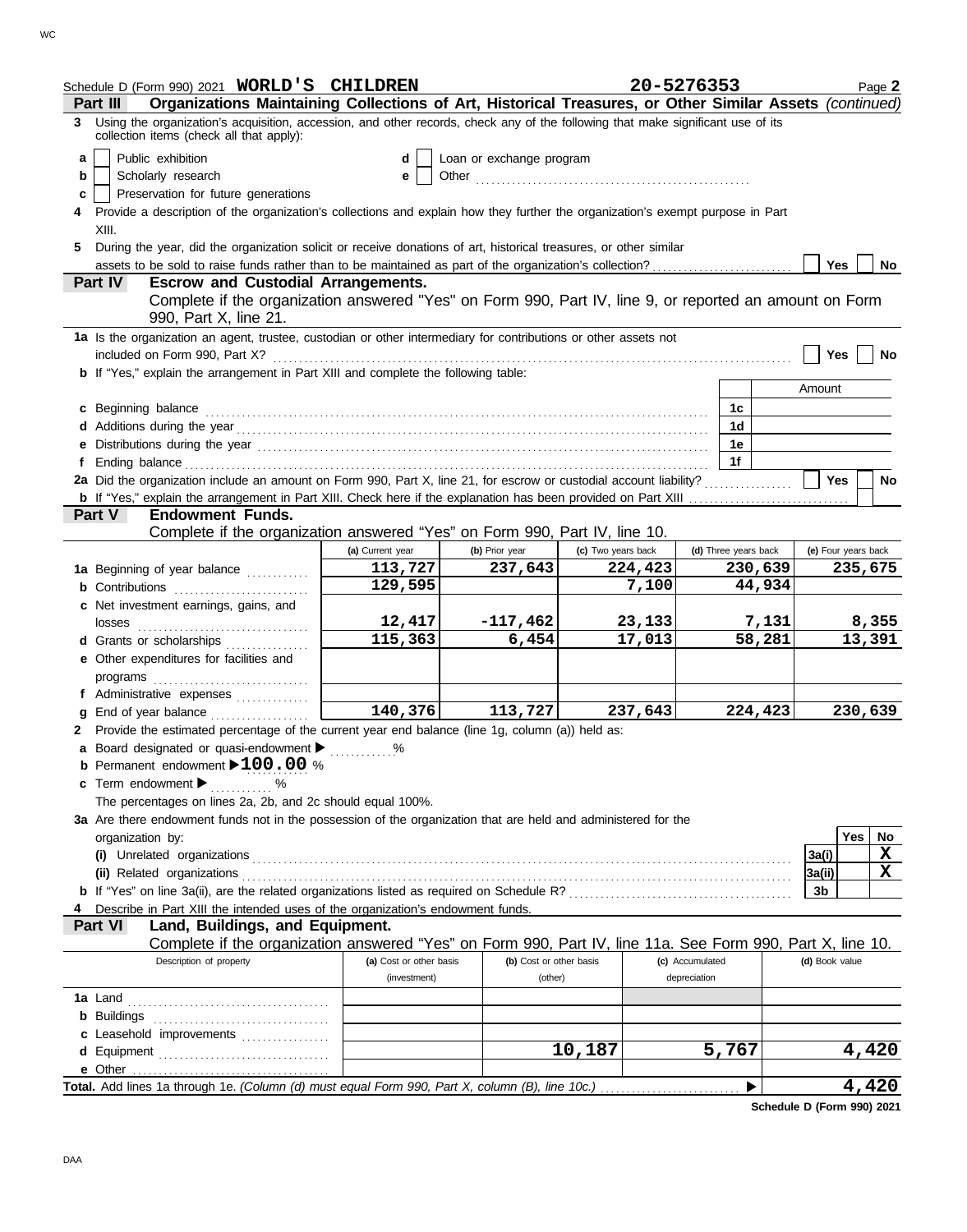| Part VII                  | <b>Investments - Other Securities.</b><br>Complete if the organization answered "Yes" on Form 990, Part IV, line 11b. See Form 990, Part X, line 12. |                |                                                              |
|---------------------------|------------------------------------------------------------------------------------------------------------------------------------------------------|----------------|--------------------------------------------------------------|
|                           | (a) Description of security or category                                                                                                              | (b) Book value | (c) Method of valuation:                                     |
|                           | (including name of security)                                                                                                                         |                | Cost or end-of-year market value                             |
| (1) Financial derivatives |                                                                                                                                                      |                |                                                              |
|                           |                                                                                                                                                      |                |                                                              |
|                           | $(3)$ Other                                                                                                                                          |                |                                                              |
|                           |                                                                                                                                                      |                |                                                              |
|                           |                                                                                                                                                      |                |                                                              |
|                           |                                                                                                                                                      |                |                                                              |
|                           |                                                                                                                                                      |                |                                                              |
|                           |                                                                                                                                                      |                |                                                              |
|                           |                                                                                                                                                      |                |                                                              |
|                           |                                                                                                                                                      |                |                                                              |
| (H)                       |                                                                                                                                                      |                |                                                              |
|                           | Total. (Column (b) must equal Form 990, Part X, col. (B) line 12.)                                                                                   |                |                                                              |
| Part VIII                 | Investments - Program Related.                                                                                                                       |                |                                                              |
|                           | Complete if the organization answered "Yes" on Form 990, Part IV, line 11c. See Form 990, Part X, line 13.<br>(a) Description of investment          |                |                                                              |
|                           |                                                                                                                                                      | (b) Book value | (c) Method of valuation:<br>Cost or end-of-year market value |
|                           |                                                                                                                                                      |                |                                                              |
| (1)                       |                                                                                                                                                      |                |                                                              |
| (2)                       |                                                                                                                                                      |                |                                                              |
| (3)<br>(4)                |                                                                                                                                                      |                |                                                              |
| (5)                       |                                                                                                                                                      |                |                                                              |
| (6)                       |                                                                                                                                                      |                |                                                              |
| (7)                       |                                                                                                                                                      |                |                                                              |
| (8)                       |                                                                                                                                                      |                |                                                              |
| (9)                       |                                                                                                                                                      |                |                                                              |
|                           | Total. (Column (b) must equal Form 990, Part X, col. (B) line 13.)<br>▶                                                                              |                |                                                              |
| Part IX                   | Other Assets.                                                                                                                                        |                |                                                              |
|                           | Complete if the organization answered "Yes" on Form 990, Part IV, line 11d. See Form 990, Part X, line 15.                                           |                |                                                              |
|                           | (a) Description                                                                                                                                      |                | (b) Book value                                               |
| (1)                       |                                                                                                                                                      |                |                                                              |
| (2)                       |                                                                                                                                                      |                |                                                              |
| (3)                       |                                                                                                                                                      |                |                                                              |
| (4)                       |                                                                                                                                                      |                |                                                              |
| (5)                       |                                                                                                                                                      |                |                                                              |
| (6)                       |                                                                                                                                                      |                |                                                              |
| (7)                       |                                                                                                                                                      |                |                                                              |
| (8)                       |                                                                                                                                                      |                |                                                              |
| (9)                       |                                                                                                                                                      |                |                                                              |
|                           | Total. (Column (b) must equal Form 990, Part X, col. (B) line 15.)                                                                                   |                |                                                              |
| Part X                    | <b>Other Liabilities.</b><br>Complete if the organization answered "Yes" on Form 990, Part IV, line 11e or 11f. See Form 990, Part X,                |                |                                                              |
|                           | line 25.                                                                                                                                             |                |                                                              |
|                           | (a) Description of liability                                                                                                                         |                | (b) Book value                                               |
| 1.<br>(1)                 | Federal income taxes                                                                                                                                 |                |                                                              |
| (2)                       |                                                                                                                                                      |                |                                                              |
| (3)                       |                                                                                                                                                      |                |                                                              |
| (4)                       |                                                                                                                                                      |                |                                                              |
| (5)                       |                                                                                                                                                      |                |                                                              |
| (6)                       |                                                                                                                                                      |                |                                                              |
| (7)                       |                                                                                                                                                      |                |                                                              |
| (8)                       |                                                                                                                                                      |                |                                                              |
| (9)                       |                                                                                                                                                      |                |                                                              |
|                           | Total. (Column (b) must equal Form 990, Part X, col. (B) line 25.)                                                                                   |                |                                                              |
|                           |                                                                                                                                                      |                |                                                              |

Schedule D (Form 990) 2021 **WORLD'S CHILDREN 20-5276353**

Liability for uncertain tax positions. In Part XIII, provide the text of the footnote to the organization's financial statements that reports the **2.** organization's liability for uncertain tax positions under FASB ASC 740. Check here if the text of the footnote has been provided in Part XIII.

─∟

Page **3**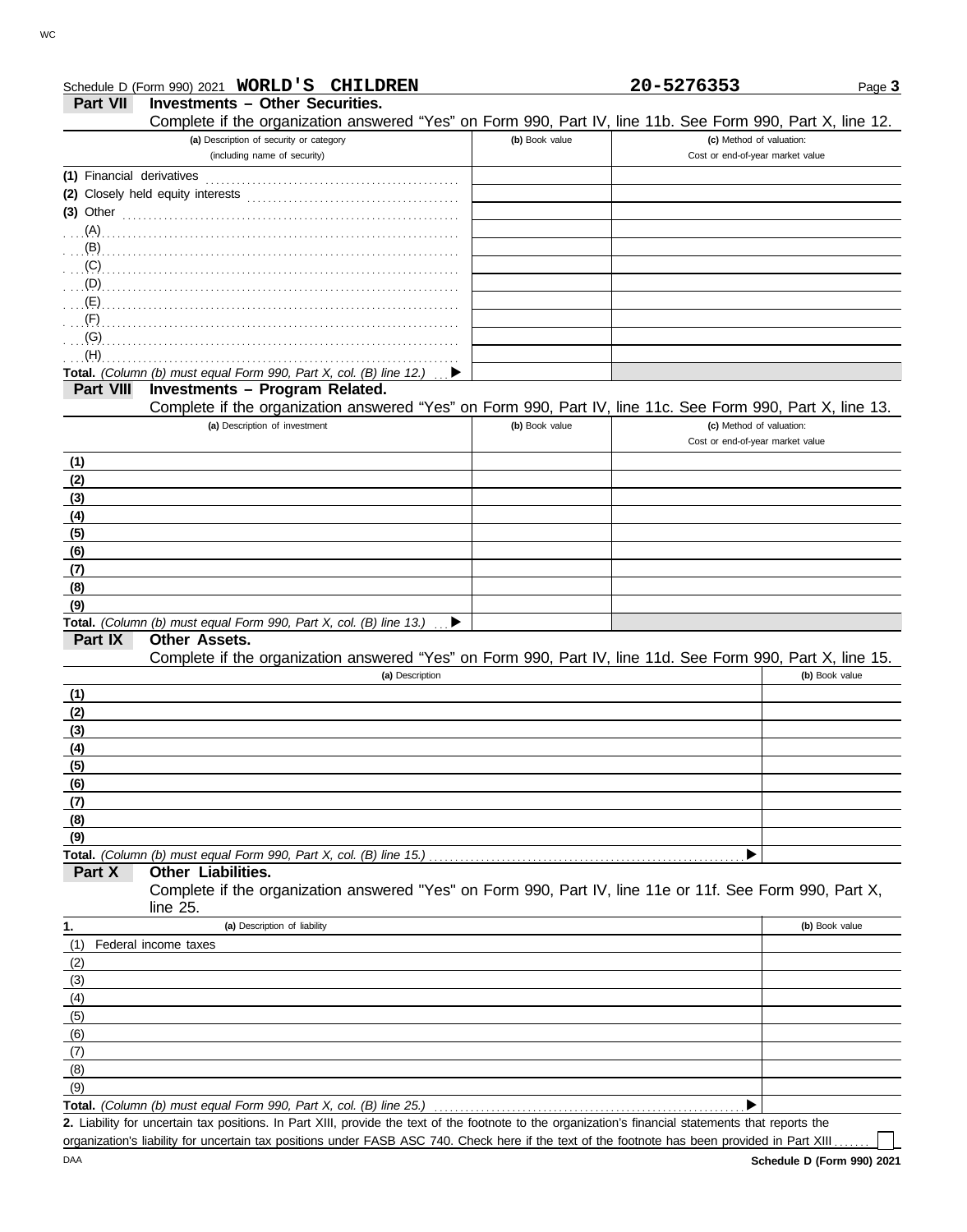|   | Schedule D (Form 990) 2021 WORLD'S CHILDREN                                                                                                                                                                                    | 20-5276353           | Page 4  |
|---|--------------------------------------------------------------------------------------------------------------------------------------------------------------------------------------------------------------------------------|----------------------|---------|
|   | Reconciliation of Revenue per Audited Financial Statements With Revenue per Return.<br><b>Part XI</b>                                                                                                                          |                      |         |
|   | Complete if the organization answered "Yes" on Form 990, Part IV, line 12a.                                                                                                                                                    |                      |         |
|   |                                                                                                                                                                                                                                |                      | 1.      |
| 2 | Amounts included on line 1 but not on Form 990, Part VIII, line 12:                                                                                                                                                            |                      |         |
| a |                                                                                                                                                                                                                                | 2a                   |         |
| b |                                                                                                                                                                                                                                | 2 <sub>b</sub>       |         |
| c | Recoveries of prior year grants [11] Recoveries of prior year grants [11] All and the context of the context of the context of the context of the context of the context of the context of the context of the context of the c | 2c                   |         |
| d |                                                                                                                                                                                                                                | <b>2d</b>            |         |
| е |                                                                                                                                                                                                                                |                      | 2e      |
| 3 |                                                                                                                                                                                                                                |                      | 3       |
| 4 | Amounts included on Form 990, Part VIII, line 12, but not on line 1:                                                                                                                                                           |                      |         |
|   |                                                                                                                                                                                                                                | 4a                   |         |
| b |                                                                                                                                                                                                                                | 4 <sub>b</sub>       |         |
|   | c Add lines 4a and 4b                                                                                                                                                                                                          |                      | 4с      |
|   |                                                                                                                                                                                                                                |                      | 5       |
|   | Reconciliation of Expenses per Audited Financial Statements With Expenses per Return.<br><b>Part XII</b>                                                                                                                       |                      |         |
|   | Complete if the organization answered "Yes" on Form 990, Part IV, line 12a.                                                                                                                                                    |                      |         |
|   |                                                                                                                                                                                                                                |                      | 1       |
| 2 | Amounts included on line 1 but not on Form 990, Part IX, line 25:                                                                                                                                                              |                      |         |
| a |                                                                                                                                                                                                                                | 2a                   |         |
| b |                                                                                                                                                                                                                                | 2 <sub>b</sub>       |         |
| c |                                                                                                                                                                                                                                | 2c                   |         |
| d |                                                                                                                                                                                                                                | 2d                   |         |
|   |                                                                                                                                                                                                                                |                      | 2e      |
| 3 |                                                                                                                                                                                                                                |                      | 3       |
|   |                                                                                                                                                                                                                                |                      |         |
| 4 | Amounts included on Form 990, Part IX, line 25, but not on line 1:                                                                                                                                                             |                      |         |
|   | a Investment expenses not included on Form 990, Part VIII, line 7b                                                                                                                                                             | 4a<br>4 <sub>b</sub> |         |
|   |                                                                                                                                                                                                                                |                      |         |
|   | c Add lines 4a and 4b                                                                                                                                                                                                          |                      | 4с<br>5 |
|   |                                                                                                                                                                                                                                |                      |         |
|   | Part XIII Supplemental Information.                                                                                                                                                                                            |                      |         |
|   | Provide the descriptions required for Part II, lines 3, 5, and 9; Part III, lines 1a and 4; Part IV, lines 1b and 2b; Part V, line 4; Part X, line                                                                             |                      |         |
|   | 2; Part XI, lines 2d and 4b; and Part XII, lines 2d and 4b. Also complete this part to provide any additional information.                                                                                                     |                      |         |
|   |                                                                                                                                                                                                                                |                      |         |
|   |                                                                                                                                                                                                                                |                      |         |
|   |                                                                                                                                                                                                                                |                      |         |
|   |                                                                                                                                                                                                                                |                      |         |
|   |                                                                                                                                                                                                                                |                      |         |
|   |                                                                                                                                                                                                                                |                      |         |
|   |                                                                                                                                                                                                                                |                      |         |
|   |                                                                                                                                                                                                                                |                      |         |
|   |                                                                                                                                                                                                                                |                      |         |
|   |                                                                                                                                                                                                                                |                      |         |
|   |                                                                                                                                                                                                                                |                      |         |
|   |                                                                                                                                                                                                                                |                      |         |
|   |                                                                                                                                                                                                                                |                      |         |
|   |                                                                                                                                                                                                                                |                      |         |
|   |                                                                                                                                                                                                                                |                      |         |
|   |                                                                                                                                                                                                                                |                      |         |
|   |                                                                                                                                                                                                                                |                      |         |
|   |                                                                                                                                                                                                                                |                      |         |
|   |                                                                                                                                                                                                                                |                      |         |
|   |                                                                                                                                                                                                                                |                      |         |
|   |                                                                                                                                                                                                                                |                      |         |
|   |                                                                                                                                                                                                                                |                      |         |
|   |                                                                                                                                                                                                                                |                      |         |
|   |                                                                                                                                                                                                                                |                      |         |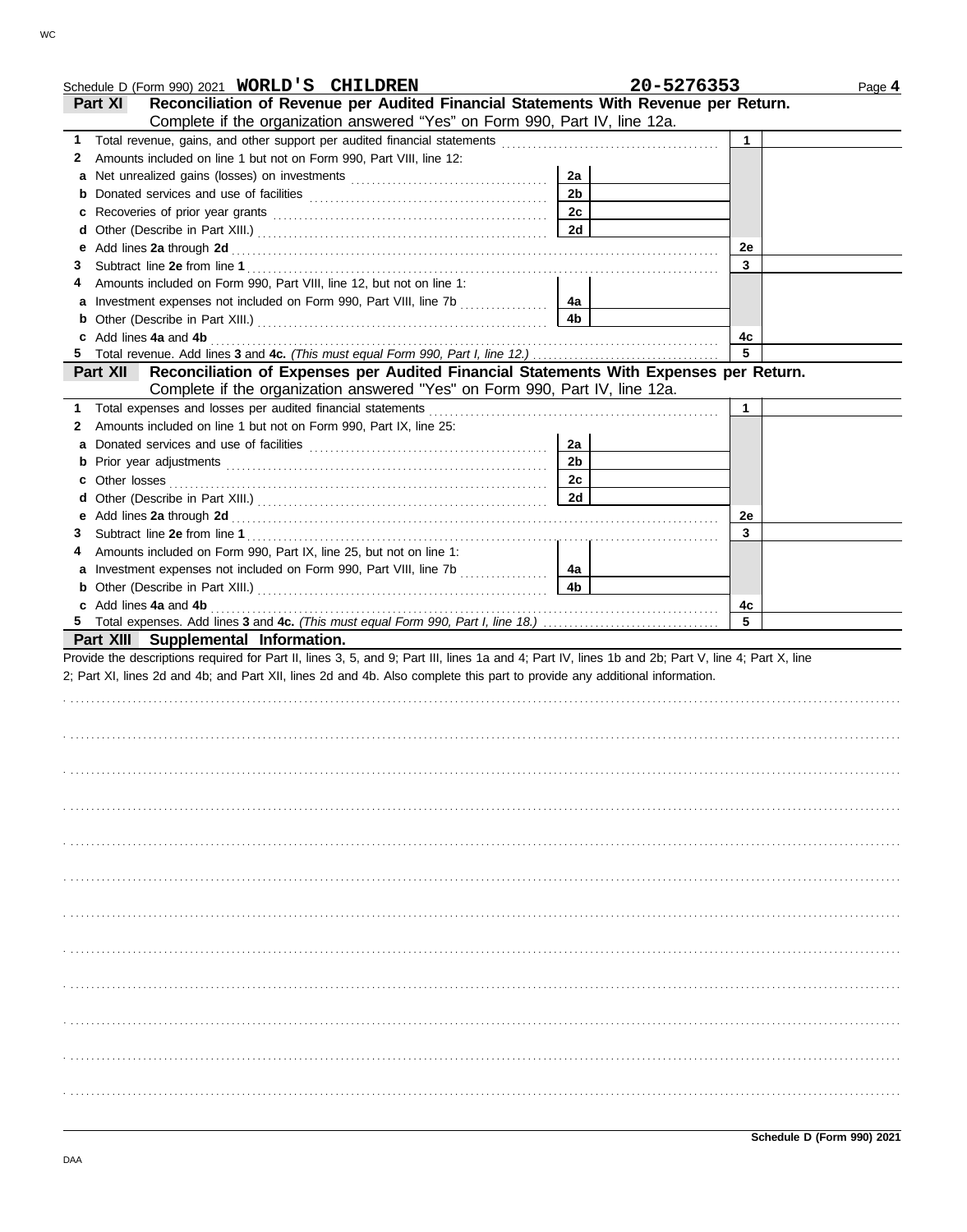|                                                                                               |  | 20-5276353 | Page $5$ |
|-----------------------------------------------------------------------------------------------|--|------------|----------|
| Schedule D (Form 990) 2021 WORLD'S CHILDREN<br>Part XIII Supplemental Information (continued) |  |            |          |
|                                                                                               |  |            |          |
|                                                                                               |  |            |          |
|                                                                                               |  |            |          |
|                                                                                               |  |            |          |
|                                                                                               |  |            |          |
|                                                                                               |  |            |          |
|                                                                                               |  |            |          |
|                                                                                               |  |            |          |
|                                                                                               |  |            |          |
|                                                                                               |  |            |          |
|                                                                                               |  |            |          |
|                                                                                               |  |            |          |
|                                                                                               |  |            |          |
|                                                                                               |  |            |          |
|                                                                                               |  |            |          |
|                                                                                               |  |            |          |
|                                                                                               |  |            |          |
|                                                                                               |  |            |          |
|                                                                                               |  |            |          |
|                                                                                               |  |            |          |
|                                                                                               |  |            |          |
|                                                                                               |  |            |          |
|                                                                                               |  |            |          |
|                                                                                               |  |            |          |
|                                                                                               |  |            |          |
|                                                                                               |  |            |          |
|                                                                                               |  |            |          |
|                                                                                               |  |            |          |
|                                                                                               |  |            |          |
|                                                                                               |  |            |          |
|                                                                                               |  |            |          |
|                                                                                               |  |            |          |
|                                                                                               |  |            |          |
|                                                                                               |  |            |          |
|                                                                                               |  |            |          |
|                                                                                               |  |            |          |
|                                                                                               |  |            |          |
|                                                                                               |  |            |          |
|                                                                                               |  |            |          |
|                                                                                               |  |            |          |
|                                                                                               |  |            |          |
|                                                                                               |  |            |          |
|                                                                                               |  |            |          |
|                                                                                               |  |            |          |
|                                                                                               |  |            |          |
|                                                                                               |  |            |          |
|                                                                                               |  |            |          |
|                                                                                               |  |            |          |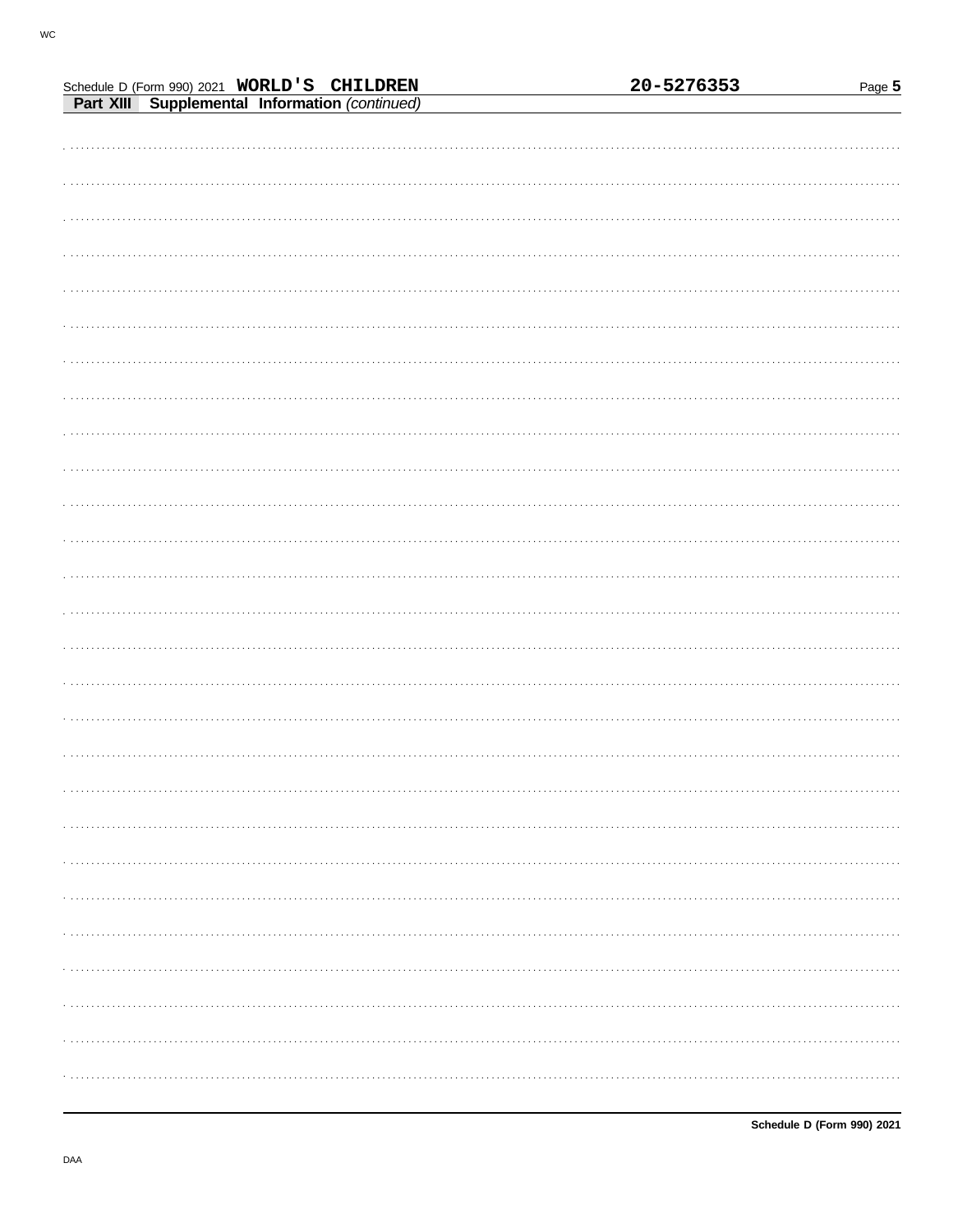| <b>SCHEDULE F</b>                                      |                              | <b>Statement of Activities Outside the United States</b>                                                                    |                 |                                                                                                                             |                                                                             |            |      | OMB No. 1545-0047                                                                                           |
|--------------------------------------------------------|------------------------------|-----------------------------------------------------------------------------------------------------------------------------|-----------------|-----------------------------------------------------------------------------------------------------------------------------|-----------------------------------------------------------------------------|------------|------|-------------------------------------------------------------------------------------------------------------|
| (Form 990)                                             |                              | > Complete if the organization answered "Yes" on Form 990, Part IV, line 14b, 15, or 16.                                    |                 | Attach to Form 990.                                                                                                         |                                                                             |            |      |                                                                                                             |
| Department of the Treasury<br>Internal Revenue Service |                              | Go to www.irs.gov/Form990 for instructions and the latest information.                                                      |                 |                                                                                                                             |                                                                             |            |      | <b>Open to Public</b><br><b>Inspection</b>                                                                  |
| Name of the organization                               |                              | WORLD'S CHILDREN                                                                                                            |                 |                                                                                                                             |                                                                             | 20-5276353 |      | Employer identification number                                                                              |
| Part I                                                 |                              |                                                                                                                             |                 |                                                                                                                             |                                                                             |            |      | General Information on Activities Outside the United States. Complete if the organization answered "Yes" on |
| 1.                                                     | Form 990, Part IV, line 14b. | For grantmakers. Does the organization maintain records to substantiate the amount of its grants and                        |                 |                                                                                                                             |                                                                             |            |      |                                                                                                             |
|                                                        |                              | other assistance, the grantees' eligibility for the grants or assistance, and the selection criteria used to                |                 |                                                                                                                             |                                                                             |            |      | Yes $ X $ No                                                                                                |
| 2<br>outside the United States.                        |                              | For grantmakers. Describe in Part V the organization's procedures for monitoring the use of its grants and other assistance |                 |                                                                                                                             |                                                                             |            |      |                                                                                                             |
| 3                                                      |                              | Activities per Region. (The following Part I, line 3 table can be duplicated if additional space is needed.)                |                 |                                                                                                                             |                                                                             |            |      |                                                                                                             |
| (a) Region                                             | (b) Number                   | (c) Number of                                                                                                               |                 | (d) Activities conducted in the                                                                                             | (e) If activity listed in (d) is                                            |            |      | (f) Total                                                                                                   |
|                                                        | of offices in<br>the region  | employees,<br>agents, and<br>independent<br>contractors<br>in the region                                                    |                 | region (by type) (such as,<br>fundraising, program services,<br>investments, grants to recipients<br>located in the region) | a program service,<br>describe specific type of<br>service(s) in the region |            |      | expenditures for<br>and investments<br>in the region                                                        |
| SOUTH ASIA<br>(1)                                      |                              |                                                                                                                             | <b>1 GRANTS</b> | TO RECIPIENTSSPONSORSHIP AND                                                                                                |                                                                             |            | SPEC | 548,921                                                                                                     |
| CENTRAL AMERICA                                        |                              |                                                                                                                             |                 |                                                                                                                             |                                                                             |            |      |                                                                                                             |
| (2)<br>SUB-SAHARAN AFRICA                              |                              |                                                                                                                             | <b>GRANTS</b>   | TO RECIPIENTSSPONSORSHIP AND                                                                                                |                                                                             |            | SPEC | 3,207                                                                                                       |
| (3)                                                    |                              |                                                                                                                             | <b>GRANTS</b>   | TO RECIPIENTSSPONSORSHIP AND SPEC                                                                                           |                                                                             |            |      | 32,090                                                                                                      |
| (4)                                                    |                              |                                                                                                                             |                 |                                                                                                                             |                                                                             |            |      |                                                                                                             |
| (5)                                                    |                              |                                                                                                                             |                 |                                                                                                                             |                                                                             |            |      |                                                                                                             |
| (6)                                                    |                              |                                                                                                                             |                 |                                                                                                                             |                                                                             |            |      |                                                                                                             |
| (7)                                                    |                              |                                                                                                                             |                 |                                                                                                                             |                                                                             |            |      |                                                                                                             |
| (8)                                                    |                              |                                                                                                                             |                 |                                                                                                                             |                                                                             |            |      |                                                                                                             |
| (9)                                                    |                              |                                                                                                                             |                 |                                                                                                                             |                                                                             |            |      |                                                                                                             |
| (10)                                                   |                              |                                                                                                                             |                 |                                                                                                                             |                                                                             |            |      |                                                                                                             |
| (11)                                                   |                              |                                                                                                                             |                 |                                                                                                                             |                                                                             |            |      |                                                                                                             |
| (12)                                                   |                              |                                                                                                                             |                 |                                                                                                                             |                                                                             |            |      |                                                                                                             |
| (13)                                                   |                              |                                                                                                                             |                 |                                                                                                                             |                                                                             |            |      |                                                                                                             |
| (14)                                                   |                              |                                                                                                                             |                 |                                                                                                                             |                                                                             |            |      |                                                                                                             |
| (15)                                                   |                              |                                                                                                                             |                 |                                                                                                                             |                                                                             |            |      |                                                                                                             |
| (16)                                                   |                              |                                                                                                                             |                 |                                                                                                                             |                                                                             |            |      |                                                                                                             |
| (17)                                                   |                              |                                                                                                                             |                 |                                                                                                                             |                                                                             |            |      |                                                                                                             |
| 3a Subtotal<br><b>b</b> Total from continuation        |                              | 1                                                                                                                           |                 |                                                                                                                             |                                                                             |            |      | 584,218                                                                                                     |
| sheets to Part I<br>c Totals (add                      |                              |                                                                                                                             |                 |                                                                                                                             |                                                                             |            |      |                                                                                                             |
| lines 3a and 3b)                                       |                              | 1                                                                                                                           |                 |                                                                                                                             |                                                                             |            |      | 584,218                                                                                                     |

**For Paperwork Reduction Act Notice, see the Instructions for Form 990. Schedule F (Form 990) 2021** DAA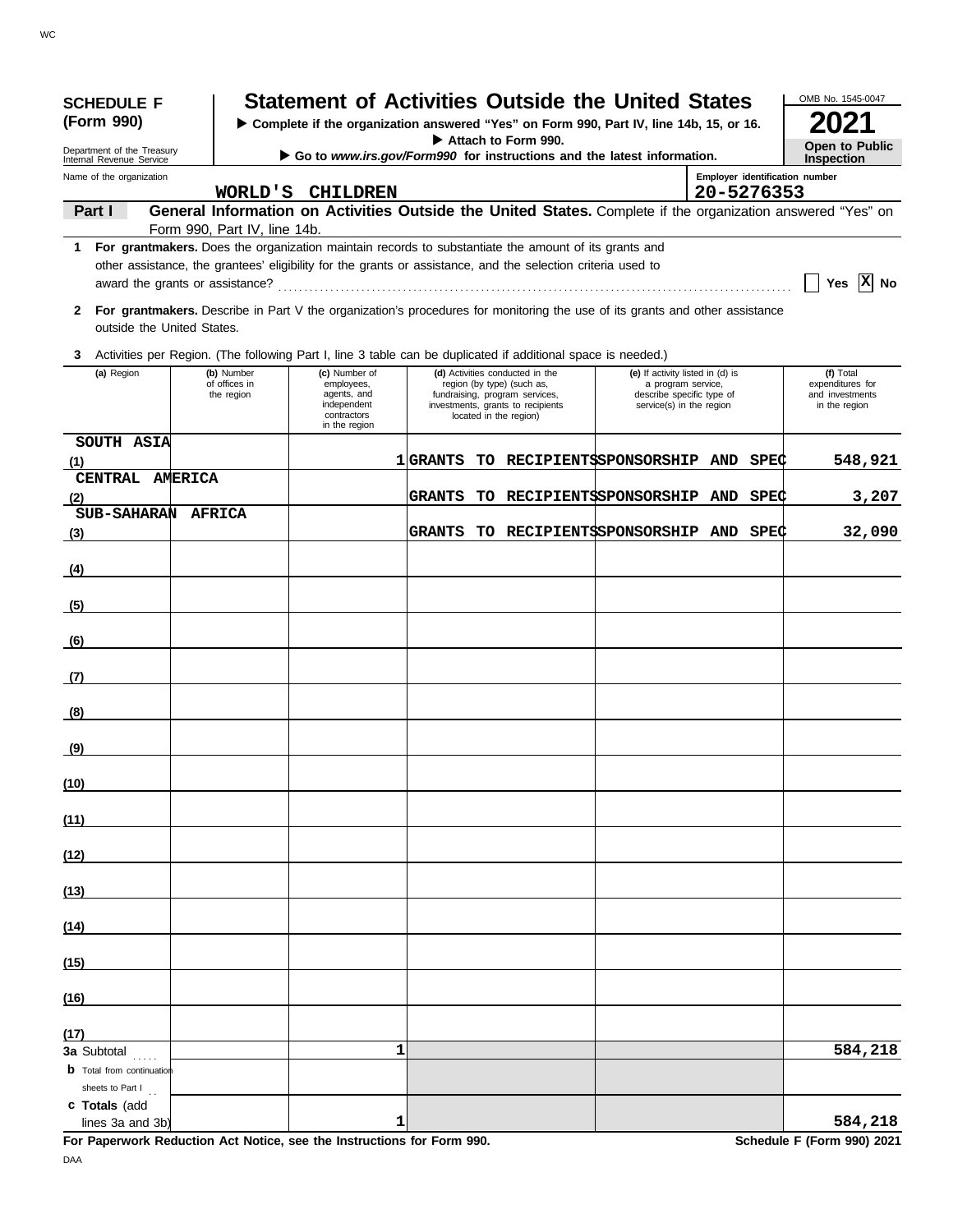|                                               |                                                    |            | Part IV, line 15, for any recipient who received more than \$5,000. Part II can be duplicated if additional space is needed.              |                             |                                       |                                        |                                          |                                                                |
|-----------------------------------------------|----------------------------------------------------|------------|-------------------------------------------------------------------------------------------------------------------------------------------|-----------------------------|---------------------------------------|----------------------------------------|------------------------------------------|----------------------------------------------------------------|
| $\overline{1}$<br>(a) Name of<br>organization | (b) IRS code<br>section and EIN<br>(if applicable) | (c) Region | (d) Purpose of<br>grant                                                                                                                   | (e) Amount of<br>cash grant | (f) Manner of<br>cash<br>disbursement | (g) Amount of<br>noncash<br>assistance | (h) Description<br>of noncash assistance | (i) Method of<br>valuation<br>(book, FMV,<br>appraisal, other) |
|                                               |                                                    |            | CHILD SPONSOR                                                                                                                             | 32,090                      | <b>WIRE XFER</b>                      |                                        |                                          |                                                                |
| (1)                                           |                                                    |            | SUB SAHARAN AFRICA                                                                                                                        |                             |                                       |                                        |                                          |                                                                |
|                                               |                                                    |            | CHILD SPONSOR                                                                                                                             | 69,370                      | <b>WIRE XFER</b>                      |                                        |                                          |                                                                |
| (2)                                           |                                                    | SOUTH ASIA |                                                                                                                                           |                             |                                       |                                        |                                          |                                                                |
|                                               |                                                    |            | CHILD SPONSOR                                                                                                                             | 6,991                       | <b>WIRE XFER</b>                      |                                        |                                          |                                                                |
| (3)                                           |                                                    | SOUTH ASIA |                                                                                                                                           |                             |                                       |                                        |                                          |                                                                |
|                                               |                                                    |            | CHILD SPONSOR                                                                                                                             | 19,589                      | WIRE XFER                             |                                        |                                          |                                                                |
| (4)                                           |                                                    | SOUTH ASIA |                                                                                                                                           |                             |                                       |                                        |                                          |                                                                |
|                                               |                                                    |            | CHILD SPONSOR                                                                                                                             | 12,716                      | WIRE XFER                             |                                        |                                          |                                                                |
| (5)                                           |                                                    | SOUTH ASIA |                                                                                                                                           |                             |                                       |                                        |                                          |                                                                |
|                                               |                                                    |            | CHILD SPONSOR                                                                                                                             | 27,230                      | <b>WIRE XFER</b>                      |                                        |                                          |                                                                |
| (6)                                           |                                                    | SOUTH ASIA |                                                                                                                                           |                             |                                       |                                        |                                          |                                                                |
|                                               |                                                    |            | CHILD SPONSOR                                                                                                                             | 12,027                      | <b>WIRE XFER</b>                      |                                        |                                          |                                                                |
| (7)                                           |                                                    | SOUTH ASIA |                                                                                                                                           |                             |                                       |                                        |                                          |                                                                |
|                                               |                                                    |            | CHILD SPONSOR                                                                                                                             | 17,543                      | WIRE XFER                             |                                        |                                          |                                                                |
| (8)                                           |                                                    | SOUTH ASIA |                                                                                                                                           |                             |                                       |                                        |                                          |                                                                |
|                                               |                                                    |            | CHILD SPONSOR                                                                                                                             | 8,197                       | <b>WIRE XFER</b>                      |                                        |                                          |                                                                |
| (9)                                           |                                                    | SOUTH ASIA | CHILD SPONSOR                                                                                                                             | 249,056                     | WIRE XFER                             |                                        |                                          |                                                                |
|                                               |                                                    |            |                                                                                                                                           |                             |                                       |                                        |                                          |                                                                |
| (10)                                          |                                                    | SOUTH ASIA | CHILD SPONSOR                                                                                                                             | 53,187                      | WIRE XFER                             |                                        |                                          |                                                                |
| (11)                                          |                                                    | SOUTH ASIA |                                                                                                                                           |                             |                                       |                                        |                                          |                                                                |
|                                               |                                                    |            | CHILD SPONSOR                                                                                                                             | 10,830                      | WIRE XFER                             |                                        |                                          |                                                                |
| (12)                                          |                                                    | SOUTH ASIA |                                                                                                                                           |                             |                                       |                                        |                                          |                                                                |
|                                               |                                                    |            | CHILD SPONSOR                                                                                                                             | 38,487                      | WIRE XFER                             |                                        |                                          |                                                                |
| (13)                                          |                                                    | SOUTH ASIA |                                                                                                                                           |                             |                                       |                                        |                                          |                                                                |
|                                               |                                                    |            |                                                                                                                                           |                             |                                       |                                        |                                          |                                                                |
| (14)                                          |                                                    |            |                                                                                                                                           |                             |                                       |                                        |                                          |                                                                |
|                                               |                                                    |            |                                                                                                                                           |                             |                                       |                                        |                                          |                                                                |
| (15)                                          |                                                    |            |                                                                                                                                           |                             |                                       |                                        |                                          |                                                                |
|                                               |                                                    |            |                                                                                                                                           |                             |                                       |                                        |                                          |                                                                |
| (16)                                          |                                                    |            |                                                                                                                                           |                             |                                       |                                        |                                          |                                                                |
|                                               |                                                    |            | 2 Enter total number of recipient organizations listed above that are recognized as charities by the foreign country, recognized as a tax |                             |                                       |                                        |                                          |                                                                |
|                                               |                                                    |            |                                                                                                                                           |                             |                                       |                                        |                                          | 16                                                             |
|                                               |                                                    |            |                                                                                                                                           |                             |                                       |                                        |                                          |                                                                |
|                                               |                                                    |            |                                                                                                                                           |                             |                                       |                                        |                                          | Schedule F (Form 990) 2021                                     |

### **Part II Grants and Other Assistance to Organizations or Entities Outside the United States.** Complete if the organization answered "Yes" on Form 990, Schedule F (Form 990) 2021 Page **2 WORLD'S CHILDREN 20-5276353**

DAA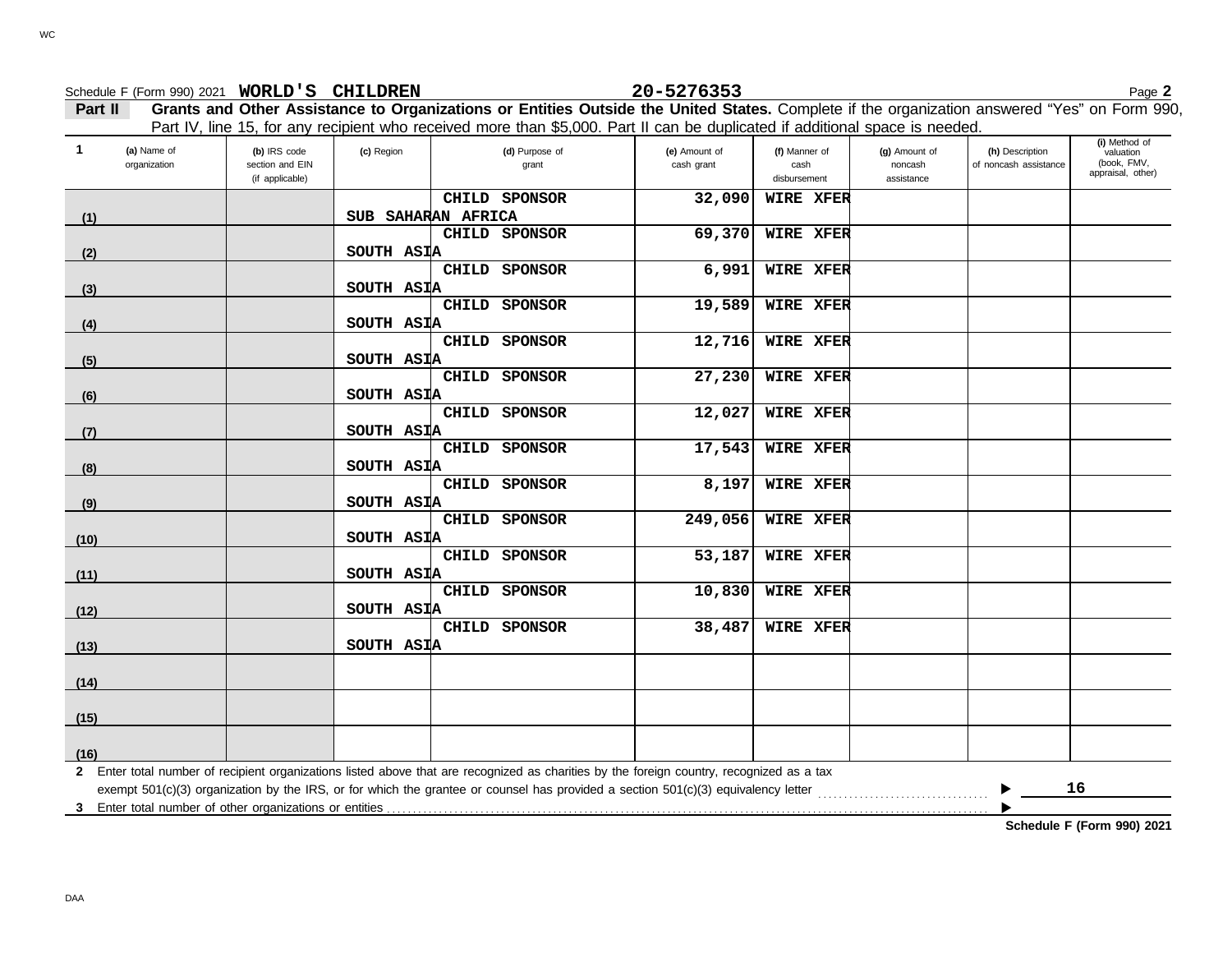## **WORLD'S CHILDREN 20-5276353**

Schedule F (Form 990) 2021 **WORLD'S CHILDREN**<br>**Page 3 Part III** Grants and Other Assistance to Individuals Outside the United States. Complete if the organization answered "Yes" on Form 990, Part IV, line 1 **Part III Grants and Other Assistance to Individuals Outside the United States.** Complete if the organization answered "Yes" on Form 990, Part IV, line 16. Part III can be duplicated if additional space is needed.

|      | Fait in carr be duplicated if additional space is needed.                                                            |            |                             |                             |                                       |                                        |                                          |                                                                |
|------|----------------------------------------------------------------------------------------------------------------------|------------|-----------------------------|-----------------------------|---------------------------------------|----------------------------------------|------------------------------------------|----------------------------------------------------------------|
|      | (a) Type of grant or assistance                                                                                      | (b) Region | (c) Number of<br>recipients | (d) Amount of<br>cash grant | (e) Manner of<br>cash<br>disbursement | (f) Amount of<br>noncash<br>assistance | (g) Description<br>of noncash assistance | (h) Method of<br>valuation<br>(book, FMV,<br>appraisal, other) |
|      | (1)                                                                                                                  |            |                             |                             |                                       |                                        |                                          |                                                                |
| (2)  | <u> 1980 - Andrea Station Barbara, politik eta provincia eta provincia eta provincia eta provincia eta provincia</u> |            |                             |                             |                                       |                                        |                                          |                                                                |
| (3)  |                                                                                                                      |            |                             |                             |                                       |                                        |                                          |                                                                |
| (4)  |                                                                                                                      |            |                             |                             |                                       |                                        |                                          |                                                                |
| (5)  |                                                                                                                      |            |                             |                             |                                       |                                        |                                          |                                                                |
| (6)  |                                                                                                                      |            |                             |                             |                                       |                                        |                                          |                                                                |
| (7)  |                                                                                                                      |            |                             |                             |                                       |                                        |                                          |                                                                |
| (8)  |                                                                                                                      |            |                             |                             |                                       |                                        |                                          |                                                                |
| (9)  | <u> 1980 - Jan Stein Stein Stein Stein Stein Stein Stein Stein Stein Stein Stein Stein Stein Stein Stein Stein S</u> |            |                             |                             |                                       |                                        |                                          |                                                                |
| (10) |                                                                                                                      |            |                             |                             |                                       |                                        |                                          |                                                                |
| (11) |                                                                                                                      |            |                             |                             |                                       |                                        |                                          |                                                                |
| (12) |                                                                                                                      |            |                             |                             |                                       |                                        |                                          |                                                                |
| (13) |                                                                                                                      |            |                             |                             |                                       |                                        |                                          |                                                                |
| (14) |                                                                                                                      |            |                             |                             |                                       |                                        |                                          |                                                                |
| (15) |                                                                                                                      |            |                             |                             |                                       |                                        |                                          |                                                                |
| (16) |                                                                                                                      |            |                             |                             |                                       |                                        |                                          |                                                                |
| (17) | <u> 1989 - Jan James James Barbara, politik eta politik eta politik eta politik eta politik eta politik eta poli</u> |            |                             |                             |                                       |                                        |                                          |                                                                |
| (18) |                                                                                                                      |            |                             |                             |                                       |                                        |                                          |                                                                |

**Schedule F (Form 990) 2021**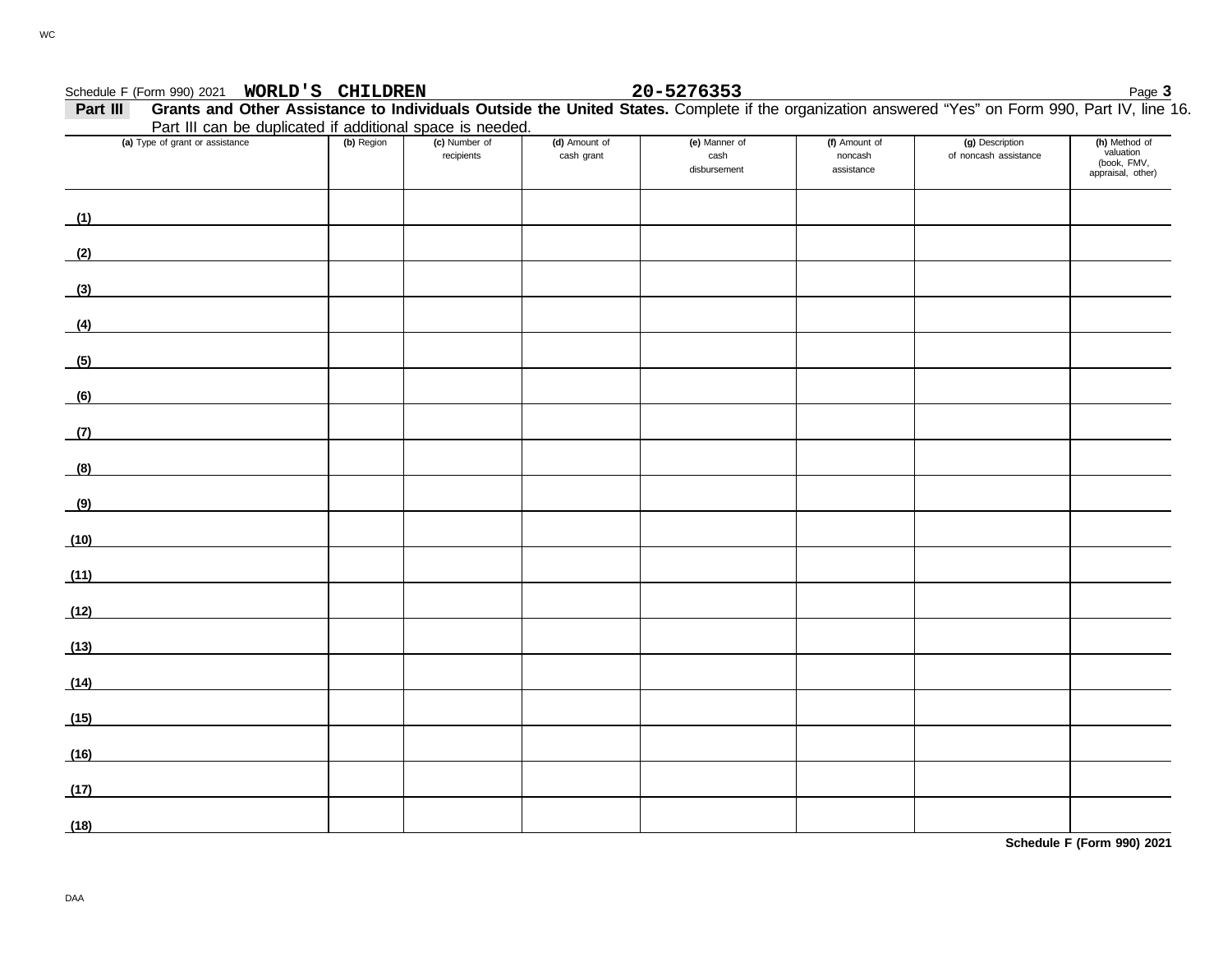|   | Schedule F (Form 990) 2021 WORLD'S CHILDREN                                                                                                                                                                                                                                                                                                  | 20-5276353                                                                                                                   | Page 4          |
|---|----------------------------------------------------------------------------------------------------------------------------------------------------------------------------------------------------------------------------------------------------------------------------------------------------------------------------------------------|------------------------------------------------------------------------------------------------------------------------------|-----------------|
|   | <b>Part IV</b><br><b>Foreign Forms</b>                                                                                                                                                                                                                                                                                                       |                                                                                                                              |                 |
| 1 | Was the organization a U.S. transferor of property to a foreign corporation during the tax year? If "Yes,"<br>the organization may be required to file Form 926, Return by a U.S. Transferor of Property to a Foreign<br>Corporation (see Instructions for Form 926) Material Corporation (see Instruction of See Instructions for Form 926) | <b>Yes</b>                                                                                                                   | X <br>No        |
| 2 | Did the organization have an interest in a foreign trust during the tax year? If "Yes," the organization may<br>be required to separately file Form 3520, Annual Return To Report Transactions With Foreign Trusts and<br>Receipt of Certain Foreign Gifts, and/or Form 3520-A, Annual Information Return of Foreign Trust With a            | U.S. Owner (see Instructions for Forms 3520 and 3520-A; don't file with Form 990) [[[[[[[[[[[[[[[[[[[[[[[[[[[[<br><b>Yes</b> | IхI<br>No       |
| 3 | Did the organization have an ownership interest in a foreign corporation during the tax year? If "Yes,"<br>the organization may be required to file Form 5471, Information Return of U.S. Persons With Respect to                                                                                                                            | <b>Yes</b>                                                                                                                   | x <br>No        |
|   | Was the organization a direct or indirect shareholder of a passive foreign investment company or a<br>qualified electing fund during the tax year? If "Yes," the organization may be required to file Form 8621,<br>Information Return by a Shareholder of a Passive Foreign Investment Company or Qualified Electing                        | <b>Yes</b>                                                                                                                   | $ X $ No        |
| 5 | Did the organization have an ownership interest in a foreign partnership during the tax year? If "Yes,"<br>the organization may be required to file Form 8865, Return of U.S. Persons With Respect to Certain<br>Foreign Partnerships (see Instructions for Form 8865) [11] Conserved Conserved Conserved Conserved Conserved Co             | <b>Yes</b>                                                                                                                   | x <br><b>No</b> |
| 6 | Did the organization have any operations in or related to any boycotting countries during the tax year? If<br>"Yes," the organization may be required to separately file Form 5713, International Boycott Report (see                                                                                                                        | <b>Yes</b>                                                                                                                   | No              |

**Schedule F (Form 990) 2021**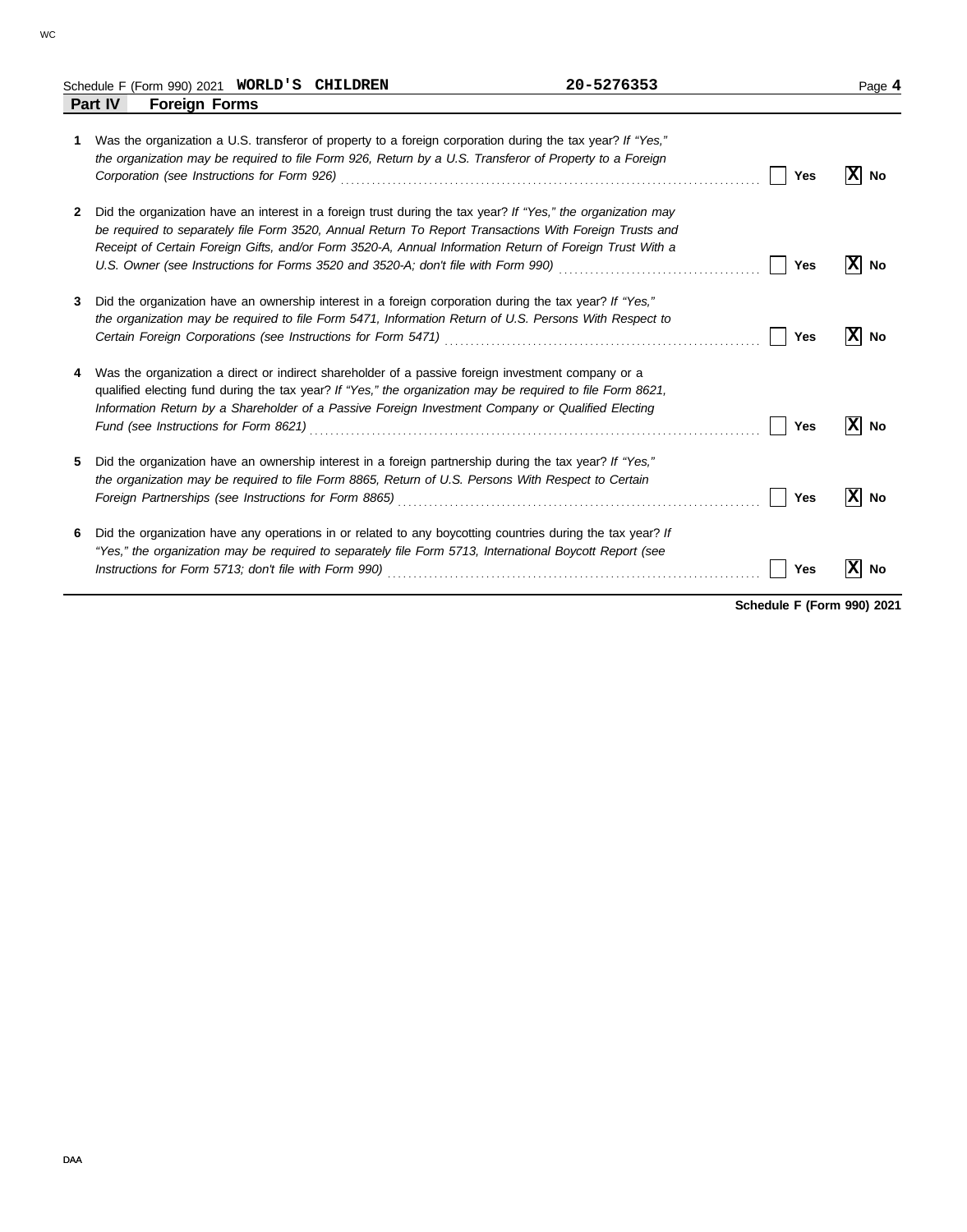|               | Schedule F (Form 990) 2021 WORLD'S CHILDREN                                                                                                               | 20-5276353 | Page 5 |
|---------------|-----------------------------------------------------------------------------------------------------------------------------------------------------------|------------|--------|
| Part V        | Supplemental Information<br>Provide the information required by Part I, line 2 (monitoring of funds); Part I, line 3, column (f) (accounting method;      |            |        |
|               | amounts of investments vs. expenditures per region); Part II, line 1 (accounting method); Part III (accounting method); and                               |            |        |
|               | Part III, column (c) (estimated number of recipients), as applicable. Also complete this part to provide any additional<br>information. See instructions. |            |        |
|               | PART I, LINE 2 - PROCEDURES FOR MONITORING THE USE OF GRANT FUNDS                                                                                         |            |        |
|               | FOR ALL PROJECT PARTNERS WE REQUIRE THE FOLLOWING:                                                                                                        |            |        |
|               | A YEARLY AUDIT BY A CHARTERED ACCOUNTANT                                                                                                                  |            |        |
|               | PERIODIC REPORTS AND PHOTOS                                                                                                                               |            |        |
|               | FORMS SUCH AS CASE HISTORIES, CHILD LEFT HOME REPORT, PROGRESS REPORT AND                                                                                 |            |        |
|               | APPLICATIONS FOR COLLEGE SCHOLARSHIPS.                                                                                                                    |            |        |
|               |                                                                                                                                                           |            |        |
|               | WE HAVE REGULAR MONTHLY CONTACT BY PHONE, EMAIL AND POST. THE HOME OR ITS                                                                                 |            |        |
|               | PARENT ORGANIZATION MUST HAVE GOVERNMENT SANCTIONED CHARITABLE STATUS AND                                                                                 |            |        |
|               | BE ALLOWED TO RECEIVE FUNDS, SUCH AS FCRA STATUS IN INDIA.                                                                                                |            |        |
|               | BEGINNING IN 2010 WORLD'S CHILDREN CONTRACTED THE SERVICES OF A NONPROFIT                                                                                 |            |        |
|               | IN INDIA CALLED THE SPANDANA SOCIETY TO HELP US MONITOR, EVALUATE AND                                                                                     |            |        |
|               | COMMUNICATE MORE EFFECTIVELY WITH THE ORPHANAGES AND HOSTELS WE SUPPORT IN                                                                                |            |        |
| <b>INDIA.</b> |                                                                                                                                                           |            |        |
|               |                                                                                                                                                           |            |        |
|               | SCHOLARSHIPS: THE 30 ORPHANAGES ASSISTED BY WORLD'S CHILDREN HELP US                                                                                      |            |        |
|               | PUBLICIZE THE AVAILABILITY OF SCHOLARSHIPS. ANOTHER SIGNIFICANT CONTRIBUTOR                                                                               |            |        |
|               | TO THE SCHOLARSHIP PROCESS IS A NURSING SCHOOL, THE ETCM HOSPITAL SCHOOL OF                                                                               |            |        |
|               | NURSING IN KOLAR, INDIA.                                                                                                                                  |            |        |
|               |                                                                                                                                                           |            |        |
|               | WORLD'S CHILDREN ALSO SUPPORTS THE SACRED HEART COLLEGE OF NURSING IN                                                                                     |            |        |
|               | DINDIGUL, INDIA.                                                                                                                                          |            |        |
|               | PART I, LINE 3 - ACTIVITIES PER REGION                                                                                                                    |            |        |
|               |                                                                                                                                                           |            |        |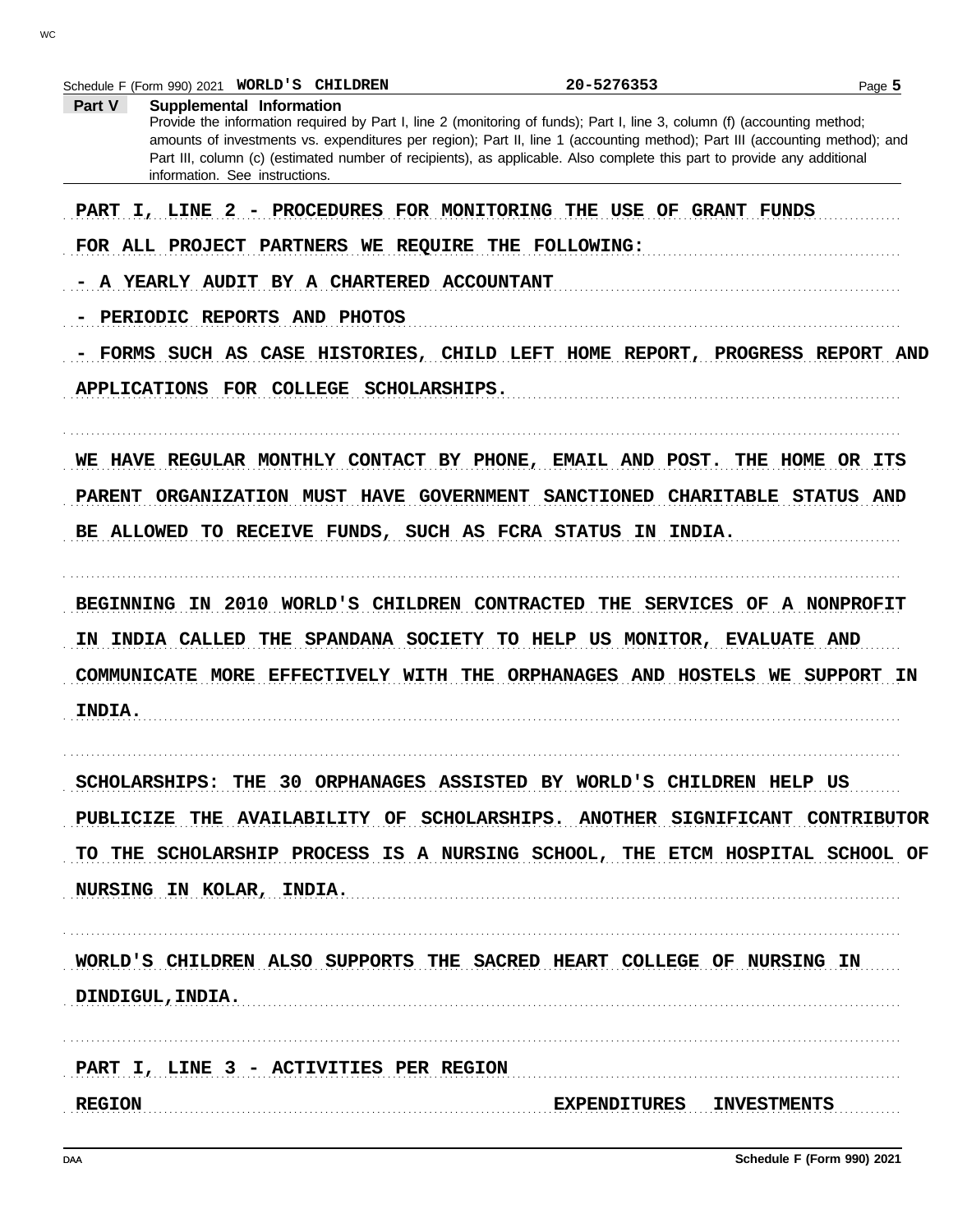|            | Schedule F (Form 990) 2021 WORLD'S CHILDREN                                                                                                                                                                                                                                                                                                                                                                                                      |             | 20-5276353         | Page 5                   |
|------------|--------------------------------------------------------------------------------------------------------------------------------------------------------------------------------------------------------------------------------------------------------------------------------------------------------------------------------------------------------------------------------------------------------------------------------------------------|-------------|--------------------|--------------------------|
| Part V     | Supplemental Information<br>Provide the information required by Part I, line 2 (monitoring of funds); Part I, line 3, column (f) (accounting method;<br>amounts of investments vs. expenditures per region); Part II, line 1 (accounting method); Part III (accounting method); and<br>Part III, column (c) (estimated number of recipients), as applicable. Also complete this part to provide any additional<br>information. See instructions. |             |                    |                          |
| SOUTH ASIA |                                                                                                                                                                                                                                                                                                                                                                                                                                                  | .\$…        | $548,921$ \$       | 0. 0                     |
|            | CENTRAL AMERICA                                                                                                                                                                                                                                                                                                                                                                                                                                  | . <b>\$</b> | $3,207$ \$         | $\overline{\phantom{a}}$ |
|            | SUB-SAHARAN AFRICA                                                                                                                                                                                                                                                                                                                                                                                                                               | . \$        | $\frac{32,090}{5}$ | 0. 0. .                  |
|            |                                                                                                                                                                                                                                                                                                                                                                                                                                                  |             |                    |                          |
|            |                                                                                                                                                                                                                                                                                                                                                                                                                                                  |             |                    |                          |
|            |                                                                                                                                                                                                                                                                                                                                                                                                                                                  |             |                    |                          |
|            |                                                                                                                                                                                                                                                                                                                                                                                                                                                  |             |                    |                          |
|            |                                                                                                                                                                                                                                                                                                                                                                                                                                                  |             |                    |                          |
|            |                                                                                                                                                                                                                                                                                                                                                                                                                                                  |             |                    |                          |
|            |                                                                                                                                                                                                                                                                                                                                                                                                                                                  |             |                    |                          |
|            |                                                                                                                                                                                                                                                                                                                                                                                                                                                  |             |                    |                          |
|            |                                                                                                                                                                                                                                                                                                                                                                                                                                                  |             |                    |                          |
|            |                                                                                                                                                                                                                                                                                                                                                                                                                                                  |             |                    |                          |
|            |                                                                                                                                                                                                                                                                                                                                                                                                                                                  |             |                    |                          |
|            |                                                                                                                                                                                                                                                                                                                                                                                                                                                  |             |                    |                          |
|            |                                                                                                                                                                                                                                                                                                                                                                                                                                                  |             |                    |                          |
|            |                                                                                                                                                                                                                                                                                                                                                                                                                                                  |             |                    |                          |
|            |                                                                                                                                                                                                                                                                                                                                                                                                                                                  |             |                    |                          |
|            |                                                                                                                                                                                                                                                                                                                                                                                                                                                  |             |                    |                          |
|            |                                                                                                                                                                                                                                                                                                                                                                                                                                                  |             |                    |                          |
|            |                                                                                                                                                                                                                                                                                                                                                                                                                                                  |             |                    |                          |
|            |                                                                                                                                                                                                                                                                                                                                                                                                                                                  |             |                    |                          |
|            |                                                                                                                                                                                                                                                                                                                                                                                                                                                  |             |                    |                          |
|            |                                                                                                                                                                                                                                                                                                                                                                                                                                                  |             |                    |                          |
|            |                                                                                                                                                                                                                                                                                                                                                                                                                                                  |             |                    |                          |
|            |                                                                                                                                                                                                                                                                                                                                                                                                                                                  |             |                    |                          |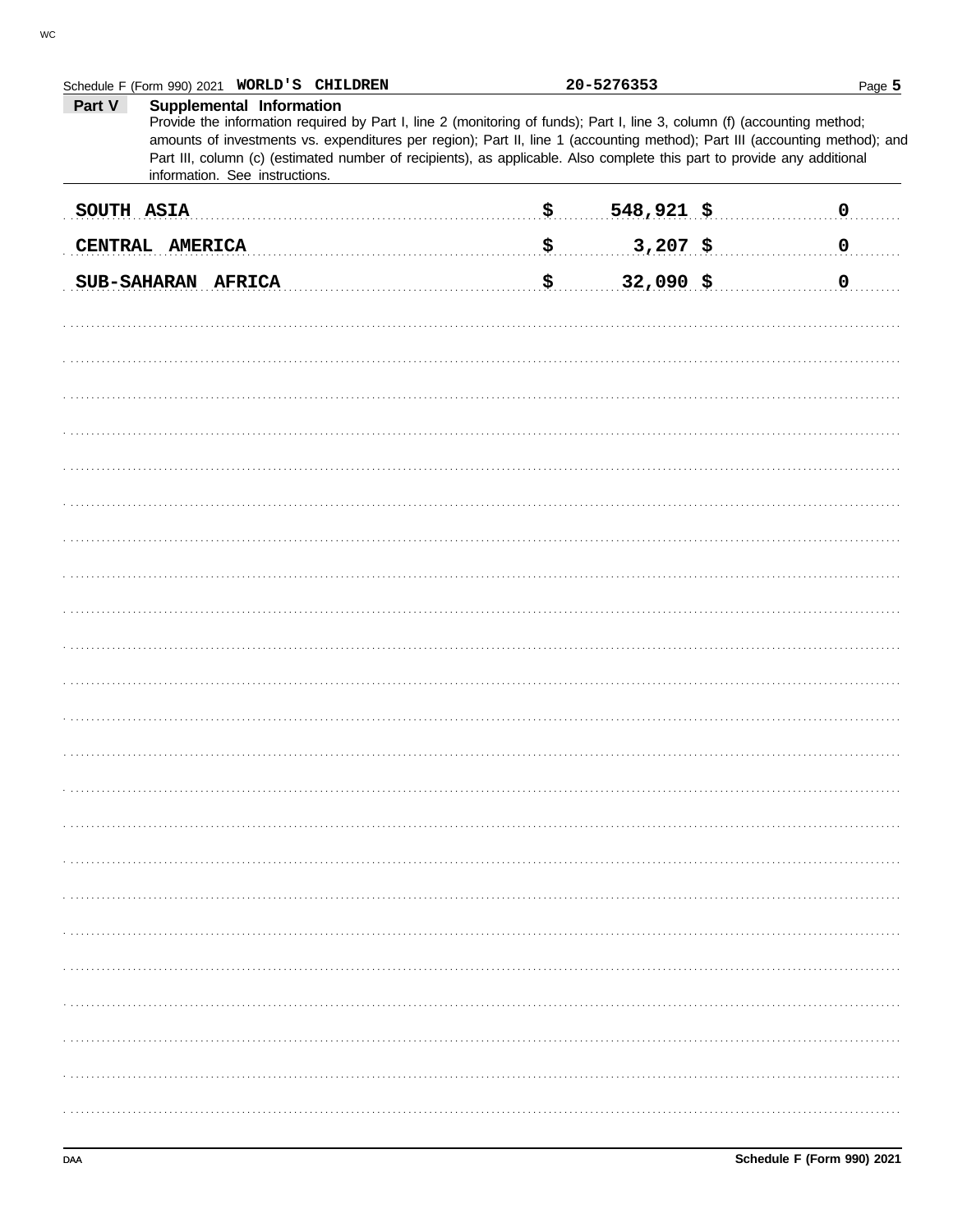Name of the organization **Employer identification number** Department of the Treasury<br>Internal Revenue Service

**(Form 990) Complete to provide information for responses to specific questions on SCHEDULE O Supplemental Information to Form 990 or 990-EZ**

> **Form 990 or 990-EZ or to provide any additional information.** Attach to Form 990 or Form 990-EZ.

▶ Go to *www.irs.gov/Form990* for the latest information.

**2021**

OMB No. 1545-0047

**Open to Public Inspection**

**WORLD'S CHILDREN 20-5276353**

FORM 990, PART III, LINE 4A - FIRST ACCOMPLISHMENT

CHILD SPONSORSHIP: THROUGH THE CHILD SPONSORSHIP PROGRAM, WORLD'S CHILDREN SENT MONETARY AID IN THE AMOUNT OF \$281,670 FOR THE CARE OF APPROXIMATELY 813 CHILDREN SPONSORED IN 30 ORPHANAGES IN INDIA, ETHIOPIA, AND GUATEMALA. THIS SUPPORT ENSURES THAT CHILDREN LIVING IN THE ORPHANAGES WE SUPPORT RECEIVE NUTRITIOUS FOOD, CLEAN & WARM CLOTHES, MEDICAL CARE, A GOOD EDUCATION, AND A SAFE AND LOVING ENVIRONMENT.

. . . . . . . . . . . . . . . . . . . . . . . . . . . . . . . . . . . . . . . . . . . . . . . . . . . . . . . . . . . . . . . . . . . . . . . . . . . . . . . . . . . . . . . . . . . . . . . . . . . . . . . . . . . . . . . . . . . . . . . . . . . . . . . . . . . . . . . . . . . . . . . . . . . . . . . . . . . . . . . . .

HEALTHY CHILD AND MEDICAL FUND: IN 2021, WORLD'S CHILDREN SENT \$46,845 FOR CHILDREN'S HEALTH NEEDS. THIS INCLUDED \$6,300 FOR SOAP, MASKS, AND HAND SANITIZER FOR PREVENTION OF COVID-19 AND \$34,500 TO HELP PAY MEDICAL BILLS FOR CHILDREN AND ADMINISTRATORS WHO WERE IN THE HOSPITAL WITH COVID-19. IT ALSO INCLUDED \$2,145 TO SUPPORT THE HEALTHY GIRL INITIATIVE AT BALAVIKASITA ORPHANAGE IN INDIA THAT HELPS GIRLS GOING THROUGH PUBERTY. THE GIRLS RECEIVED EDUCATION AND SUPPORT, SUPPLIES, ADDED NUTRITION, AND DOCTOR VISITS. THIS SUCCESSFUL PILOT PROJECT BEGAN IN THE FALL OF 2016. WORLD'S CHILDREN ALSO SENT \$1,950 FOR NEEDED MEDICAL EQUIPMENT AT BALAVIKASITHA ORPHANAGE AND \$2,000 FOR ADVANCE PURCHASE OF MEDICAL SUPPLIES AT BRIDGE OF HOPE ORPHANAGE, A HOME FOR CHILDREN AFFECTED BY HIV, DURING A TIME OF POLITICAL UNREST IN ETHIOPIA.

SCHOLARSHIPS: WORLD'S CHILDREN AIMS FOR SUCCESSFUL OUTCOMES THROUGH OUR SCHOLARSHIP PROGRAM FOR DISADVANTAGED YOUNG MEN AND WOMEN. IN 2021, WORLD'S CHILDREN PROVIDED SCHOLARSHIPS FOR 278 STUDENTS FOR A TOTAL AMOUNT OF \$68,150 IN AID. THIS INCLUDES CHILDREN WHO COME UP THROUGH OUR SPONSORSHIP

. . . . . . . . . . . . . . . . . . . . . . . . . . . . . . . . . . . . . . . . . . . . . . . . . . . . . . . . . . . . . . . . . . . . . . . . . . . . . . . . . . . . . . . . . . . . . . . . . . . . . . . . . . . . . . . . . . . . . . . . . . . . . . . . . . . . . . . . . . . . . . . . . . . . . . . . . . . . . . . . .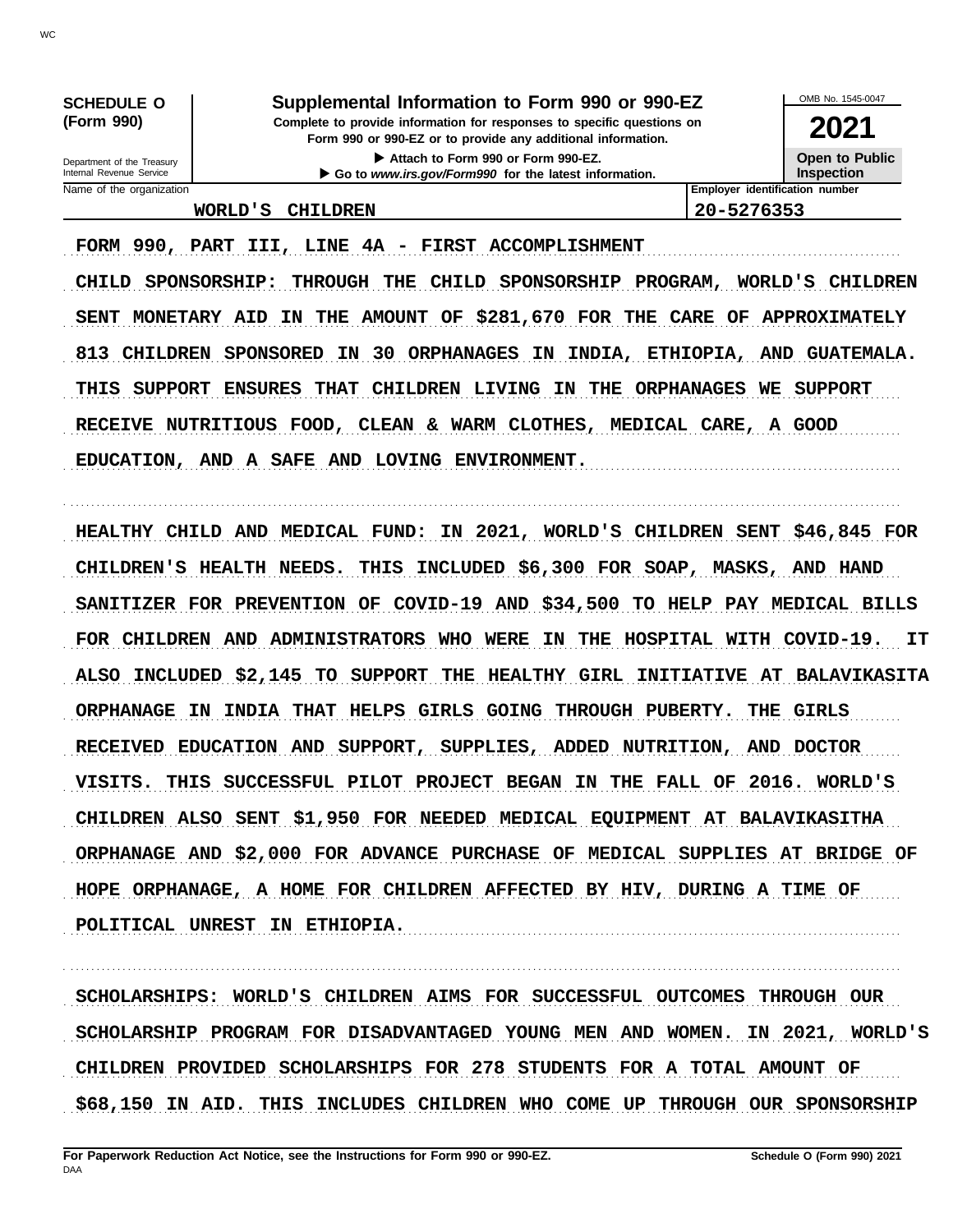PROGRAM AND OTHER NEEDY STUDENTS AT TWO NURSING COLLEGES WHERE WE SUPPORT THE MOST VULNERABLE STUDENTS. IN 2021, 98 STUDENTS GRADUATED WITH DEGREES IN NURSING, ENGINEERING, BANKING AND ACCOUNTING, COMPUTER TECHNOLOGY, TEACHING AND VOCATIONAL TRAINING.

PREVENTION OF CHILD TRAFFICKING PROJECT IS A PROJECT STARTED IN APRIL 2017 WITH THE GOAL OF MAKING VILLAGES 100% SAFE FOR GIRLS AND WOMEN BY CREATING COMMUNITY PROTECTION. SINCE THE PROJECT BEGAN, THE FIVE-MEMBER STAFF HAVE EDUCATED 120,000 ADULTS AND CHILDREN LIVING IN 241 VILLAGES, AND 16,800 GIRLS AND BOYS IN 131 SCHOOLS IN THIS REGION OF TELANGANA, INDIA. PREVENTION CAN BE CREATED THROUGH EDUCATION THAT TEACHES HOW TRAFFICKERS DUPE WOMEN OR SIMPLY SNATCH UNWATCHED GIRLS. THE GOAL WAS TO STOP CHILD TRAFFICKING IN THIS TARGETED AREA, WHICH HAS A TOTAL POPULATION OF ABOUT 151,000 PEOPLE. 182 VILLAGES NOW HAVE ALL PREVENTION OF TRAFFICKING SAFETY MEASURES IN PLACE. THE FMM SOCIAL SERVICE SOCIETY IN WARANGAL, INDIA FACILITATES THIS PROJECT. WE HAVE WORKED WITH THEM FOR SEVERAL DECADES AND WE CURRENTLY SUPPORT FIVE ORPHANAGES THAT THEY OPERATE. THE PROJECT IS CURRENTLY TARGETING THREE DISTRICTS IN TELANGANA, INDIA WITH A TOTAL POPULATION OF 393,629 LIVING IN BOTH RURAL AND URBAN AREAS. IN 2021, WORLD'S CHILDREN PROVIDED \$14,142 FOR THIS IMPORTANT PROJECT.

PROJECTS: WORLD'S CHILDREN ALSO PROVIDED \$149,553 FOR SPECIAL PROJECTS TO IMPROVE THE INFRASTRUCTURE AT THE ORPHANAGES WE SUPPORT. THESE PROJECTS POSITIVELY AFFECTED THE 813 SPONSORED CHILDREN AND OVER 2,000 UNSPONSORED CHILDREN LIVING AT THESE ORPHANAGES AND ENJOYING THE BENEFITS OF THE PROJECTS AND PROGRAMS WE SUPPORT. THESE PROJECTS AT VARIOUS ORPHANAGES INCLUDED: A NEW TRANSPORT VAN, A NEW STUDY HALL, NEW BATHING ROOMS, A

PAGE 1 OF 3

WC.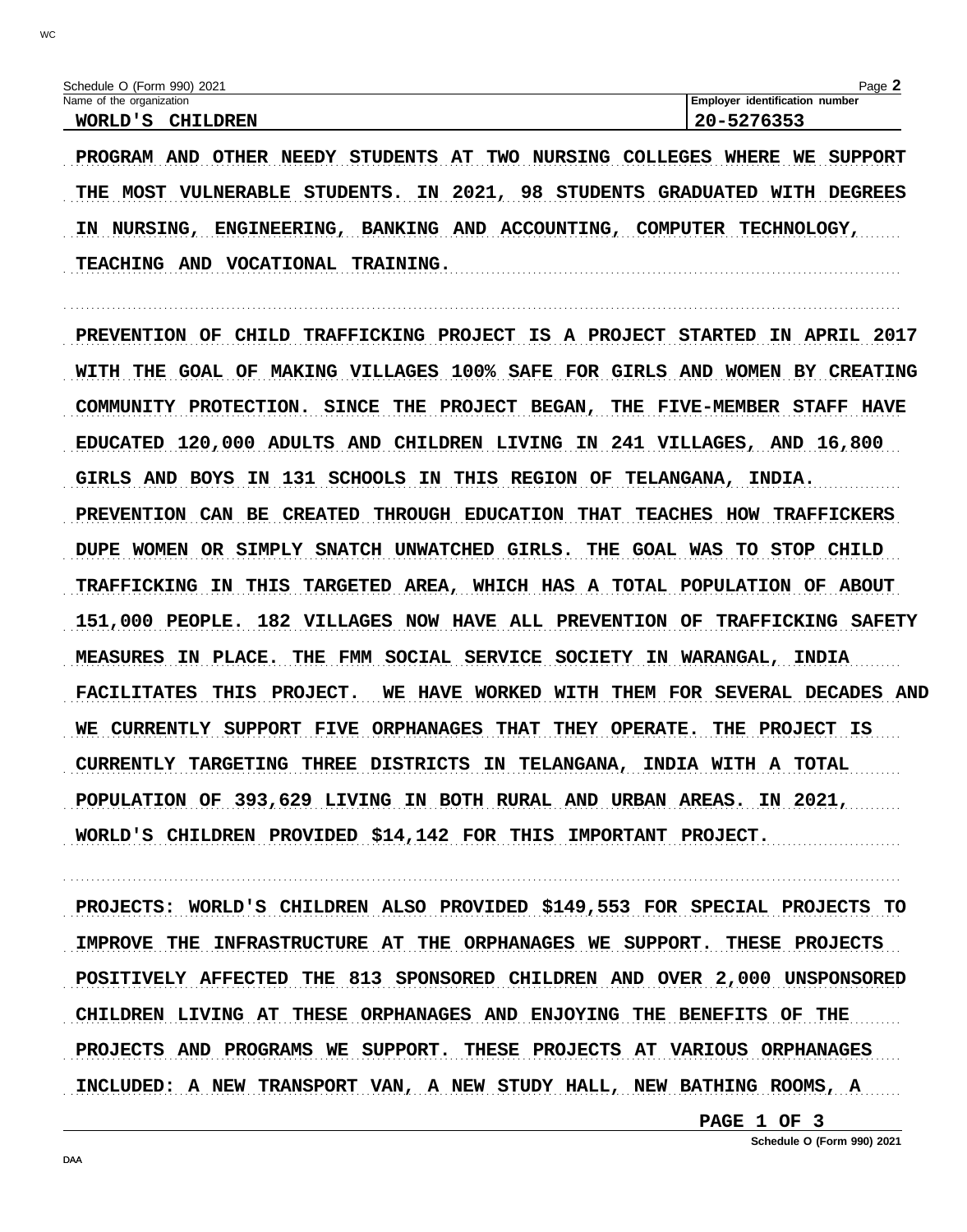| Schedule O (Form 990) 2021                                                                                                                                                                                                                                                                                                                                                                                                             | Page 2                                                                                                                |
|----------------------------------------------------------------------------------------------------------------------------------------------------------------------------------------------------------------------------------------------------------------------------------------------------------------------------------------------------------------------------------------------------------------------------------------|-----------------------------------------------------------------------------------------------------------------------|
| Name of the organization<br>WORLD'S CHILDREN                                                                                                                                                                                                                                                                                                                                                                                           | Employer identification number<br>20-5276353                                                                          |
| BATHROOM AND KITCHEN RENOVATION, A NEW COMPOUND WALL, NEW TILE FLOORING,<br>WATER AND ELECTRICAL REPAIRS, A WATER FILTRATION SYSTEM, A NEW<br>REFRIGERATOR, A NEW WASHING MACHINE, AND MATTRESSES AND BEDDING.                                                                                                                                                                                                                         |                                                                                                                       |
| TECHNOLOGY FOR EDUCATION:<br>WERE CLOSED, AND CHILDREN WERE EXPECTED TO ATTEND CLASSES REMOTELY USING<br>UNFORTUNATELY, MANY OF<br><b>COMPUTERS AND</b><br>SMARTPHONES.<br>ORPHANAGES DID NOT HAVE THE EQUIPMENT TO DO THIS AND WERE GETTING BEHIND IN<br>THEIR CLASSES BECAUSE<br>PROVIDED \$23,858 FOR COMPUTERS, LAPTOPS, TABLETS, PROJECTORS, PRINTERS, AND<br>SMARTPHONES TO ALLOW CHILDREN IN ORPHANAGES TO ATTEND THEIR CLASSES | DURING THE PANDEMIC SHUTDOWN IN INDIA, SCHOOLS<br>THE CHILDREN IN<br>THEY COULD NOT ATTEND REMOTELY. WORLD'S CHILDREN |
| REMOTELY AND KEEP UP WITH THEIR PEERS IN SCHOOL.<br>FORM 990, PART VI, LINE 2 - RELATED PARTY INFORMATION AMONG OFFICERS                                                                                                                                                                                                                                                                                                               |                                                                                                                       |
| DAVID PURVIANCE<br><b>EXECUTIVE DI</b>                                                                                                                                                                                                                                                                                                                                                                                                 | <b>JEAN PURVIANCE</b><br><b>SECRETARY</b>                                                                             |
| <b>SPOUSES</b>                                                                                                                                                                                                                                                                                                                                                                                                                         |                                                                                                                       |
| BRUCE MOORE                                                                                                                                                                                                                                                                                                                                                                                                                            | <b>ROSLYN MOORE</b>                                                                                                   |
| <b>TREASURER</b>                                                                                                                                                                                                                                                                                                                                                                                                                       | <b>DIRECTOR</b>                                                                                                       |
| <b>SPOUSES</b>                                                                                                                                                                                                                                                                                                                                                                                                                         |                                                                                                                       |
| FORM 990, PART VI, LINE 11B - ORGANIZATION'S PROCESS TO REVIEW FORM 990<br>THE 990 IS PROVIDED TO ALL BOARD MEMBERS FOR THEIR REVIEW PRIOR TO FILING.                                                                                                                                                                                                                                                                                  |                                                                                                                       |
|                                                                                                                                                                                                                                                                                                                                                                                                                                        |                                                                                                                       |

PAGE 2 OF 3